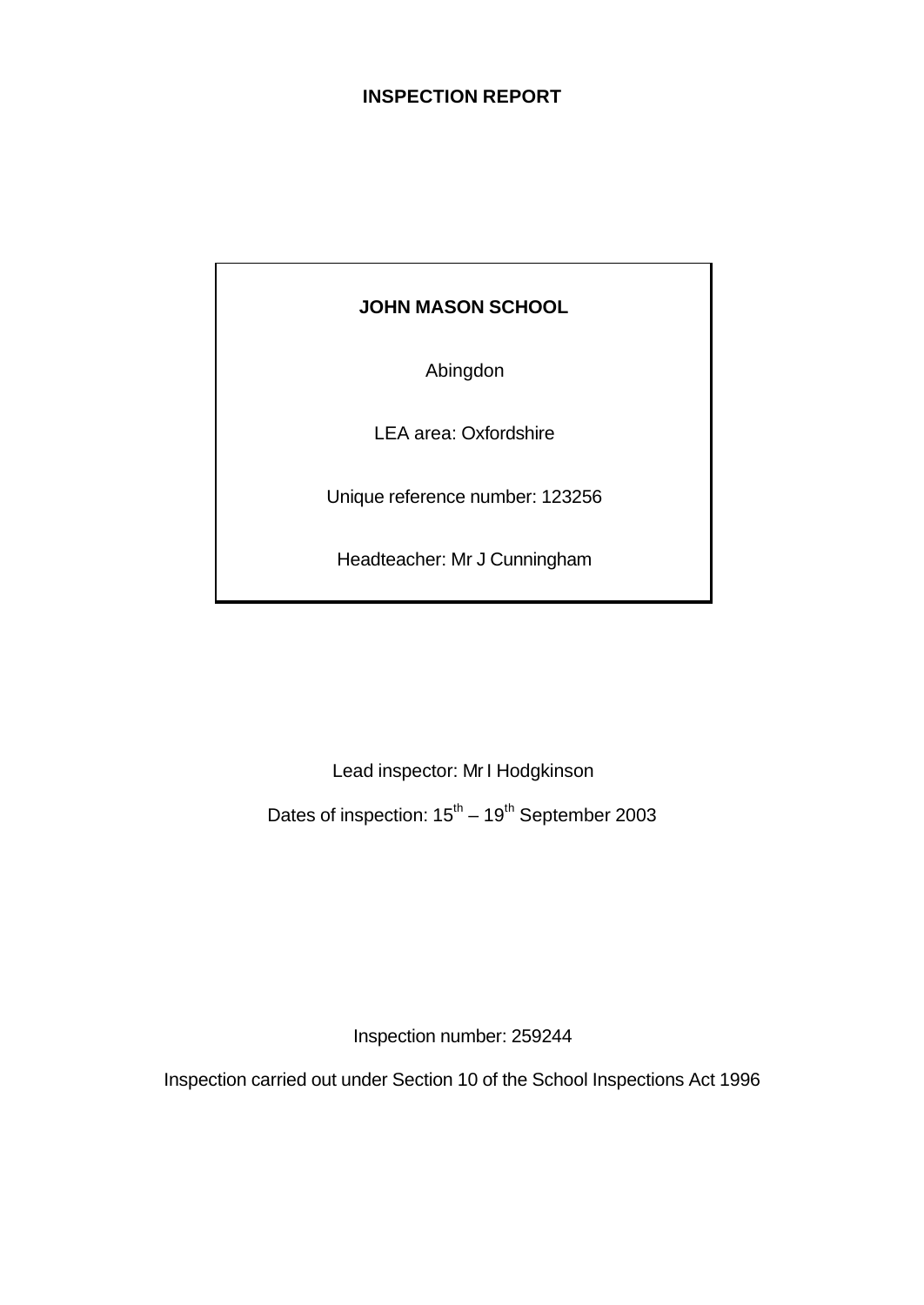#### © Crown copyright 2003

This report may be reproduced in whole or in part for non-commercial educational purposes, provided that all extracts quoted are reproduced verbatim without adaptation and on condition that the source and date thereof are stated.

Further copies of this report are obtainable from the school. Under the School Inspections Act 1996, the school must provide a copy of this report and/or its summary free of charge to certain categories of people. A charge not exceeding the full cost of reproduction may be made for any other copies supplied.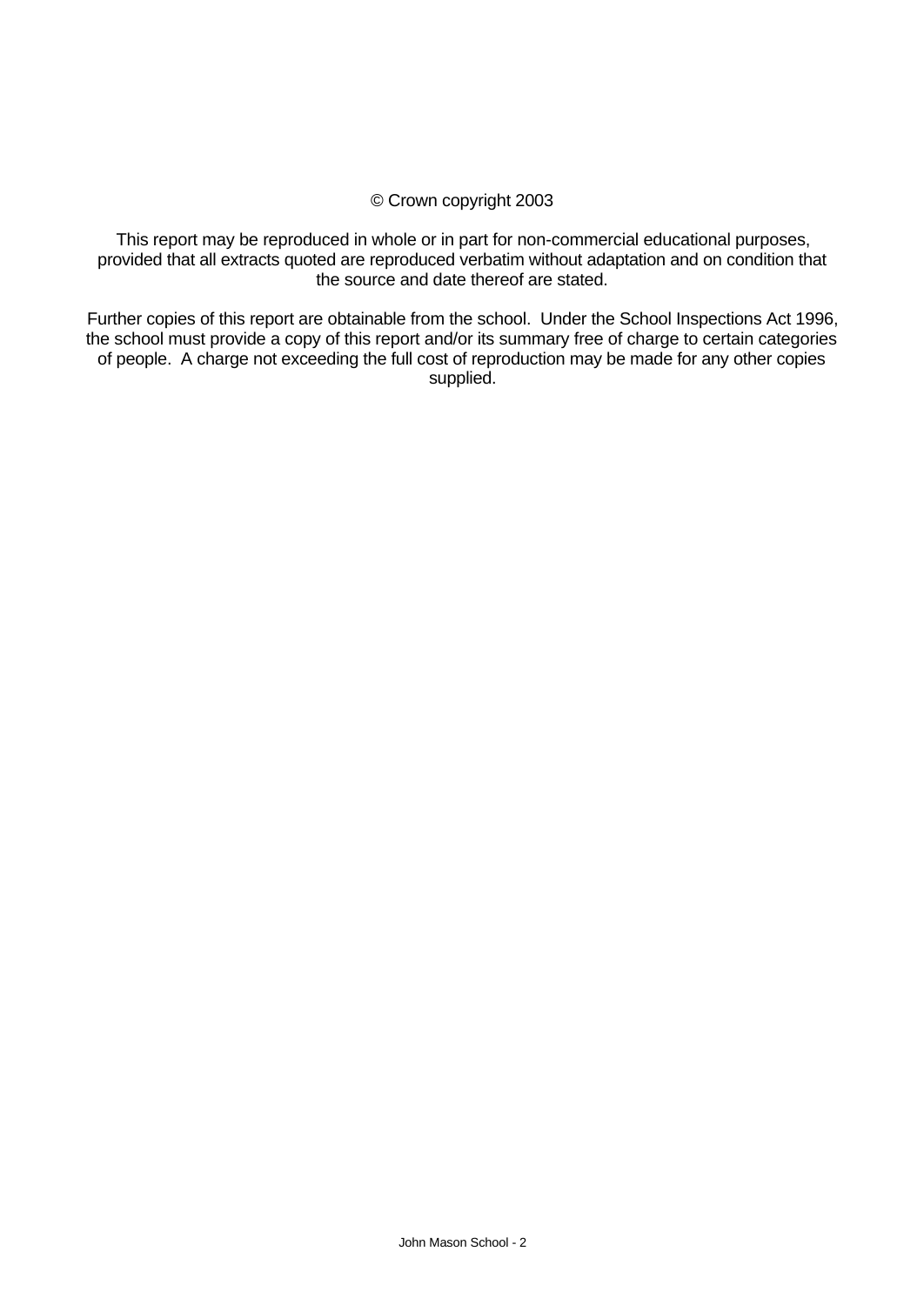# **INFORMATION ABOUT THE SCHOOL**

| Type of school:                                       | Comprehensive                           |
|-------------------------------------------------------|-----------------------------------------|
| School category:                                      | Community                               |
| Age range of students:                                | 11 to 18 years                          |
| Gender of students:                                   | Mixed                                   |
| Number on roll:                                       | 1,058                                   |
| School address:                                       | <b>Wootton Road</b><br>Abingdon         |
| Postcode:                                             | Oxfordshire<br><b>OX14 1JB</b>          |
| Telephone number:                                     | 01235 524664                            |
| Fax number:                                           | 01235 520711                            |
| Appropriate authority:<br>Name of chair of governors: | The governing body<br>Professor C Batty |
| Date of previous inspection:                          | February 1998                           |

# **CHARACTERISTICS OF THE SCHOOL**

John Mason School is one of three secondary schools serving the town of Abingdon and surrounding villages. It is about the same size as other secondary schools nationally. The school has a comprehensive intake, drawing students from a wide range of attainment levels and social circumstances, though on the whole the school draws its students from an area which has relatively favourable social and economic conditions. Students' entitlement to free school meals has been below or well below the national average over time. However, a relatively high proportion of the school age population in Oxfordshire opts for private education, and the three independent day schools in Abingdon attract many pupils from higher-income families. Students' attainment on entry fluctuates around the national average, although it also varies from year-to-year, especially in English. There are relatively few students from minority ethnic groups. The proportion of students whose mother tongue is not English is higher than in most schools. The proportion of students with special educational needs is broadly average, though the proportion of those with statements of need is below average. Most students who need support beyond action which can be taken by the school itself have emotional, behavioural or moderate learning difficulties; others have severe learning difficulties, speech and communication impairment or specific learning difficulties.

The school works strongly in partnership with others in the area. The sixth-form partnership remains a strong feature of post-16 provision; it is comprised of the other two secondary schools and a college in Abingdon and offers a very wide range of courses to students. The majority of John Mason sixth-form students do some learning off-site, although most of their programmes take place in their home school. John Mason School teaches only AS and A2 courses – all vocational provision is delivered elsewhere, and students who wish to follow mainly vocational courses transfer to the college.

The school is raising funds to support a bid to become a specialist arts and media college; the bid is being submitted jointly with its partners in the area. It has Investor in People and Sportsmark awards.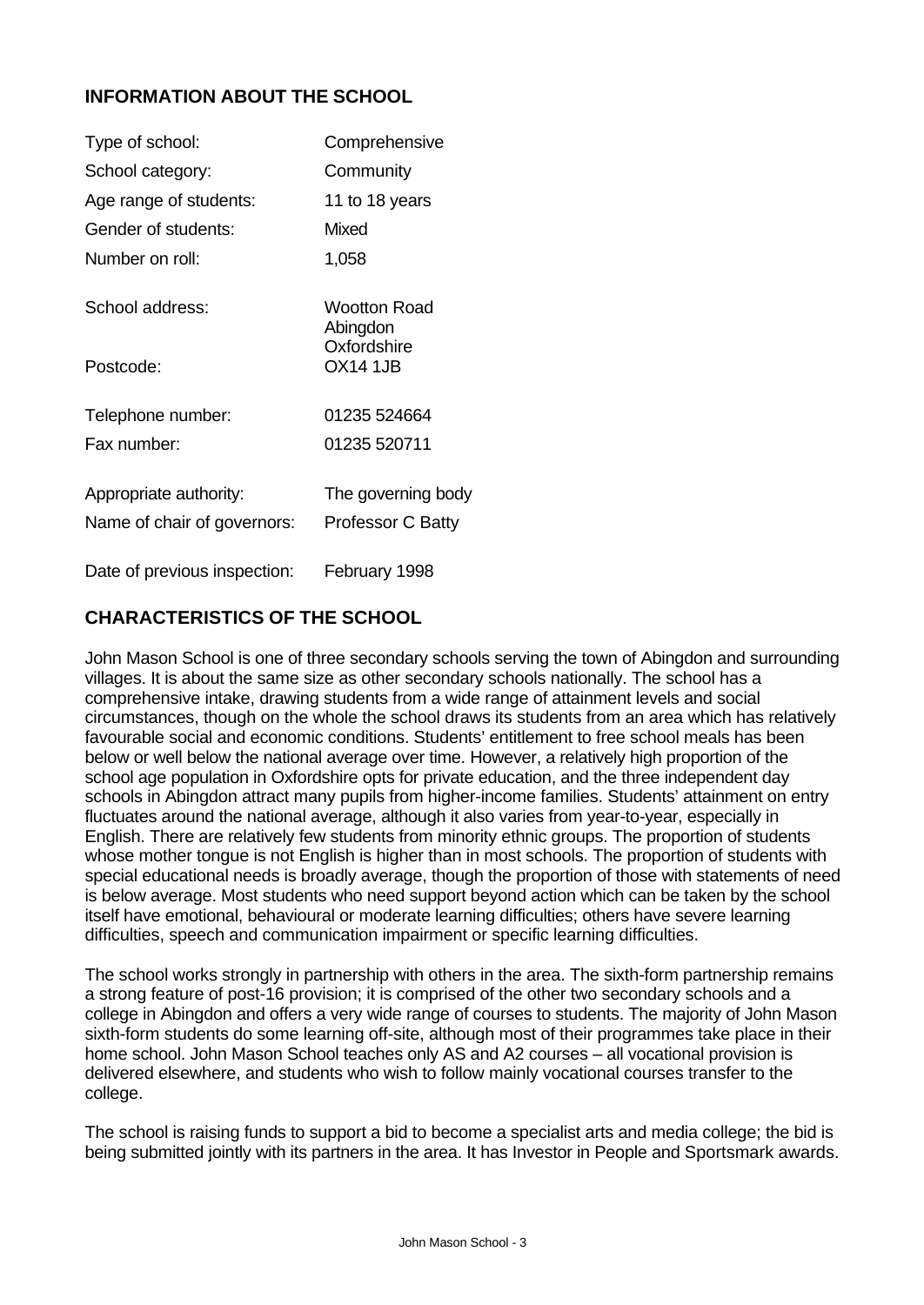# **INFORMATION ABOUT THE INSPECTION TEAM**

| Members of the inspection team |                 | <b>Subject responsibilities</b> |                                                          |
|--------------------------------|-----------------|---------------------------------|----------------------------------------------------------|
| 20588                          | Mr I Hodgkinson | Lead inspector                  | Community                                                |
| 14214                          | Ms G Smith      | Lay Inspector                   |                                                          |
| 20527                          | Mr B King       | Team inspector                  | <b>Mathematics</b>                                       |
| 12191                          | Mr C Moxley     | Team inspector                  | English                                                  |
|                                |                 |                                 | English as an additional language                        |
| 05241                          | Dr C Millband   | Team inspector                  | Science                                                  |
| 28106                          | Ms M Majid      | Team inspector                  | Information and communication<br>technology              |
| 31688                          | Mr B McGonagle  | Team inspector                  | Art and design                                           |
| 31779                          | Mr V Harrison   | Team inspector                  | Design and technology                                    |
| 07582                          | Mr D Roberts    | Team inspector                  | Geography                                                |
| 30216                          | Mr A Elliott    | Team inspector                  | History                                                  |
| 31649                          | Mr R Marsden    | Team inspector                  | Modern foreign languages                                 |
| 08360                          | Mr F Peacock    | Team inspector                  | <b>Music</b>                                             |
|                                |                 |                                 | Special educational needs                                |
| 31821                          | Mr B McCann     | Team inspector                  | Physical education                                       |
| 20719                          | Ms A Fraser     | Team inspector                  | Religious education                                      |
|                                |                 |                                 | Citizenship                                              |
| 04359                          | Ms W Hola       | Team inspector                  | Mathematics (sixth form)                                 |
| 30941                          | Mr K Brammer    | Team inspector                  | English (sixth form)                                     |
| 20420                          | Mr S Rawcliffe  | Team inspector                  | Biology                                                  |
| 02774                          | Ms E Gillmon    | Team inspector                  | Information and communication<br>technology (sixth form) |

The inspection contractor was:

Bench Marque Limited National Westminster Bank Chambers Victoria Street Burnham-on-Sea Somerset TA8 1AN

Any concerns or complaints about the inspection or the report should be made initially to the inspection contractor. The procedures are set out in the leaflet *'Complaining about Ofsted Inspections'*, which is available from Ofsted Publications Centre (telephone 07002 637833) or Ofsted's website (www.oftsed.gov.uk).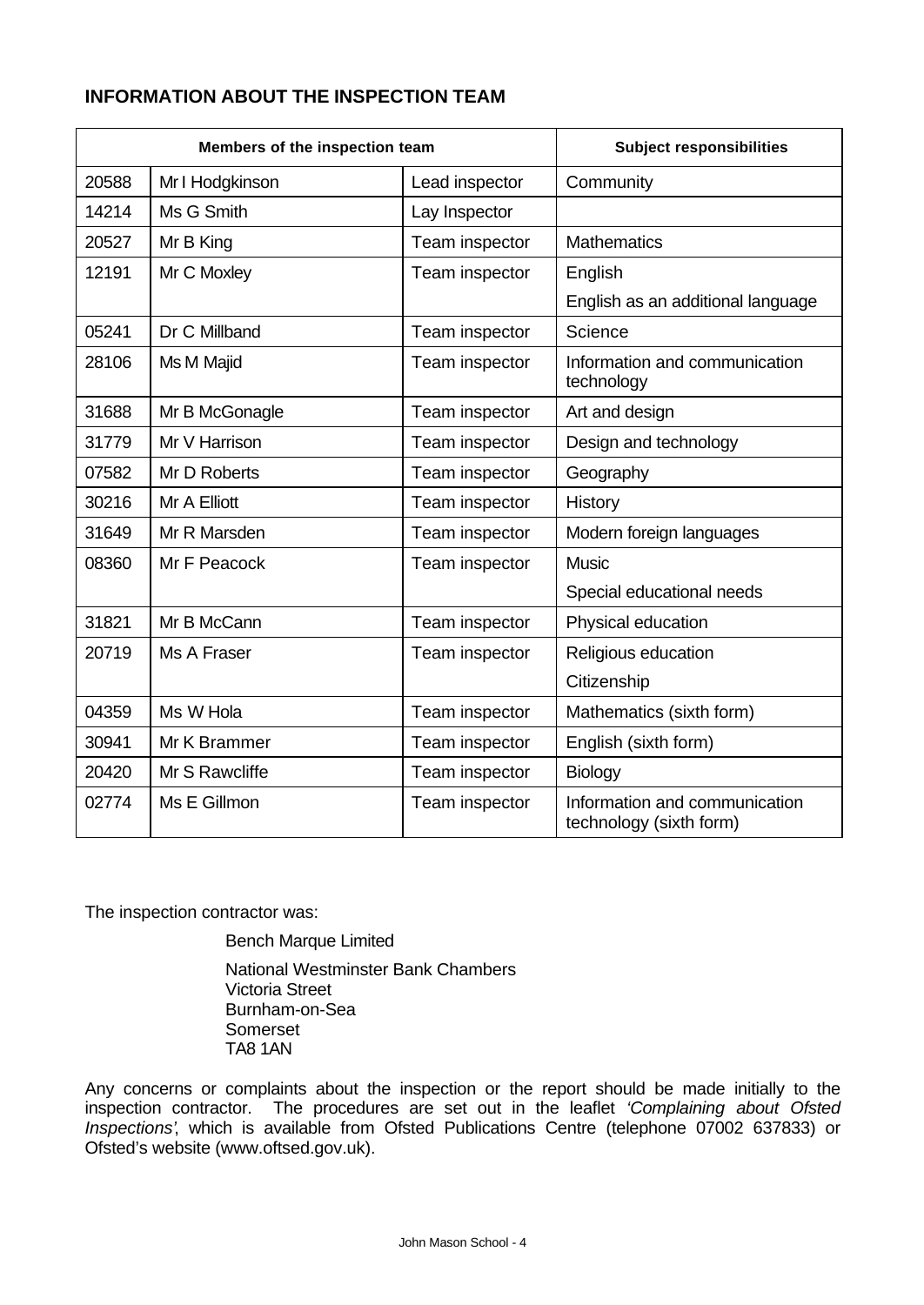# **REPORT CONTENTS**

|                                                                                                                                    | Page |  |
|------------------------------------------------------------------------------------------------------------------------------------|------|--|
| <b>PART A: SUMMARY OF THE REPORT</b>                                                                                               | 6    |  |
| <b>PART B: COMMENTARY ON THE MAIN INSPECTION FINDINGS</b>                                                                          |      |  |
| <b>STANDARDS ACHIEVED BY STUDENTS</b>                                                                                              | 10   |  |
| Standards achieved in subjects and courses                                                                                         |      |  |
| Students' attitudes, values and other personal qualities                                                                           |      |  |
| <b>QUALITY OF EDUCATION PROVIDED BY THE SCHOOL</b>                                                                                 | 14   |  |
| Teaching and learning<br>The curriculum<br>Care, guidance and support<br>Partnership with parents, other schools and the community |      |  |
| <b>LEADERSHIP AND MANAGEMENT</b>                                                                                                   | 21   |  |
| <b>PART C: THE QUALITY OF EDUCATION IN SUBJECTS AND COURSES</b>                                                                    | 24   |  |
| <b>SUBJECTS IN KEY STAGES 3 AND 4</b>                                                                                              | 24   |  |
| <b>SUBJECTS AND COURSES IN THE SIXTH FORM</b>                                                                                      | 42   |  |
| <b>PART D: SUMMARY OF THE MAIN INSPECTION JUDGEMENTS</b>                                                                           | 54   |  |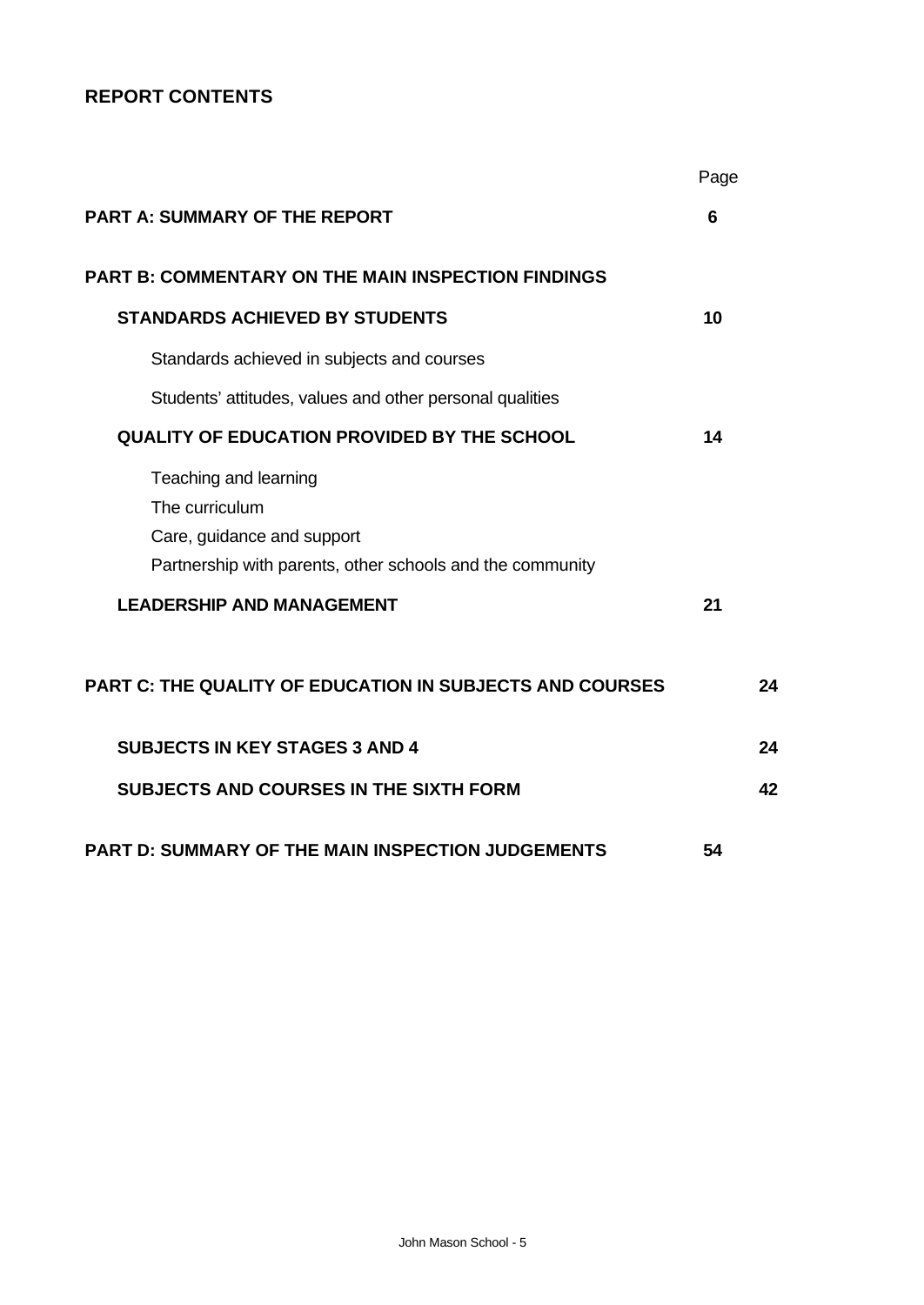# **PART A: SUMMARY OF THE REPORT**

# **OVERALL EVALUATION**

The school has a strong ethos which encourages its whole community to take part in making decisions and to share in its successes. Students at the school achieve well at all stages, and the quality of education provided for them is good. **The overall effectiveness of the school, and the value for money it provides, are satisfactory.**

The school's main strengths and weaknesses are:

- Students participate strongly in the life of the school, and respond well to the many opportunities presented to show initiative and take decisions.
- The school works very effectively in partnership with other schools in the area to improve opportunities for students and staff.
- The curriculum has good breadth throughout and is well suited to the needs of the students, especially in the sixth form. Students' experiences are enhanced by a very wide range of enrichment activities.
- Achievement is not high enough for middle and lower attaining students in mathematics in Years 10 and 11.
- There is not a sufficiently rigorous system in place for monitoring and improving the quality of teaching and learning and for spreading good practice.

The school has made satisfactory improvement since its last inspection in 1997, when standards and the quality of education were also good. Satisfactory progress has been made against most of the key issues raised at the last inspection, but heads of departments still need to be more effective in evaluating teaching quality, and the school still does not meet the statutory requirement to hold a daily act of collective worship. Good progress has been made in improving provision for information and communication technology, and in achievement in modern foreign languages.

| Performance compared with: |                                    |      | similar<br>schools |      |      |
|----------------------------|------------------------------------|------|--------------------|------|------|
|                            |                                    | 2000 | 2001               | 2002 | 2002 |
| Year 11                    | GCSE/GNVQ examinations             | В    | С                  | С    |      |
| Year 13                    | A/AS level and VCE<br>examinations | N/a  | Β                  | A    |      |

#### **STANDARDS ACHIEVED**

*Key: A - well above average; B – above average; C – average; D – below average; E – well below average*

*For Year 11, similar schools are those whose students attained similarly at the end of Year 9.*

# **Standards achieved overall are good.**

- Standards of students in the current Year 9 are above average, and show improvement since the 2002 test results. Students achieve well in Years 7 to 9, and very well in art and design.
- Standards seen among students in Years 10 and 11 are above average and their achievement is good, except for middle and lower attainers in mathematics. Overall GCSE results in 2003 marked a considerable improvement on those in 2002. Students who took GCSEs in 2002 did very well in relation to their scores in their Year 9 national tests in 2000.
- Standards of work in Years 12 and 13 are well above average. Students achieve well. They show high levels of skill, and the ability to work independently, solve problems logically, and think critically.
- Students with particular needs, including the able and talented, those for whom English is not their mother tongue, and those with other special educational needs, achieve well in the school because of the appropriate provision made to support them.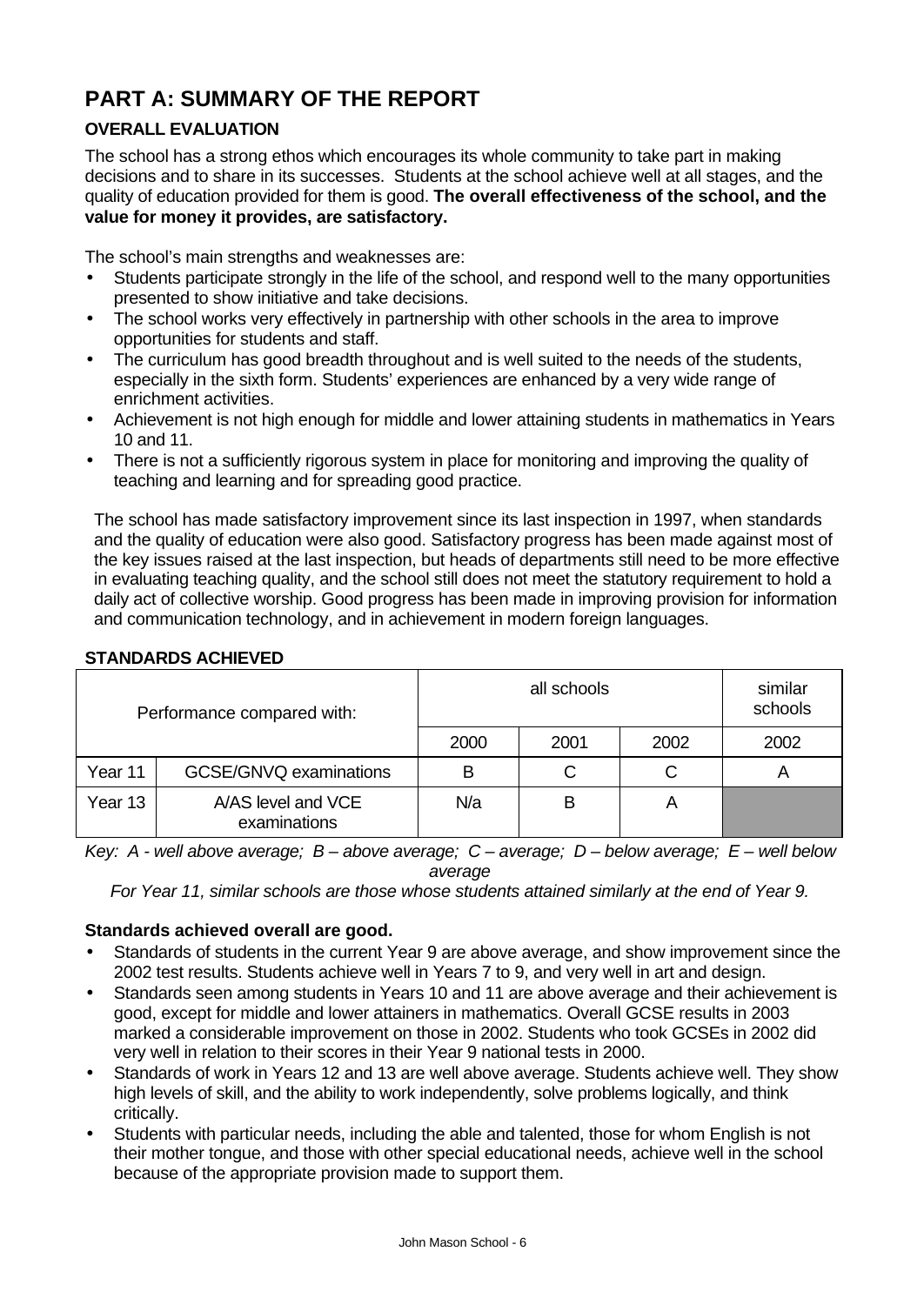**Students' personal qualities, including their spiritual, moral, social and cultural development are good.** Their attitudes, and their behaviour in lessons, are good. The school encourages students to reflect on spiritual, moral, social and cultural issues through well-planned Quest and citizenship programmes, and offers many opportunities for students to take responsibility and show leadership. Behaviour by a small minority of students outside lessons is unsettling, especially for younger students. The school works hard to keep those whose behaviour is the most challenging in education and training; the number of exclusions is low.

# **QUALITY OF EDUCATION**

**The quality of education provided by the school is good. Teaching is good,** and there are many examples of very effective teaching where work has been well planned to meet the needs of all students in the class and to move the students forward to clearly identified higher levels of performance. These strengths are seen particularly consistently in art and design, design and technology, music, physical education, and also in geography where teaching standards have improved considerably. Teaching quality varies between subjects and between teachers in the same subject because of a lack of consistent approaches to teachers' planning of work, and the way in which assessment is used to plan effectively. Where teaching is unsatisfactory it is largely because lessons do not offer a suitable level of challenge.

The curriculum is good, and organised with increasing flexibility to meet the needs of students from Year 10 onwards. The range of applied and vocational courses is good, and the school works well with partners and external agencies to provide for disaffected students, some of whom have been excluded from other schools. An extensive range of extra-curricular activities support students' personal and physical development strongly. The school works closely in partnership with other schools and its local community to improve opportunities and resources for students and staff; the sixth-form partnership arrangements work particularly well in this regard.

# **LEADERSHIP AND MANAGEMENT**

**Leadership and management are satisfactory overall.** The headteacher gives the school good direction and ensures that its aims of 'high standards, happy school and honourable service' are at the heart of its planning. The school's leadership, including the governors, has a sound understanding of the strengths and weaknesses of its provision, much of which is gained from listening to the views of the school's users. The management of the school is satisfactory; it has set about tackling key weaknesses such as homework and the under-performance in certain subjects, but lacks rigour in ensuring that policies and best practice are implemented consistently by all teachers. Governors similarly, while providing satisfactory scrutiny and good support to the work of the school, are not always rigorous enough in ensuring that the school completely fulfils its statutory duties and updates policies. Leadership and management of the sixth form overall is good.

# **PARENTS' AND STUDENTS' VIEWS OF THE SCHOOL**

Parents and students show strong support for the school. In particular, they feel it is a good school to be at, and that the teaching is good and teachers very supportive. They have concerns about the behaviour of a minority of students outside lessons. Parents would also like to see improvements in the quality of reporting of students' progress.

# **IMPROVEMENTS NEEDED**

The most important things the school should do to improve are:

- improve the quality of planning in mathematics lessons in Years 10 and 11 so that lower and middle attaining students are offered an appropriate level of challenge;
- adopt more rigorous systems for ensuring that policies and best practices to improve teaching and learning are implemented by all teachers;
- and, to meet statutory requirements:
- make arrangements to allow a daily act of collective worship.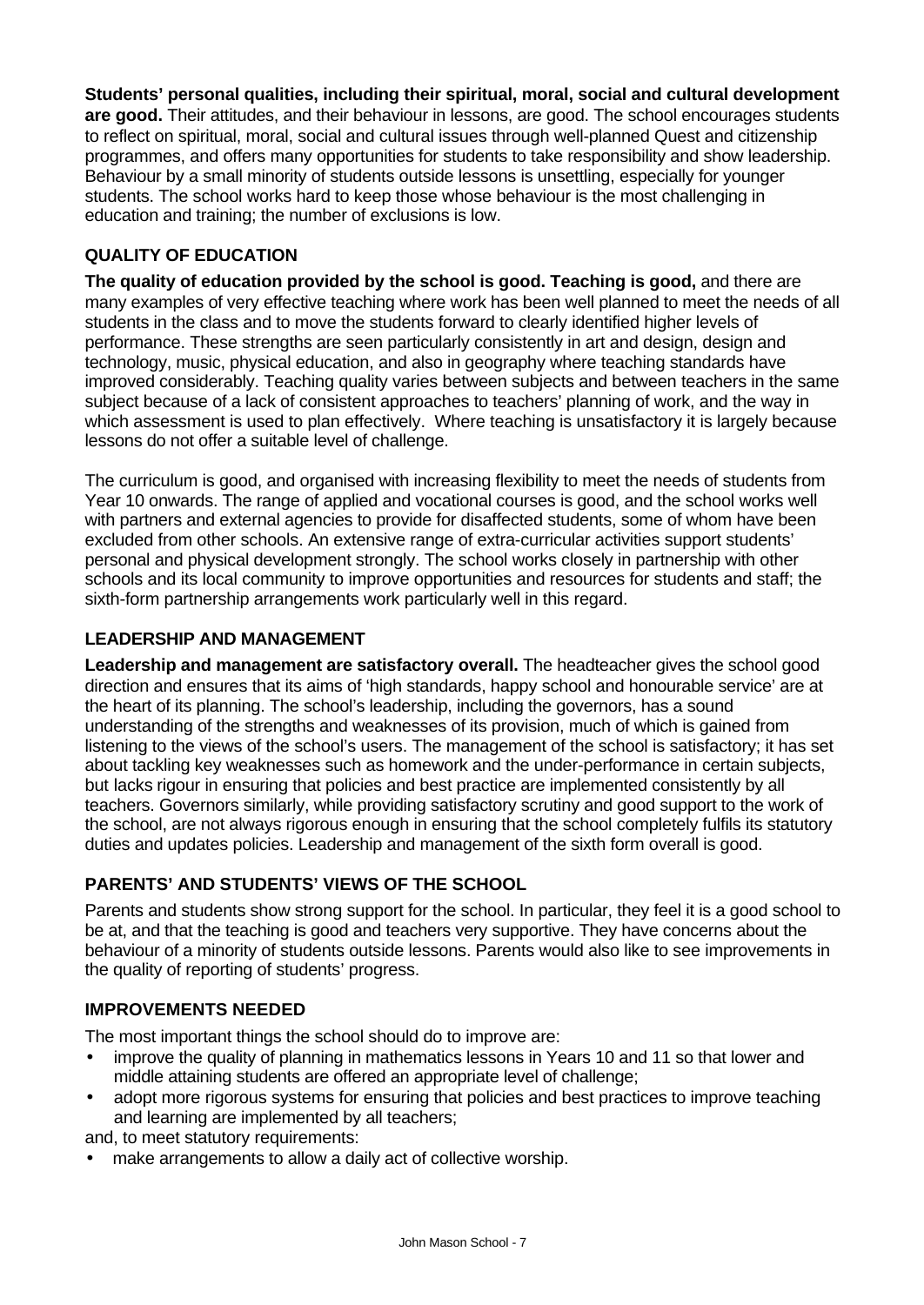# **THE SIXTH FORM AT JOHN MASON SCHOOL**

This sixth form is smaller than average, but is part of the much larger Abingdon 16 to 19 partnership through which students have access to a very wide range of courses

# **OVERALL EVALUATION**

**This is a good, cost-effective sixth form**, and its students achieve well. It has made good improvement since the last inspection: up to 2002, results improved strongly and there has been a significant increase in the numbers of students on roll.

The main strengths and weaknesses are:

- standards of work are well above average in many subjects;
- the quality of teaching and learning is good and often very good. Lessons are stimulating, challenging, and employ a range of methods;
- partnership arrangements are well managed to provide a very broad range of subjects for students. The leadership shows very good vision in seeking further improvements;
- sixth formers play an active part in leading activities in the school;
- there is no system for monitoring the movements of students on and off site to ensure their safety.

### **QUALITY AND STANDARDS IN SUBJECTS AND COURSES OF THE CURRICULUM**

Judgements about the provision in the subjects and courses inspected in the sixth form are shown below. They are based mainly on the quality of teaching and learning and how well students achieve. Not all subjects in the sixth form were inspected.

| <b>Curriculum area</b>                       | <b>Evaluation</b>                                                                                                                                                                                                                                 |
|----------------------------------------------|---------------------------------------------------------------------------------------------------------------------------------------------------------------------------------------------------------------------------------------------------|
| English, languages and<br>communication      | Very good in English. Standards are high and achievement good.<br>Learning is challenging and enjoyable.                                                                                                                                          |
| <b>Mathematics</b>                           | Good. Achievement is good; students work hard and teachers have<br>very good subject knowledge, though planning for improvement is<br>weak. A very good lesson was seen in further mathematics where<br>achievement is good.                      |
| Science                                      | Good in biology, where achievement is good and standards above<br>average. Excellent teaching was seen in chemistry. Teaching was<br>satisfactory in a lesson seen in physics.                                                                    |
| Information and<br>communication technology  | Good in the AS/A2 courses, where good teaching results in students<br>achieving well. For students not following these courses, support for<br>the development of their information and communication technology<br>(ICT) skills lacks coherence. |
| <b>Humanities</b>                            | Very good in history, where students achieve very well and teachers<br>have excellent subject knowledge. Very good lessons were seen in<br>geography and psychology, but students are rather too passive in<br>sociology lessons.                 |
| Engineering, technology<br>and manufacturing | Very good in product design. Standards are high; students'<br>presentational skills are excellent. Students achieve well and teaching<br>is very well planned.                                                                                    |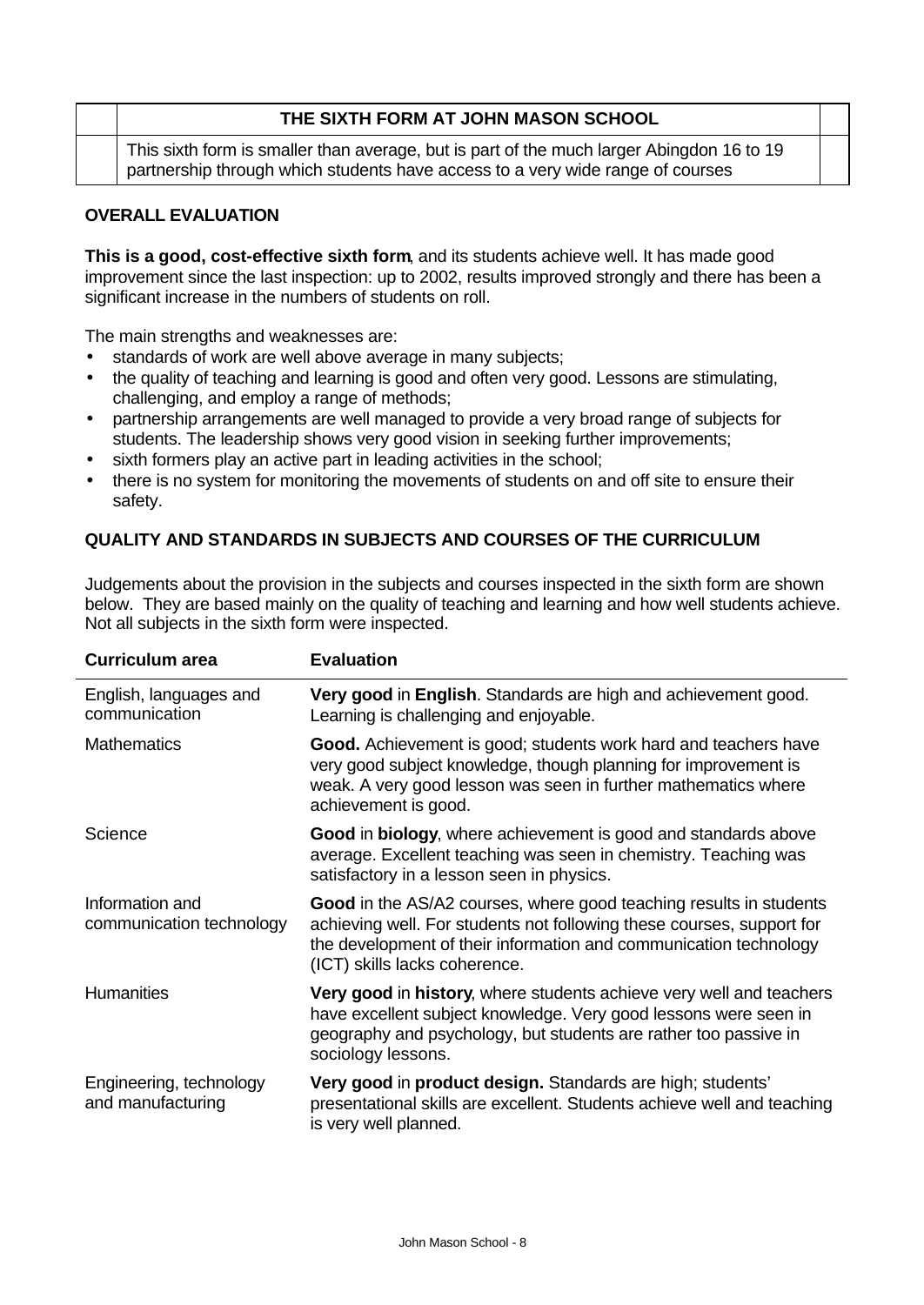| Visual and performing arts<br>and media    | Very good in art and design, where very good teaching ensures<br>students have a real depth of knowledge and understanding. In music,<br>the teaching was also very good, and students' attitudes excellent.<br>Achievement is also good in drama. |
|--------------------------------------------|----------------------------------------------------------------------------------------------------------------------------------------------------------------------------------------------------------------------------------------------------|
| Hospitality, sports, leisure<br>and travel | Very good in physical education. Students are committed and work<br>hard, and achievement is consistently good.                                                                                                                                    |
| <b>Business</b>                            | This area was not looked at in depth, but in a very good AS lesson<br>students had clearly acquired good understanding of business<br>constraints.                                                                                                 |
| General education                          | A lesson in the personal and social education programme was very<br>well planned to give effective advice on higher education for each<br>student.                                                                                                 |

*The curriculum areas are broadly common across all post-16 education and training. They do not necessarily correspond with subjects and courses taught by the school. Inspectors make judgements in the range: excellent; very good; good; satisfactory; unsatisfactory; poor; very poor. Excellent and very good are equivalent to the judgement 'outstanding' in further education and sixth form college reports; poor and very poor are equivalent to 'very weak'.*

# **ADVICE, GUIDANCE AND SUPPORT**

Students get good personal and academic support. They have ready access to well-informed and impartial careers information, and good guidance when choosing their course options. There is not daily contact with tutors because of students' need to move between schools, but the weekly personal and social education session is very well planned to incorporate important careers guidance and to broaden students' thinking on a range of issues. Students are kept well informed about their progress on their courses, even when taught outside the school.

# **LEADERSHIP AND MANAGEMENT OF THE SIXTH FORM**

**The sixth form is led very effectively**. Although the partnership arrangements with three other schools and a college are now well established, there is still a very clear vision about how provision can further improve, including a broadening of enrichment activities and the need for more support for key skills such as learning with information and communication technology. Sixth-form provision is well managed, despite the challenges of co-ordinating provision across four institutions. The quality of courses in all schools is monitored by success rate indicators which incorporate exam results and rates of retention of students on courses. This data helps subject co-ordinators evaluate the quality of their work, though there is no system in place for closer monitoring of lessons. Financial arrangements for involvement in the partnership are clear and well-understood; the sixthform students get very good value from the school's commitment to the partnership in terms of the very broad range of choices made available to them.

#### **STUDENTS' VIEWS OF THE SIXTH FORM**

Students, in interviews and questionnaires, expressed strong satisfaction with the sixth form. They are particularly appreciative of the way in which the partnership opens up choices for them, and those who do go to other schools for lessons identify very few problems with the arrangements. Students feel strongly that the quality of teaching is good and that the school is well run. The concerns expressed through the questionnaire related to the quality of careers advice and guidance, which inspectors found to be good, and to the range of enrichment activities available, which the school is addressing through the appointment of an enrichment co-ordinator.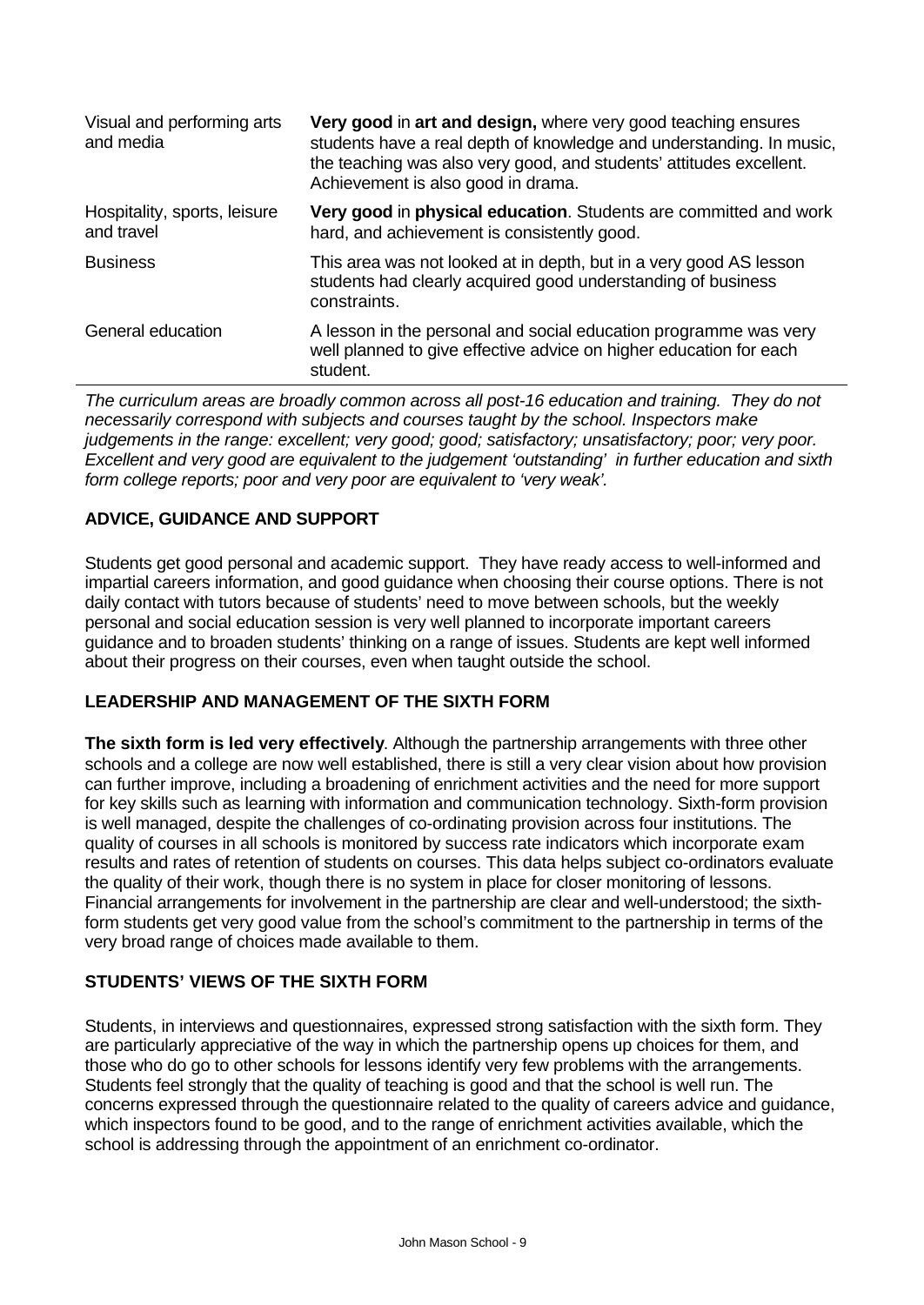# **PART B: COMMENTARY ON THE INSPECTION FINDINGS**

# **STANDARDS ACHIEVED BY STUDENTS**

# **Standards achieved in subjects and courses**

**Overall, students achieve well at all stages.** Results in national tests and GCSEs have improved recently, and standards are above average in most subjects by Year 11. Results in the sixth form have been well above average.

#### **Main strengths and weaknesses**

- Sixth-form results in 2002 were strong; sixth-formers achieve well, and as a consequence a high proportion of students are able to take up places in further or higher education.
- Higher attaining students do well at GCSE.
- GCSE results improved markedly in 2003 in geography, French and German where they were previously very weak.
- Standards in science and mathematics have risen across Years 7 to 9 and in the Year 9 tests.
- There is significant underachievement in mathematics in Years 10 and 11, among middle and lower attainers.

### **Commentary**

1. The attainment of students who join the school in Year 7 fluctuates around the national average, although it varies from year-to-year, especially in English. The school's results in the Year 9 national tests have been above the average for all schools nationally over recent years, and over time results have improved at the same rate as those nationally. This indicates broadly good achievement. In the Year 9 tests, boys' results overall have just about matched those of girls, so the gap between boys' and girls' results is narrower than it is nationally. In those tests, boys do better than girls in mathematics, and by a wider margin than in most schools. Higher attaining students do well in the tests in mathematics. English test results have generally been weaker than those in mathematics and science, and have fallen short of targets, especially for higher attainers.

| Standards in:      | School results | National results |
|--------------------|----------------|------------------|
| English            | 32.4 (33.4)    | 33.3(33.3)       |
| <b>Mathematics</b> | 37.4 (36.5)    | 35.3 (34.7)      |
| Science            | 35.5(34.4)     | 33.7(33.3)       |

#### *Standards in national tests at the end of Year 9 – average point scores in 2003*

*There were 178 students in the year group. Figures in brackets are for the previous year*

2. Statistical analysis of the 2002 Year 9 test results revealed some weaknesses in relation to the students' scores when they were tested at age eleven in 1999: in mathematics, English and science, students in 2002 failed to meet targets which had been set with reference to the students' assessed capabilities. In 2003, however, results were much improved with science exceeding its target results and mathematics coming very close. For English, while there was a decline in average points score as shown in the table, the proportion of students getting to the national average Level 5 and above in their tests improved. Inspectors report that for most subjects, attainment in Years 7 to 9 is currently above average, and that overall achievement is good. In art and design, standards are high by the end of Year 9; students have the capacity to work independently of their teachers in a variety of media and materials. In mathematics, science, citizenship, design and technology, geography, music and physical education, achievement is good; while in English, history, ICT, modern foreign languages and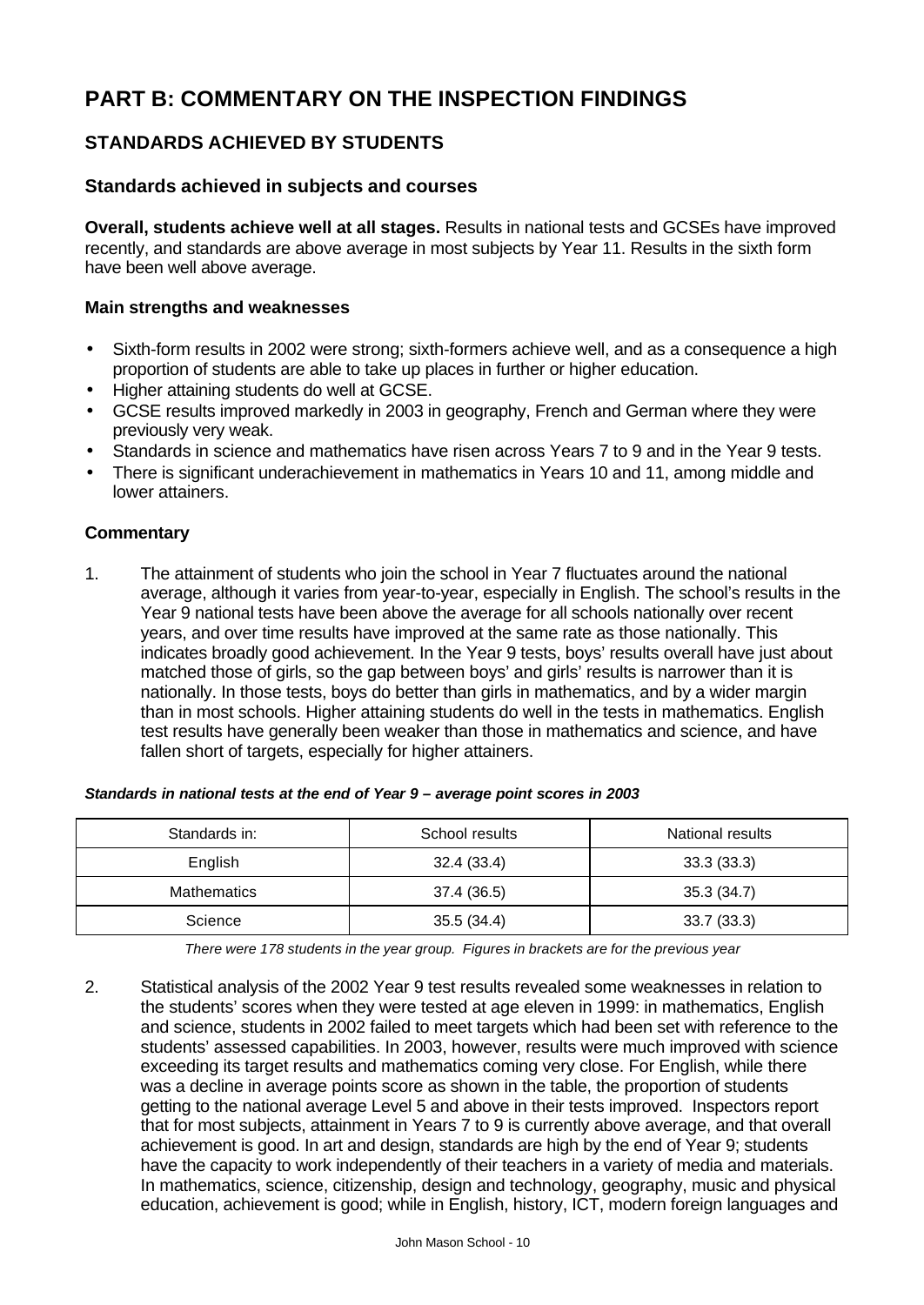religious education, achievement is satisfactory. Achievement in English and history is better in Years 10 and 11 because students have a clearer idea about how they need to improve the standard of their work in these years.

3. GCSE results, measured by average points per student, were broadly average in 2001 and 2002 but had been above average in the previous two years. Over time, the trend in the school's GCSE results has improved in line with the national trend. Results in 2003 again marked a significant improvement, with students attaining their highest GCSE points since the last inspection and a significant rise in the proportion of students gaining five grades A\*-C. Severe weaknesses in the GCSE performance in French, German and geography were overcome in the 2003 results, but the pass rate in mathematics declined. Mathematics results have been relatively weak at GCSE, especially for middle and lower attainers, and inspection confirmed that there is still underachievement in this subject in Years 10 and 11, largely because teachers' expectations of students' capabilities are too low.

|                                                       | School results | National results |
|-------------------------------------------------------|----------------|------------------|
| Percentage of students gaining 5 or more A*-C grades  | 48 (41)        | 50 (48)          |
| Percentage of students gaining 5 or more A*-G grades  | 87 (84)        | 91 (91)          |
| Percentage of students gaining 1 or more A*-G grades  | 98 (90)        | 96 (96)          |
| Average point score per student (best eight subjects) | 40.6           | 39.8             |

#### *Standards in GCSE/GNVQ examinations at the end of Year 11 in 2002*

*There were 180 students in the year group. Figures in brackets are for the previous year.*

- 4. Students do particularly well at GCSE in art and design, design and technology, ICT and physical education. They continue to achieve well in these subjects in Years 10 and 11 (very well in art and design); and achievement is also good over these years in science, citizenship, geography, and history. In French and German, achievement is now satisfactory, as it is in English and religious education.
- 5. The school recognises the particular needs of students, and mostly supports their achievement well. Able and talented students do well, with higher proportions of the most capable students getting top grades at GCSE than is the case nationally. Students with special educational needs and disabilities achieve well and make good progress towards their personal targets. This is because of the high standard of co-operation and planning that takes place between teachers and teaching assistants in lessons. Since work is adapted to match students' needs this helps to improve their learning. All students with special educational needs leave school with recognised qualifications. Students for whom English is an additional language also make good progress as a result of good teaching and good links with specialists from the local education authority.
- 6. The quality of students' work throughout is supported by good skills in speaking, listening, reading and writing, effective use of number, and a good capacity to use computers independently.

#### **Sixth Form**

7. Standards of attainment are high in the sixth form. 2002 A-level and AS results were well above average for males and females, and analysis of those results shows that the students did well compared with other students nationally who gained similar GCSE results to theirs. Results in 2003 also indicate good achievement for the students involved.

#### *Standards in GCE A/AS level and VCE examinations at the end of Year 13 in 2002*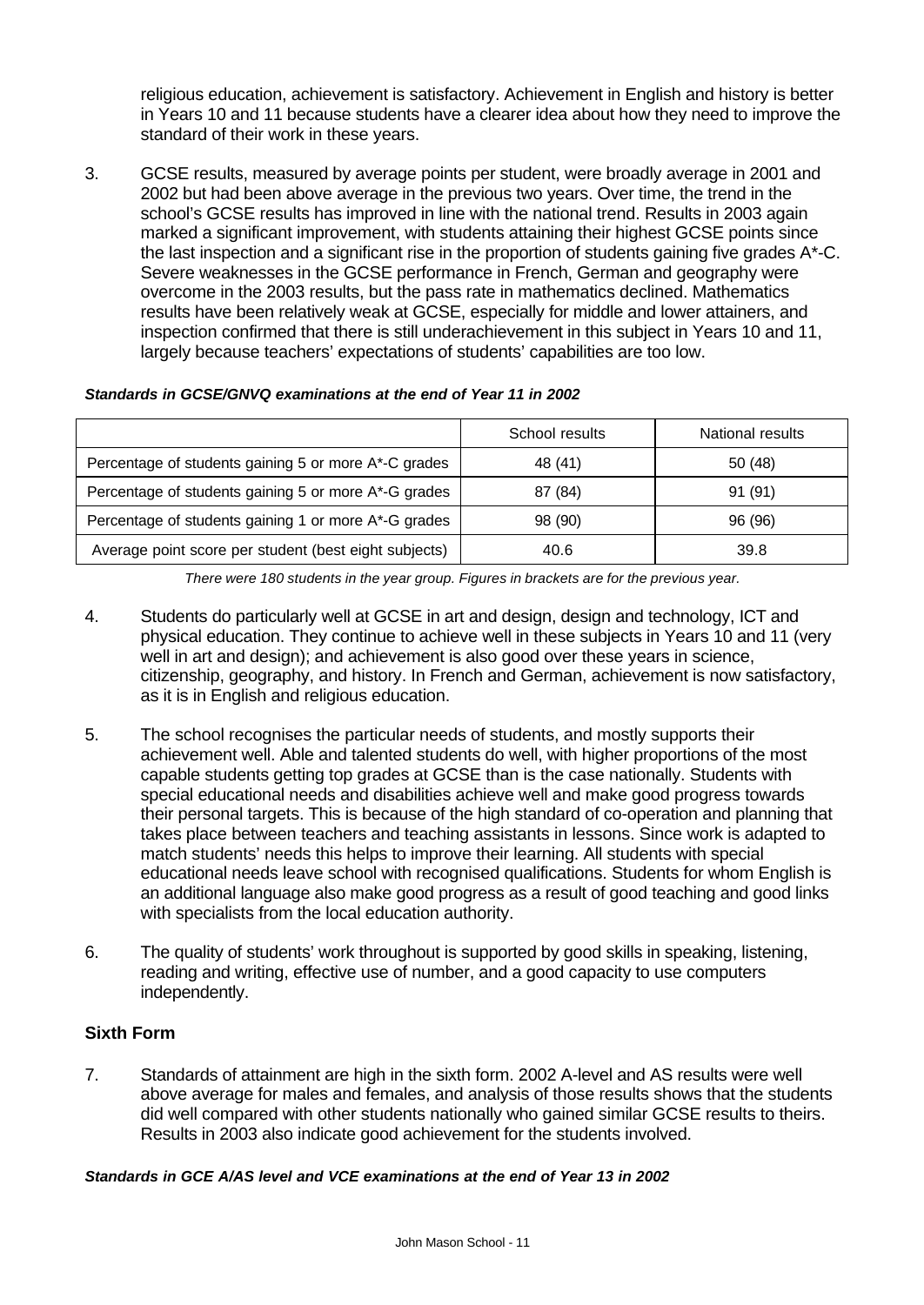|                                          | School results | National results |
|------------------------------------------|----------------|------------------|
| Percentage of entries gaining A-E grades | 99.4           | 94.8             |
| Percentage of entries gaining A-B grades | 62             | 39.4             |
| Average point score per student          | 297.4 (228)    | $263.3$ (na)     |

*There were 61 students in the year group. Figures in brackets are for the previous year. Comparisons with national results in previous years are not available because of a change in the system of awarding points*

- 8. In all of the eight sixth-form subjects looked at in detail on this inspection, the students achieve well; indeed in art and design and in history, they achieve very well because of the advanced level of skills which students acquire quickly and their capacity to analyse evidence carefully and think critically.
- 9. Students overall demonstrate effective study skills and the ability to work independently, although some are constrained in research by weaker skills in the use of ICT.

# **Students' attitudes, values and other personal qualities**

Attendance is **satisfactory** overall and **good** in the sixth form. Students of all ages usually arrive at school on time and their punctuality to lessons is good. Students in Years 7 to 11 have a positive attitude to school and their overall behaviour is satisfactory. Although they are usually well behaved during lessons, a minority become rough and boisterous when they are not directly supervised. Their behaviour sometimes unsettles their fellow schoolmates and can make them feel insecure. Students in the sixth form behave very well at all times and their attitudes to learning are very positive. Permanent exclusions are very rare and the number of fixed period exclusions is below the national average. Students' personal development, including their spiritual, moral, social and cultural development is good.

#### **Main strengths and weaknesses**

- Students of all ages like coming to school and their attitudes and punctuality are good.
- The attitudes and behaviour of students in Years 12 and 13 are very good.
- The number of exclusions is low.
- Relationships between students and with teachers are good.
- Students participate strongly in school life and respond well to the many opportunities provided.
- The behaviour of some students during breaks and lunch-times is unsettling.
- There is not a registration procedure for students in the sixth form moving on and off site.
- Some students are too passive during lessons.

- 10. During the school year that preceded the inspection, the attendance of students in Years 7 to 11 varied widely. While it was good in Year 7, the poor attendance of a minority of students in Year 11 reduced the overall figure for the school to below the national average. Many of these students, however, were absent because they were facing challenging circumstances and, with their co-operation, the school arranged extended work experience placements. Although their attendance at school was low, the school knew exactly where they were; very few of these absences were unauthorised. In order to improve the procedures used to follow up absence, the school has recently appointed an attendance officer and her involvement is resulting in a more standardised system, as well as strengthening links between home and school.
- 11. Students of all ages usually behave sensibly during lessons. The majority co-operate with their teacher well and they work constructively on their own or in groups. Despite the best efforts of their teacher, however, some are reluctant to make an active contribution. In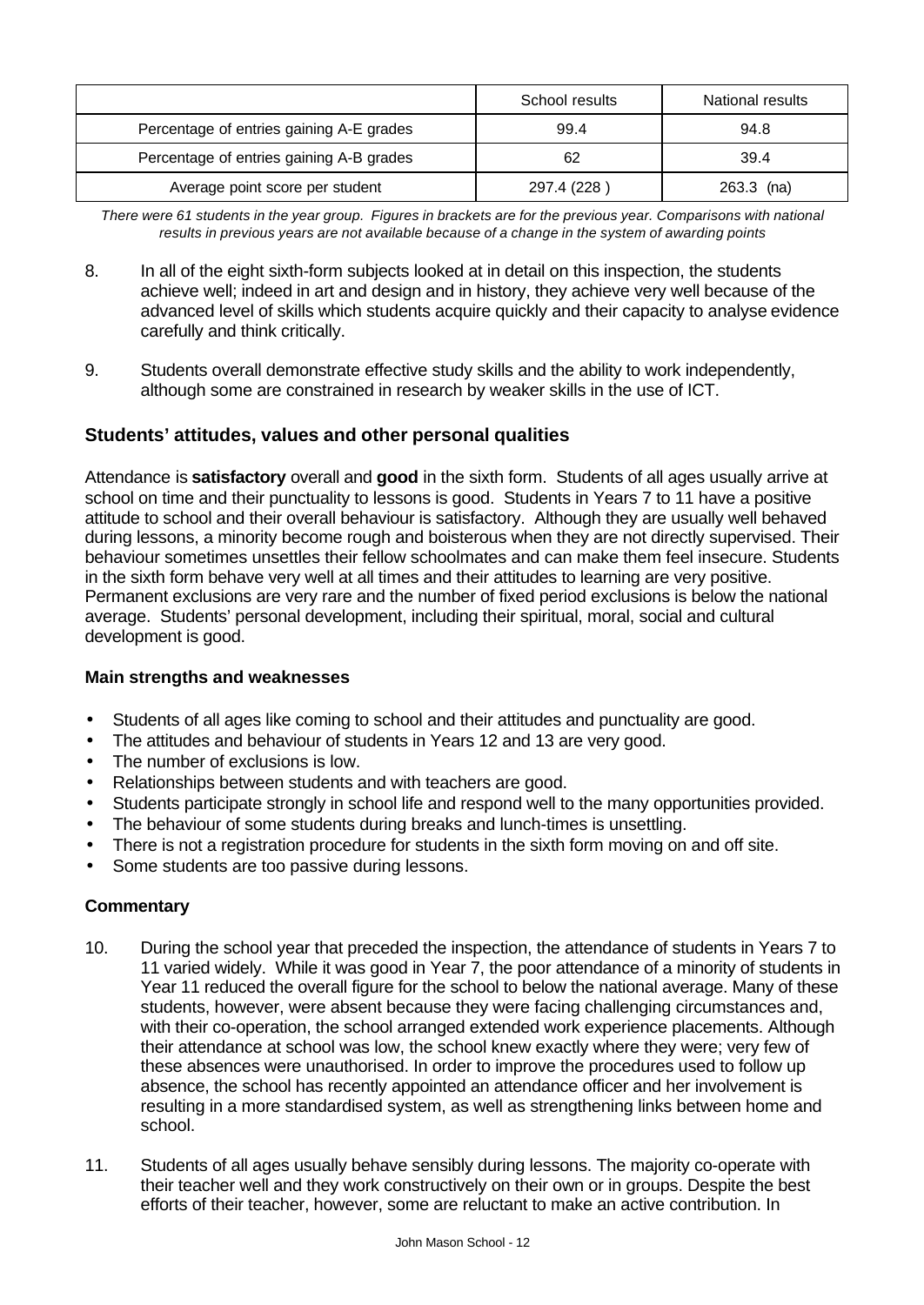addition, a small number of students of all ages misbehave during break-times if they think they can get away with it. Although teachers take it in turns to remain on duty, the layout of the buildings makes supervision of the site very difficult. Some students take advantage of this and their behaviour can become boisterous and unsettling. During discussion, students in Year 7 said they sometimes feel threatened and insecure. The school works hard to meet the needs of all students, however, and the number of fixed-term and permanent exclusions is below the national average. Its methods for modifying behaviour and resolving disputes between individuals are innovative and embody the principles of 'restorative justice'. The school encourages students who misbehave to develop a sense of personal responsibility for their actions through reflection, discussion and repair of damage. Its system for offering the student body rewards for good collective behaviour, and reducing those rewards when there are instances of anti-social behaviour, is well understood by students and serves to further strengthen their sense of collective responsibility.

- 12. The school fosters students' personal development, including their spiritual, moral, social and cultural development, well. There are plenty of opportunities for students to voice their opinions and to become involved in the many activities. Students respond to this provision well and their personal development is good. They increasingly understand the importance of considering each other's needs and they respect different cultures and faiths. The majority develop into responsible, sensible and sociable young people. Students are quick to use their initiative; the school council is held in high regard and has helped to bring about numerous improvements to school life. For example, representatives have successfully lobbied for the construction of a pedestrian crossing and traffic calming measures in the road outside the school.
- 13. Students with learning difficulties are happy in school and generally attend well. They show positive attitudes towards others and behave well in lessons. The learning support team sets high standards to cultivate students' personal development and self-esteem. Students described as gifted and talented are well catered for with good enrichment opportunities.

#### **Attendance**

#### *Attendance in the latest complete reporting year (%)*

| Authorised absence |     | Unauthorised absence |     |
|--------------------|-----|----------------------|-----|
| School data        | 6.5 | School data          |     |
| National data      | 7.8 | National data        | 1.2 |

| Unauthorised absence |    |  |  |  |
|----------------------|----|--|--|--|
| School data<br>22    |    |  |  |  |
| National data        | 12 |  |  |  |

*The table gives the percentage of half days (sessions) missed through absence for the latest complete reporting year.*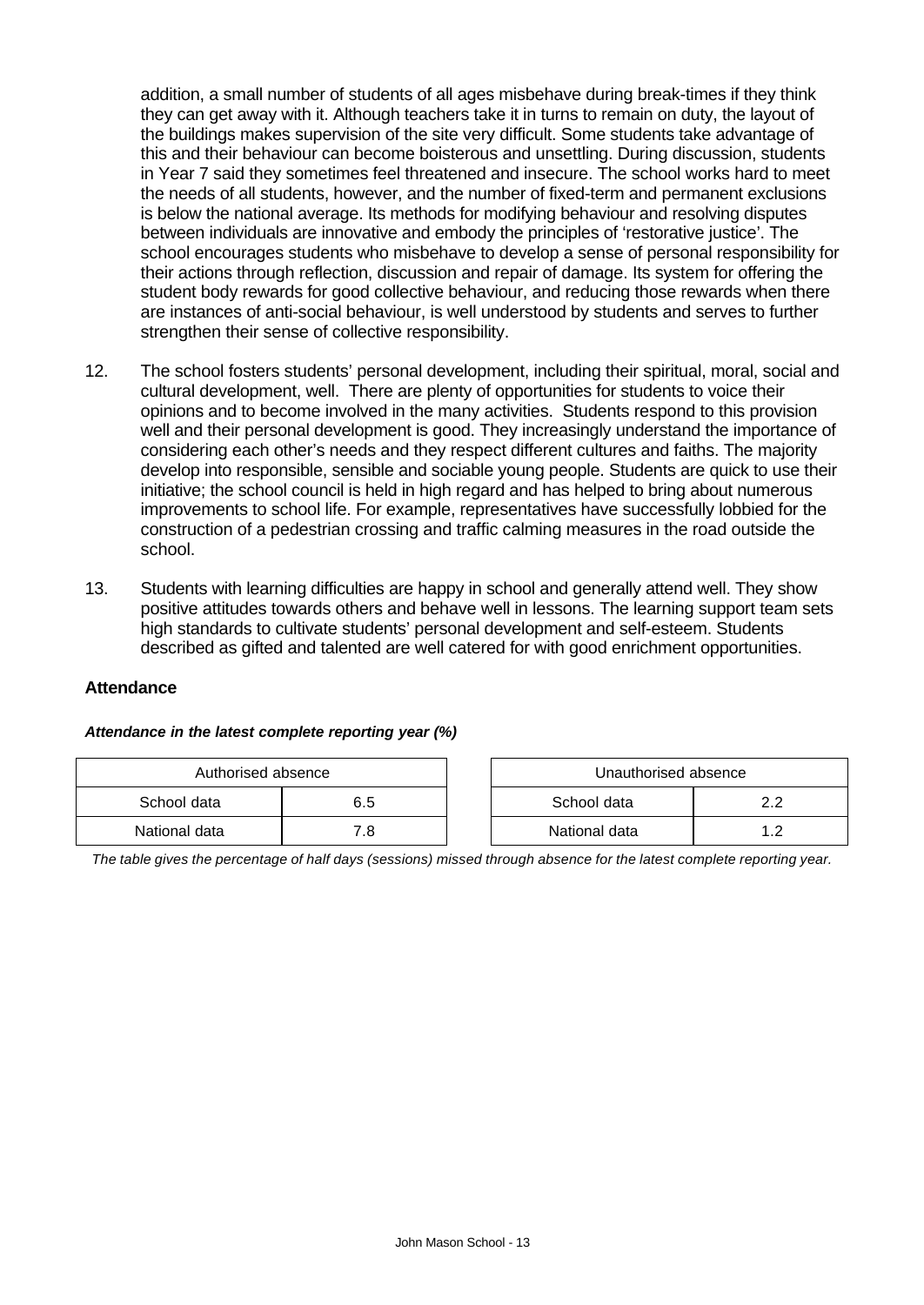## **Exclusions**

*Ethnic background of students Exclusions in the last school year*

| Categories used in the Annual School Census         | No of students<br>on roll | Number of<br>fixed period<br>exclusions | Number of<br>permanent<br>exclusions |
|-----------------------------------------------------|---------------------------|-----------------------------------------|--------------------------------------|
| White - British                                     | 311                       | 39                                      | 0                                    |
| White - Irish                                       |                           | $\Omega$                                | $\Omega$                             |
| Mixed - White and Black African                     | 2                         | 0                                       | $\Omega$                             |
| Mixed - White and Asian                             | 2                         | 0                                       | 0                                    |
| Mixed - any other mixed background                  | $\overline{2}$            | 0                                       | 0                                    |
| Asian or Asian British - Indian                     |                           | 0                                       | 0                                    |
| Asian or Asian British - Pakistani                  |                           |                                         | 0                                    |
| Asian or Asian British - any other Asian background | 3                         | 0                                       | $\Omega$                             |
| Chinese                                             |                           | 0                                       | 0                                    |
| Any other ethnic group                              |                           | 0                                       | $\Omega$                             |
| Information not obtained                            | 733                       |                                         | O                                    |

*The table gives the number of exclusions, which may be different from the number of students excluded.*

#### **Sixth Form**

- 14. While students' attendance is recorded in individual lessons, the school does not calculate overall attendance for the sixth form. During inspection week, however, students' attendance at lessons and their punctuality were good.
- 15. Students' attitudes to their work are very good. They develop into mature and responsible young people and respect each other's views. They behave very well and there have been no exclusions. Students take responsibility for their own actions and very good links within the 16-19 consortium help them to understand how they fit into the wider community. They are keen to participate in numerous areas of school life. For example, they organise and run the school council, represent students' views on the sixth-form committee and help to run extracurricular clubs, such as sport and music.

# **QUALITY OF EDUCATION PROVIDED BY THE SCHOOL**

**The overall quality of education provided by the school is good. Students are well taught** by specialists who have good subject knowledge, **and they learn well**. **A good, well balanced curriculum** is enhanced by a **very good range of extra-curricular and enrichment activities.** Students have access to **good quality advice, support and guidance.** 

# **Teaching and learning**

**The overall quality of teaching and learning is good. Students are well taught** by specialists who have good subject knowledge, **and they learn well**. Where teaching and learning are not as good it is largely because they are not planned well enough to take account of what students can do and what they need to do to raise their level of attainment. **Assessment** of students is **satisfactory** overall, but needs to be used to more consistent effect in showing students how to improve.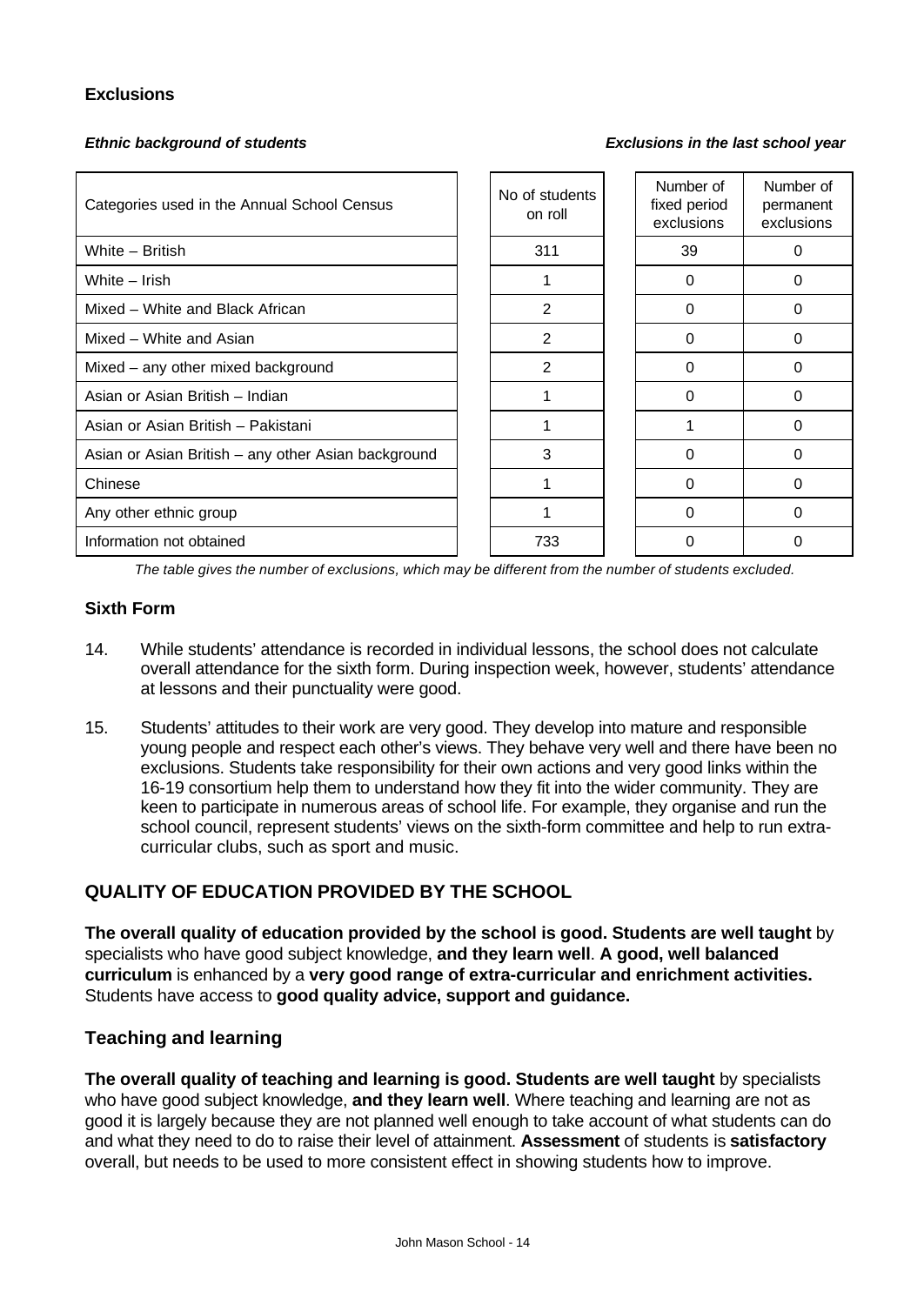#### **Main strengths and weaknesses**

- Teachers are mostly specialists who know their subjects well.
- Relationships between teachers and students are very good; students like and respect their teachers.
- Teachers in many subjects deploy a range of methods, including the use of ICT, to make learning effective and enjoyable.
- Where they are available, assistants are very well utilised to support the learning of those students with special educational needs.
- Students develop a very good capacity to work independently and improve their own learning in practical subjects like art and design, design and technology and physical education.
- Assessment practices vary between subjects, and in some subjects assessment is not used well enough to help students improve.
- The quality of teachers' planning also varies considerably from subject-to-subject, with weaker planning leading to less effective learning.

#### **Commentary**

- 16. During the inspection, there were many examples of very effective teaching where work had been well planned to meet the needs of all students in the class and to move the students forward to clearly identified higher levels of performance. These strengths were seen consistently in art and design, design and technology, music and physical education, and also in geography where teaching standards have improved considerably. In these subjects, good planning ensures that lessons have real pace and purpose, and it is accompanied by very effective management of students and of their behaviour. Students are encouraged in these subjects to work independently and take a good deal of responsibility for improving the quality of their work, within clear guidelines.
- 17. Teaching quality varies between subjects and between teachers in the same subject because of a lack of consistent approaches to teachers' planning of work, and the way in which assessment is used to plan effectively. The quality of planning in English and in history is not as good over Years 7 to 9 as it is over Years 10 and 11; students therefore learn less well in the earlier years because lessons have less pace and challenge. In English, as in religious education, students are not always clear about what they need to do to improve. Inconsistencies in planning and marking are the main reasons for differences in teaching quality in the science and modern foreign languages departments. Assessment is an important weakness in mathematics, where students need to be clearer about how their work measures up to expected standards. Generally, where teaching was unsatisfactory, it was because lessons were not planned to offer a suitable level of challenge in the activities set. A high proportion of unsatisfactory lessons was seen in mathematics in Years 10 and 11.

| Excellent | Very good | Good      | Satisfactory | Unsatisfactory | Poor    | Very Poor |
|-----------|-----------|-----------|--------------|----------------|---------|-----------|
| (1%)      | 39 (24%)  | 43%<br>68 | 43 (27%)     | 7 (4%)         | $(1\%)$ | $01(0\%)$ |

#### *Summary of teaching observed during the inspection in 159 lessons*

*The table gives the number of lessons observed in each of the seven categories used to make judgements about lessons; figures in brackets show percentages where 30 or more lessons are seen.*

18. Teachers are mostly specialists who know their subject well. In most cases they use a variety of methods to engage and encourage the students, including the use of computers and out-of-class activities. Students respond well – they usually apply themselves well in lessons and they like and respect their teachers. Parents' and students' comments and questionnaire returns, and the quality of work in some books, indicated that the setting, completion and marking of homework had been weak in some subjects in the past. The school has addressed this problem, by introducing a system whereby homework is available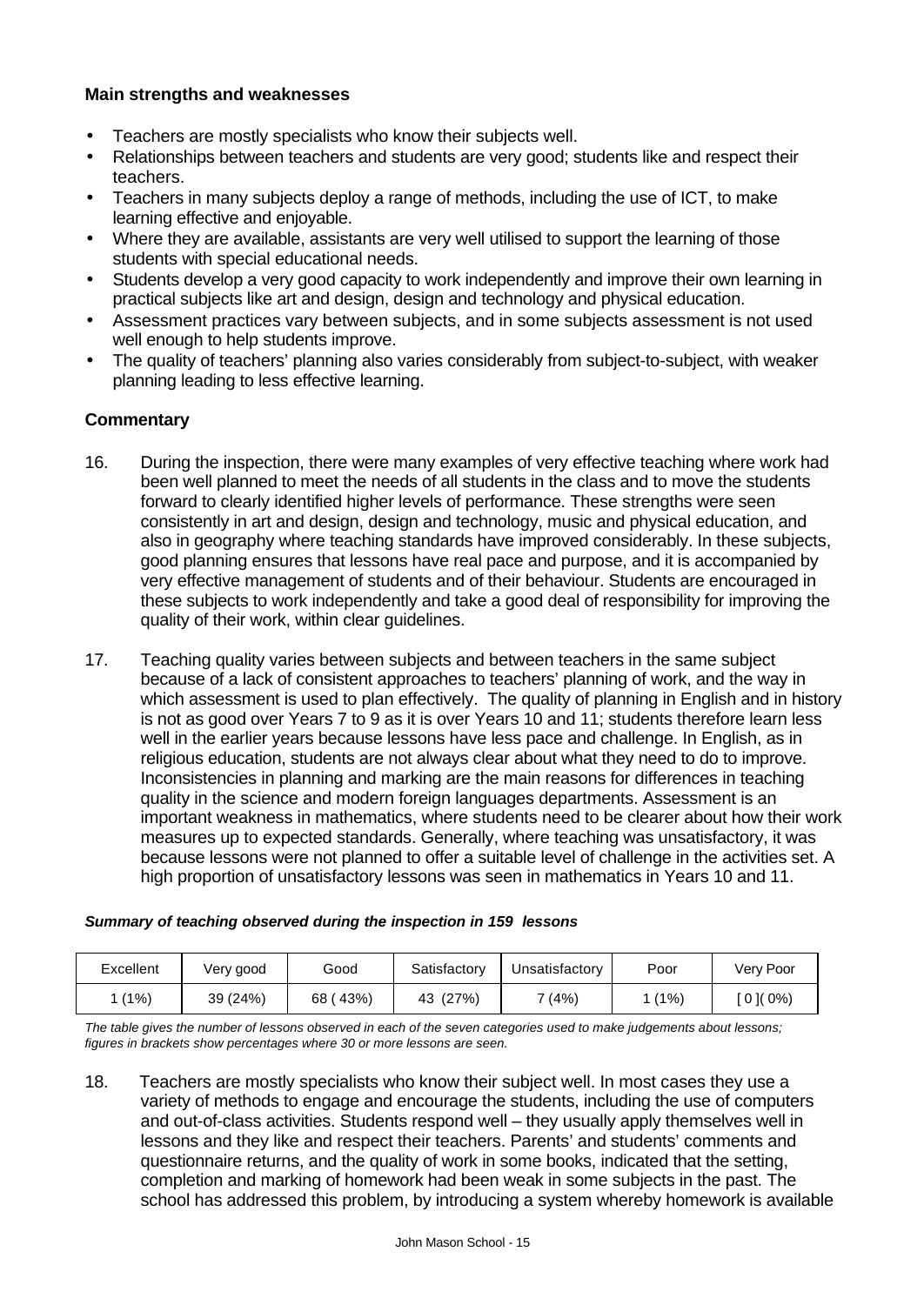in advance and completion of homework is monitored electronically. Although just started at the time of the inspection, the new system is working well.

- 19. Students with special educational needs learn well and make good progress because of carefully planned teaching programmes. Individual education plans include effective strategies to enable students to reach their targets. Assessment, planning and target-setting helps raise achievement even further in the communication skills of reading, spelling and number work. Teaching assistants make a valuable contribution to the progress of students with a statement of educational need, enabling them to enjoy a full curriculum with other members of their class.
- 20. Students for whom English is an additional language are suitably identified and satisfactorily assessed. Those who are at an early stage of learning the language are taught well, and the school has good links with the local education authority's specialists. Students for whom English is an additional language make good progress.

#### **Sixth Form**

21. Lessons observed in the sixth form were more consistently good than in other years; indeed, just over half of the lessons seen were very good. In all of the subjects inspected in detail in the sixth form, teaching and learning overall is at least good. Lessons are frequently stimulating and challenging; teachers, who have very good subject knowledge, use a range of methods to help students learn. Work is particularly well planned, with a clear focus on developing fundamental knowledge and understanding. Teachers' skilful questioning techniques extend students' abilities to think critically. Lessons are mostly characterised by a high degree of participation from the students, although in sociology students tend to be rather too passive. Students develop a very good capacity to work independently. They organize their learning well, and their research skills are mostly strong, although some might benefit from more support in using ICT.

#### **The curriculum**

**Overall, the breadth and quality of the curriculum are good**, and the curriculum is organised with increasing flexibility to meet the needs of students from Year 10. **An extensive range of extracurricular activities** supports students' personal and physical development very strongly. The school has **sufficient accommodation and resources** to meet the needs of the curriculum, and a good, well-qualified teaching force.

- The curriculum in most cases meets the needs of students well.
- Extra-curricular activities and enrichment opportunities support learning very well and make a very effective contribution to students' personal and physical development.
- The good citizenship aspect to the curriculum is effective in promoting ideas of rights and responsibilities.
- The teaching staff is well qualified to meet the needs of the curriculum.
- Tutor time is not used well and fails to provide a sharp and purposeful start to the school day
- There is not a daily act of collective worship.
- Students in the sixth form do not mix academic and vocational courses or have programmes to support key skills.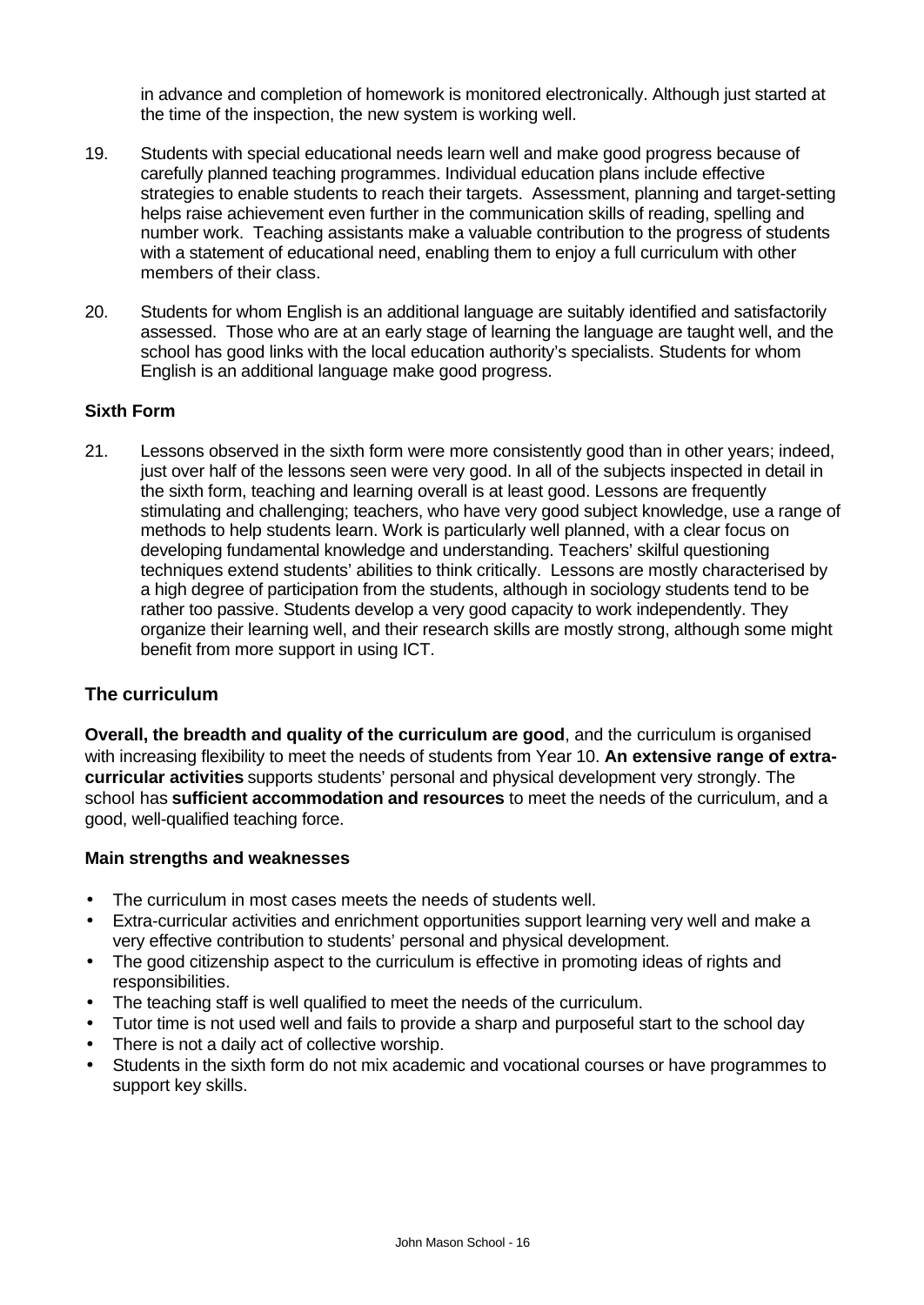- 22. The curriculum is good, and organised with increasing flexibility to meet the needs of students from Year 10 onwards. The range of applied and vocational courses is now good, and the school works well with partners and external agencies to provide for disaffected students, some of whom have been excluded from other schools. This includes off-site work experience programmes. The school has a good record of finding training, education or employment for those on its flexible programmes; the students are well supported by the student support officer.
- 23. The impact of setting arrangements in some subjects has been investigated by the school's effective learning group, which was concerned about progress of students in lower sets. Inspectors found that the quality of learning and progress made by students was affected more by the quality of teachers' planning to provide appropriate challenge to students, rather than the setting arrangements in themselves. Good learning was seen in lower sets in many subjects, but sometimes, as in mathematics and German, where teachers' expectations were too low, learning was unsatisfactory.
- 24. There is good provision for students with special educational needs. Individual education plans are effective and allow students to have access to a broad and balanced curriculum. The special educational needs co-ordinator liaises well with teachers and there is a close working relationship with the local education authority agencies. Because of this, those students with a statement of need are given good support to improve their learning and personal development. Some students who display challenging behaviour have anger management sessions and there is a flexible learning programme for older students who become disaffected with school.
- 25. Literacy skills have been well developed across the curriculum, with good focus on speaking and listening in modern foreign languages, and good use of annotation and technical vocabulary in art and design. While there is not a numeracy policy for all subjects, some subjects have taken lead roles in teaching the use of number, leading to satisfactory graphical work in science, geography and ICT, and to sound measurement and geometrical construction in design and technology. The use of ICT across the curriculum is satisfactory. The school has focused on the development of ICT to improve student achievement. However, while the use of ICT is evident in the work of some departments, such as design and technology and music, in others it is still at an early stage of being developed.
- 26. An extensive range of extra-curricular activities supports students' personal, cultural and physical development strongly. There is a high level of participation in these activities at lunchtimes and after school. A strong feature of the organisation of these activities is the extent to which older students play a leading role; they are encouraged and developed in this by their teachers. In sport and the arts, extra-curricular and enrichment activities help to further support the attainment of students. Frequent trips and visits offer further enrichment to many subjects in the curriculum.
- 27. The school develops students' understanding of right and wrong, and of citizens' rights and responsibilities, through well planned programmes of Quest and personal, social and health education. Citizenship projects and focused days, looking at, for example, issues surrounding life in Britain's larger cities, further help to raise students' awareness of the challenges facing society and the roles that they can play. Statutory requirements are met for religious education, but the time given to religious education in the sixth-form programme is very low. The school does not meet requirements for a daily act of collective worship. Form time is not well used; here opportunities are missed to get students to reflect on spiritual, moral, social and cultural issues which are covered so well elsewhere in the curriculum.
- 28. The teaching staff are well qualified and effectively deployed to their areas of specialism, but the school has faced difficulties in recruiting qualified staff in key subjects, including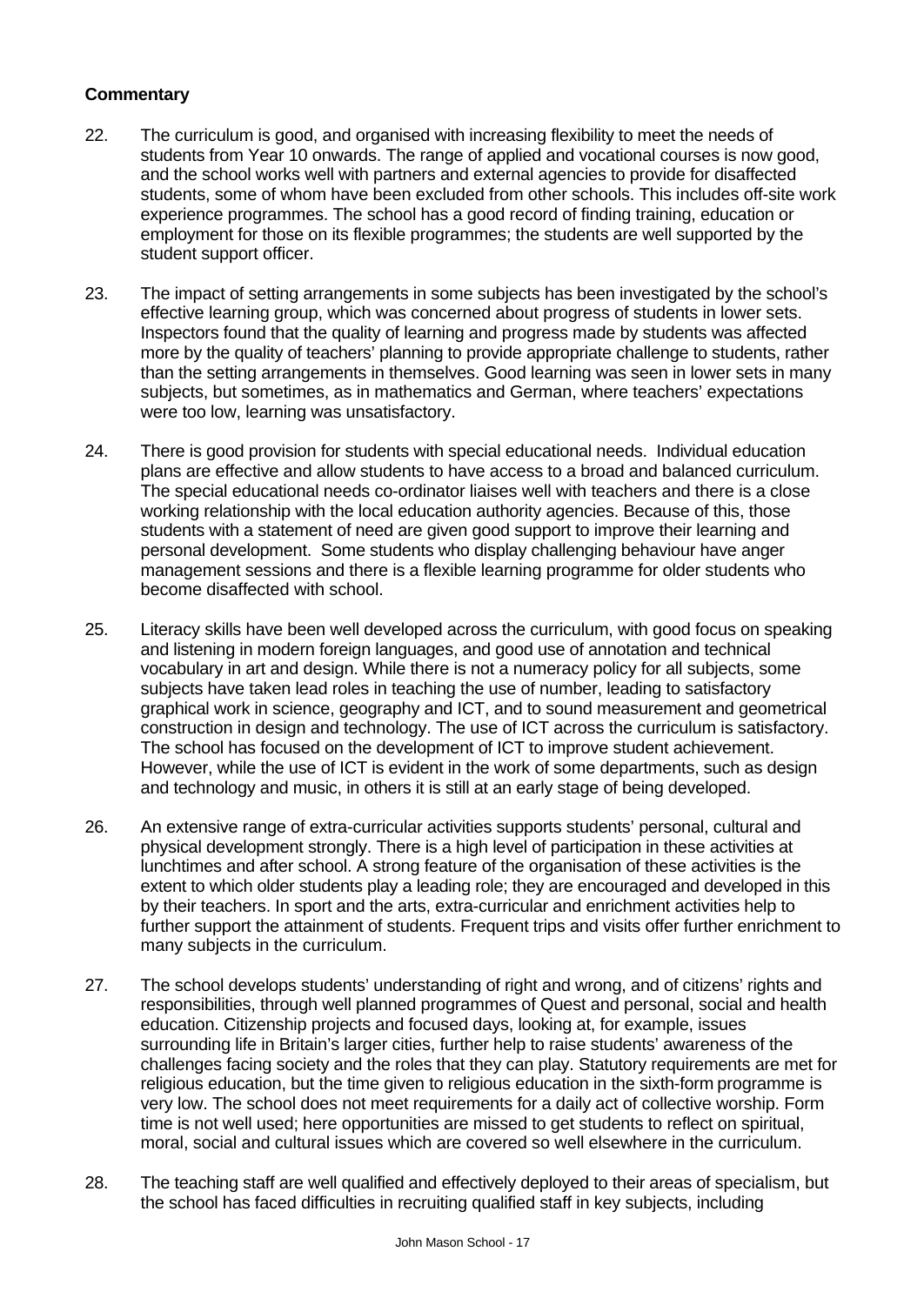mathematics. The school's accommodation varies in quality by subject, reflecting the way in which it has been extended block-by-block over the years, but it is sufficient to meet the needs of the curriculum. Accommodation for science, modern foreign languages, ICT, geography, history, music and physical education is good. Pressure on accommodation is, however, evident in a number of regards; teachers have to manage students' exit from lessons very carefully in the main school building because of safety concerns over narrow corridors and stairways, and art rooms are too small for the size of groups. Resources are mostly sufficient to meet the needs of the curriculum, and computer facilities in particular are now good. There are some textbook shortages. The school has introduced a £25 deposit for textbooks in order to promote better care for the items, but difficulties arise for staff and students in setting work when the student has not paid. The learning resources centre is very well managed and very active in initiating programmes which promote learning and literacy.

### **Sixth Form**

29. The school works closely in partnership with other schools and its local community to improve opportunities and resources for students and staff; the sixth-form partnership arrangements work particularly well in this regard. Students who complete their compulsory education at John Mason School are offered a very wide range of choices of further study through the Abingdon 16-19 partnership. They can access courses which are not available at the school, or use lessons taught at partner schools to overcome timetable clashes. Those who wish to take vocational courses at Level 2 or 3 are well provided for within the partnership in the sense that they can go to the college to take the courses. Those who choose to stay at John Mason, however, do not mix their vocational and academic routes, making course breadth rather narrow. There is not a co-ordinated programme of support for students' key skills, including ICT, at present.

# **Care, guidance and support**

**Students receive good personal care and child protection procedures are effective.** Individuals who are known to be vulnerable, as well as those who face challenging personal circumstances, are particularly well supported. **Routine health and safety procedures are satisfactory,** although some points of concern were raised during the inspection. Sound assessment procedures and individual mentoring help teachers to provide **well-informed personal and academic advice and guidance**. As they move through school, students receive plenty of **clear and impartial advice about future course and career options. The school involves students very well in its work and development;** it actively seeks their views and, wherever possible, acts upon their suggestions.

- This school looks after its students well and they receive good personal support.
- Child protection procedures are effective.
- Procedures for monitoring and supporting students' achievements and personal development are good.
- Well-planned and thoughtful induction procedures help incoming Year 7 students to settle quickly.
- Careers guidance is good and students have ready access to plenty of clear and impartial information and advice about future courses and career opportunities.
- The school actively seeks students' views and makes good efforts to accommodate their suggestions and preferences.
- There is no system for monitoring the movements of students on and off site.
- The wildlife area is overgrown and unkempt.
- There is not sufficient separation between students and traffic on the school site.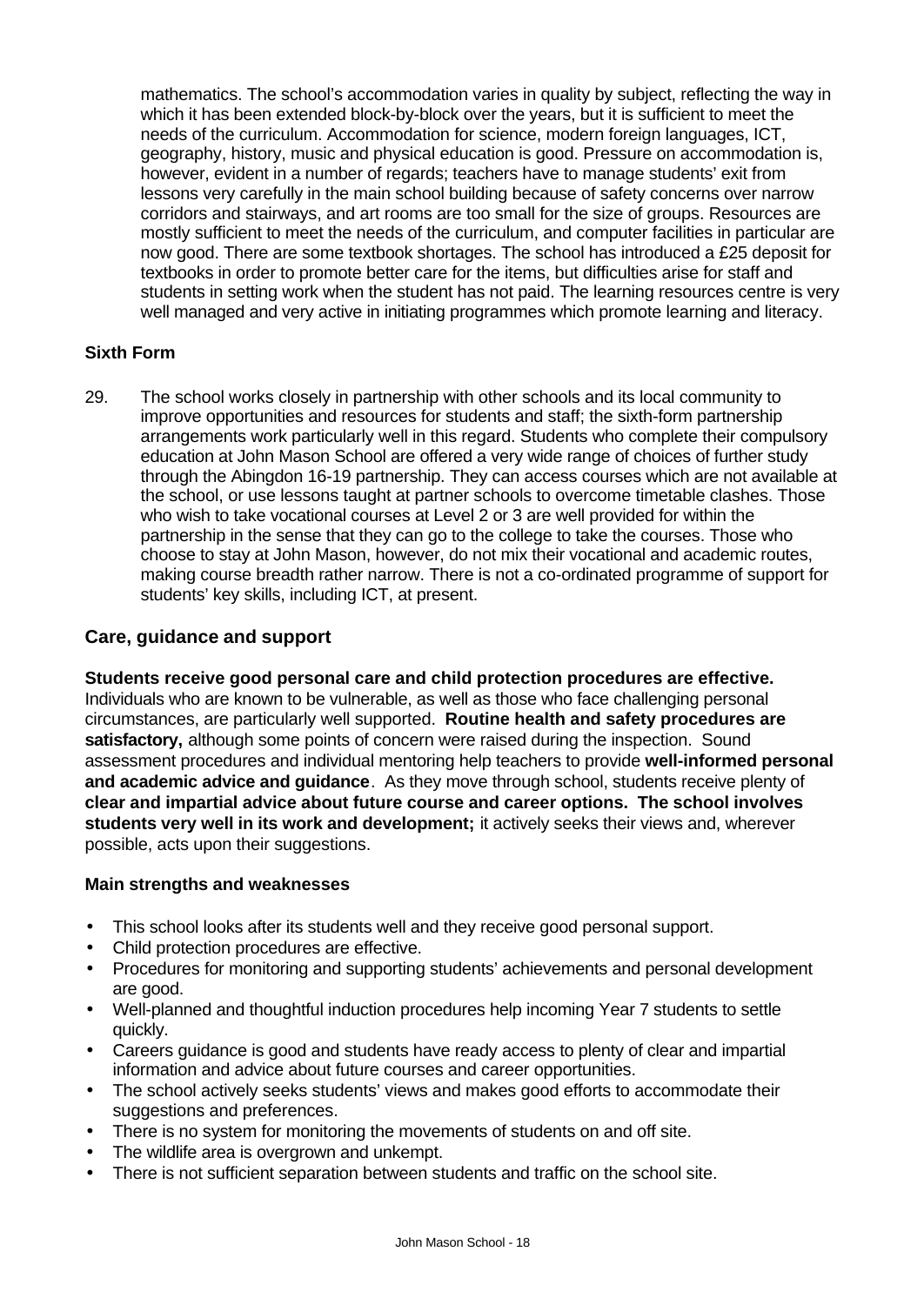- 30. Students are well looked after during the school day and members of staff provide good personal support and guidance. Links with external agencies are very good and these help the student support officer and Connexions personal advisers to offer strong support to students who are facing particular difficulties. Child protection procedures are in place and are well understood by staff. Health and safety procedures are satisfactory. The school, however, does not always know exactly who is on site. Traffic flows around the site with little clear separation of students from that traffic. In addition, the wildlife area is overgrown and unkempt; this makes it difficult to oversee the pond, thus endangering students' safety.
- 31. Students say that their teachers are approachable and speak warmly of the support they provide. Inspectors agree with these positive comments; good personal care is backed up by satisfactory assessment procedures, and regular progress checks allow underachievement to be recognised and action taken to help students improve. The school has a sound commitment to race equality, which is reinforced through its curriculum work in citizenship, and in its promotion of international links. Monitoring of progress by ethnicity is undertaken, although the small numbers in minority ethnic groups make statistical analysis unreliable. The school's individual monitoring programmes are good enough to identify individual needs and to deploy appropriate support. Good induction procedures help incoming Year 7 students to settle in quickly. Careers education is good and students are offered plenty of relevant and impartial advice on future courses and possible careers.
- 32. The school actively seeks students' views and, wherever possible, acts upon them. The school council is well regarded and students have recently helped to revise certain policies, such as the behaviour and bus safety policies, as well as influencing improvements such as traffic calming measures outside the school. Students concerns about the poor standard of some of the toilet facilities are gradually being addressed.
- 33. Teachers and teaching assistants know individual students with special needs very well. Whilst achievement is recorded not all subject teachers include levels when providing progress reports for students with statements prior to reviews taking place. Careful records are kept and students' individual education plans are reviewed regularly with new targets set to raise achievement. The special educational needs co-ordinator has close contact with feeder primary schools so that there is a smooth transition for students moving to the secondary stage. Each lunchtime the teaching assistants run a club which helps students to improve their social skills and personal development. There is the opportunity to talk informally to staff, to play board games, work on computers or just to relax.

#### **Sixth Form**

- 34. Students enjoy being in the sixth form and they say that their teachers provide good personal and academic help and support. Inspectors agree with these positive views. Routine health and safety procedures are satisfactory. Students, however, are not required to sign in and out, which means that there is no written record of exactly who is on site during the school day. This would lead to difficulties should there be an emergency evacuation of the site.
- 35. Students have ready access to well-informed and impartial careers information. Each student is offered at least one interview with a personal adviser prior to transfer to the sixth form. Students say that they receive good guidance when choosing their course options and that there is plenty of careers information available. Links with Oxford Brookes University are close and 'taster days' give students a valuable insight into higher education.
- 36. The school actively seeks students' views and encourages them to become involved and to express their opinions. Students respond very well; they organise the school council and can also serve on the sixth-form committee or senior student team. Wherever possible the school incorporates their views into future plans and acts upon their suggestions.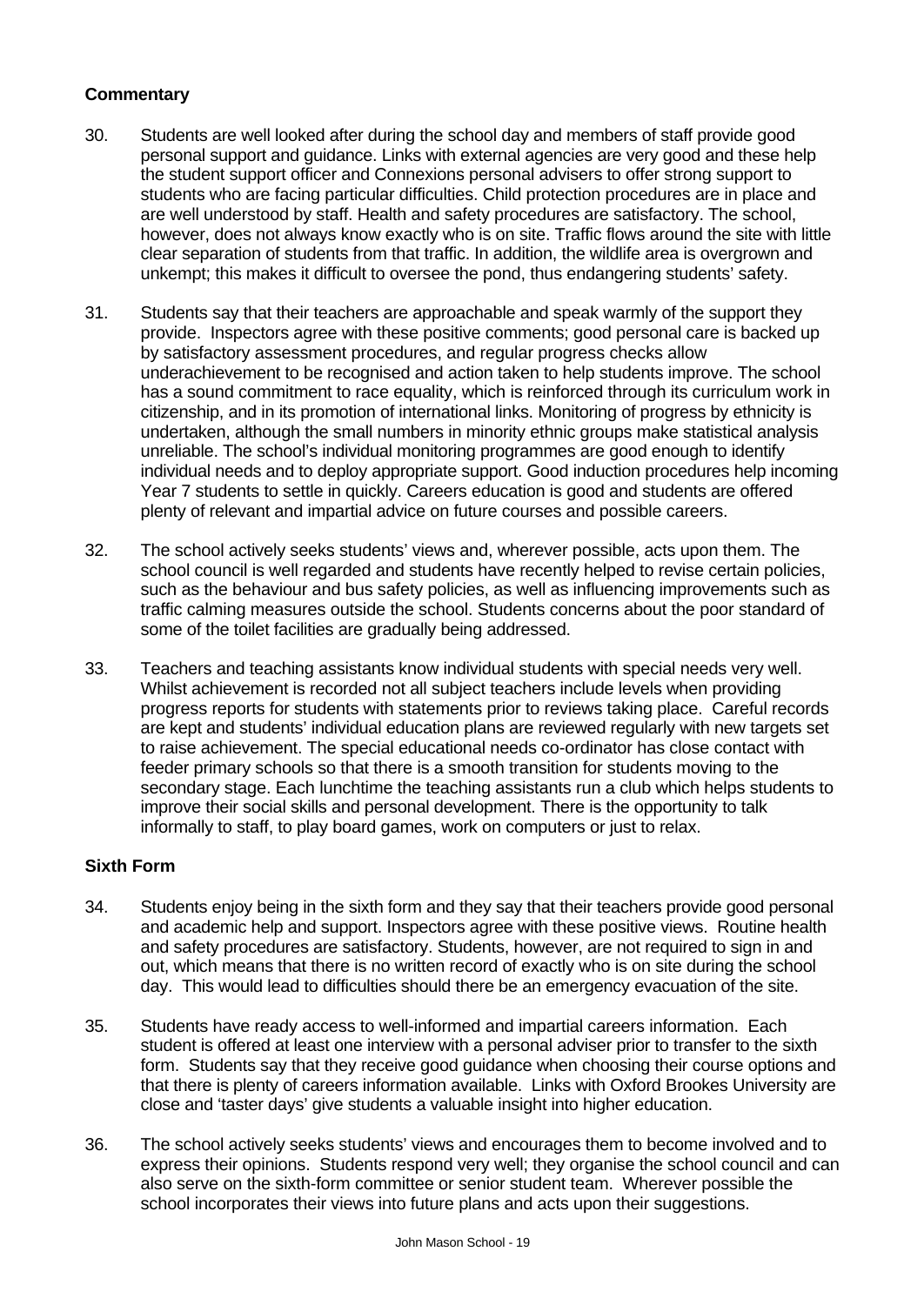# **Partnership with parents, other schools and the community**

**Links between home and school are satisfactory. Links with the local community are good** and students regularly take part in events such as the mayor's concert. **Links with other schools and colleges are very good.** The school works strongly in partnership with other schools in the area to maximise opportunities for students and staff.

#### **Main strengths and weaknesses**

- The school actively seeks parents' views and does all it can to act upon them**.**
- Links with parents of students with special educational needs are strong.
- Parents provide good support for extra-curricular activities, for example, in sport and music.
- Links with the local community are good.
- The school works very closely with other schools and colleges in order to provide students with access to a very wide range of educational opportunities.
- Reports to parents do not include sufficiently clear information on students' progress nor explicit targets for improvement.

- 37. The school is keen to maximise parents' involvement their children's education. It maintains a website and also issues regular newsletters to parents and carers. These provide lots of useful information about the many day-to-day events within the life of the school. Links with parents of students who have special educational needs are especially close and this constructive liaison helps to ensure that these students make good progress in their work. Parents provide good practical support for the school and are pleased to be promptly informed if their children are experiencing particular problems. They are less satisfied, however, with the routine information provided about their children's academic progress. Inspectors agree with these concerns. Although parents receive one annual report and several interim progress checks, the information provided does not always give parents a clear idea of their child's progress or indicate how students can improve their work. Targets are not consistently provided and, when they are, they are often too vague for progress to be measurable. The school does, however, go out of its way to seek parents' views and issues annual questionnaires to canvass their opinion. Parents are very pleased with the approachability of staff and the way in which their ideas and suggestions are often incorporated into plans for the future.
- 38. Links with the local community are good. Students regularly take part in local and national events, such as the mayor's concert and the magistrates' debating competition. There are also good links with the local police and youth service, and extensive links with local businesses support the Year 11 work experience programme.
- 39. The school works in very close harmony and co-operation with local schools and colleges. There are good links with contributory primary schools and these are used to good effect. Students' transfer into secondary education is preceded by numerous visits by teachers of subjects such as science and physical education. The activities undertaken help students at primary schools to become familiar with their new teachers and this helps to ensure that incoming Year 7 students settle quickly once they arrive. There has been close co-operation between the school and the two other secondary schools in Abingdon to put together a joint bid for specialist schools status. Funding targets have been reached to support the bid, which, if successful, would lead to the school becoming a specialist arts and media college and bring many additional resources to the school and its community.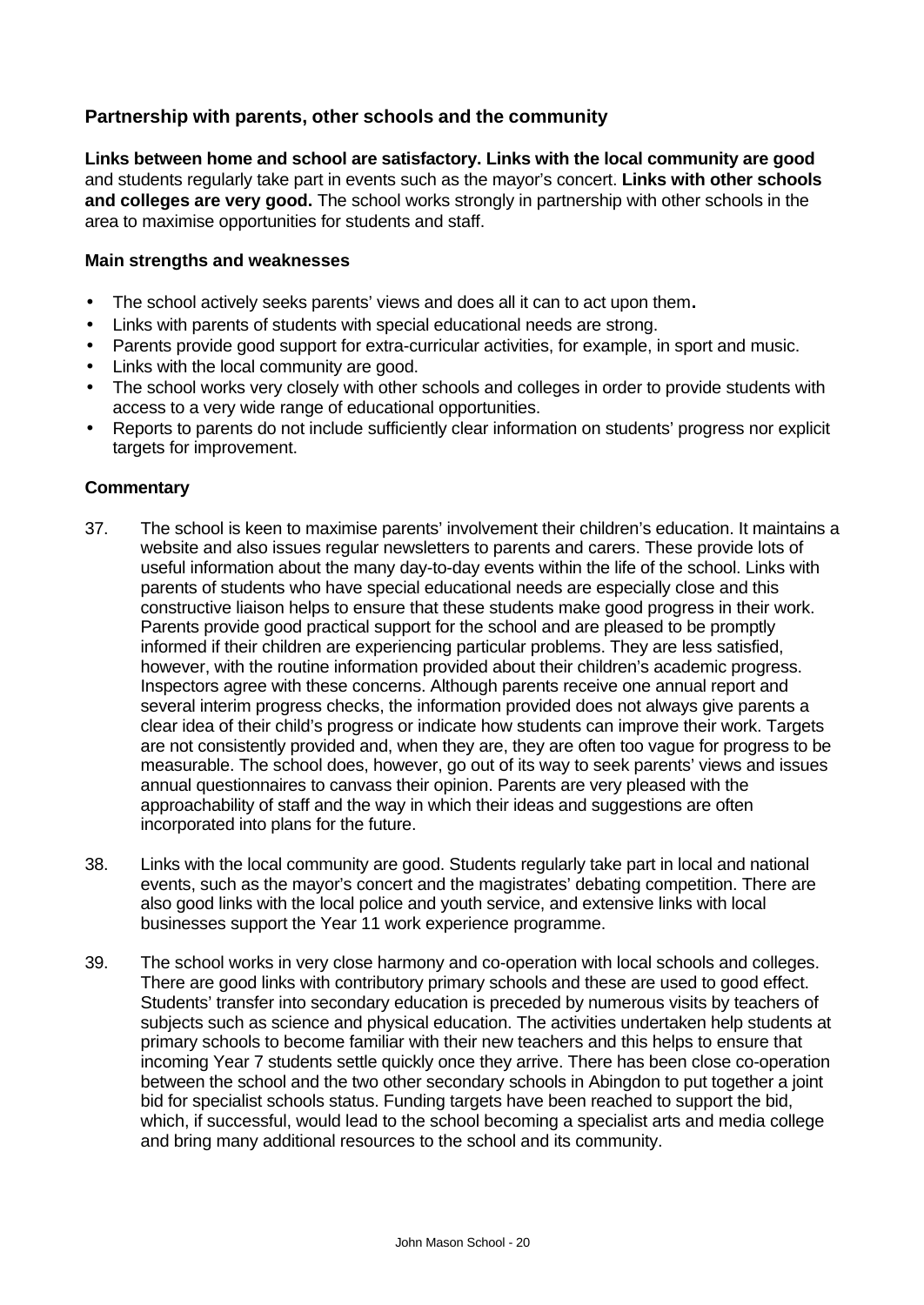40. The special educational needs co-ordinator (SENCO) has close contact with parents to keep them informed of all support programmes that are available. Many parents have sent letters of thanks to the SENCO for the care and attention that their children receive.

# **Sixth Form**

41. All members of the Abingdon 16-19 consortium work together to provide a well co-ordinated programme of courses for students and enhanced professional opportunities for members of staff. Students indicate that the range of advanced, intermediate and foundation courses suits their interests and talents well. Students have access to a wide range of information about further and higher education and induction procedures are good. The consortium is trying to strengthen links further with the appointment of an enrichment co-ordinator and hopes to introduce a programme of shared sporting and social events. Good links with Oxford Brookes University are used to familiarise students with higher education.

# **LEADERSHIP AND MANAGEMENT**

**Overall, leadership, management and governance are satisfactory. The headteacher** gives the school **good direction. The school's leadership, including the governors**, have a sound understanding of the strengths and weaknesses of its provision, much of which is gained from listening to the views of the school's users. **The management of the school is satisfactory**; it has set about tackling some key weaknesses but lacks rigour in ensuring that policies and best practice are implemented consistently by all teachers**. Overall leadership and management of the sixth form are good.**

#### **Main strengths and weaknesses**

- The headteacher gives the school clear direction .
- Governors have an effective committee structure and conduct business efficiently.
- Procedures for financial planning and monitoring are very effective.
- The management of the school has set about tackling key weaknesses such as homework and the under-performance in certain subjects.
- The sixth form is led very effectively and managed well.
- Management at senior and departmental level has lacked rigour in ensuring that policies and best practice are implemented consistently by all teachers.
- Governors are not always rigorous enough in ensuring that the school completely fulfils its statutory duties in updating policies and addressing the need for a daily act of collective worship.

#### **Commentary**

42. The governing body is well organised and benefits from firm direction from its chairman who ensures a businesslike approach through an effective committee structure, where individual governors work hard in support of the school. Senior staff work well with governors ensuring that they have a satisfactory grasp of strengths and weaknesses, particularly in the school's examination results. Governors are able to rely on twice-termly reports on the school's progress from the headteacher. These reports contain relatively little monitoring information on the quality of provision and so governors are less aware of strengths and weaknesses here. It has sometimes taken too long for actions to improve weak performance to have an impact. Governors provide good support to the headteacher. They play a helpful part in shaping the future direction of the school. While they are generally effective in ensuring that policies and practices are regularly reviewed, governors acknowledge that their policy on provision of collective worship does not meet statutory requirements, and some policies are in need of updating. Their performance management policy is appropriate and the review of the headteacher's performance is effectively done.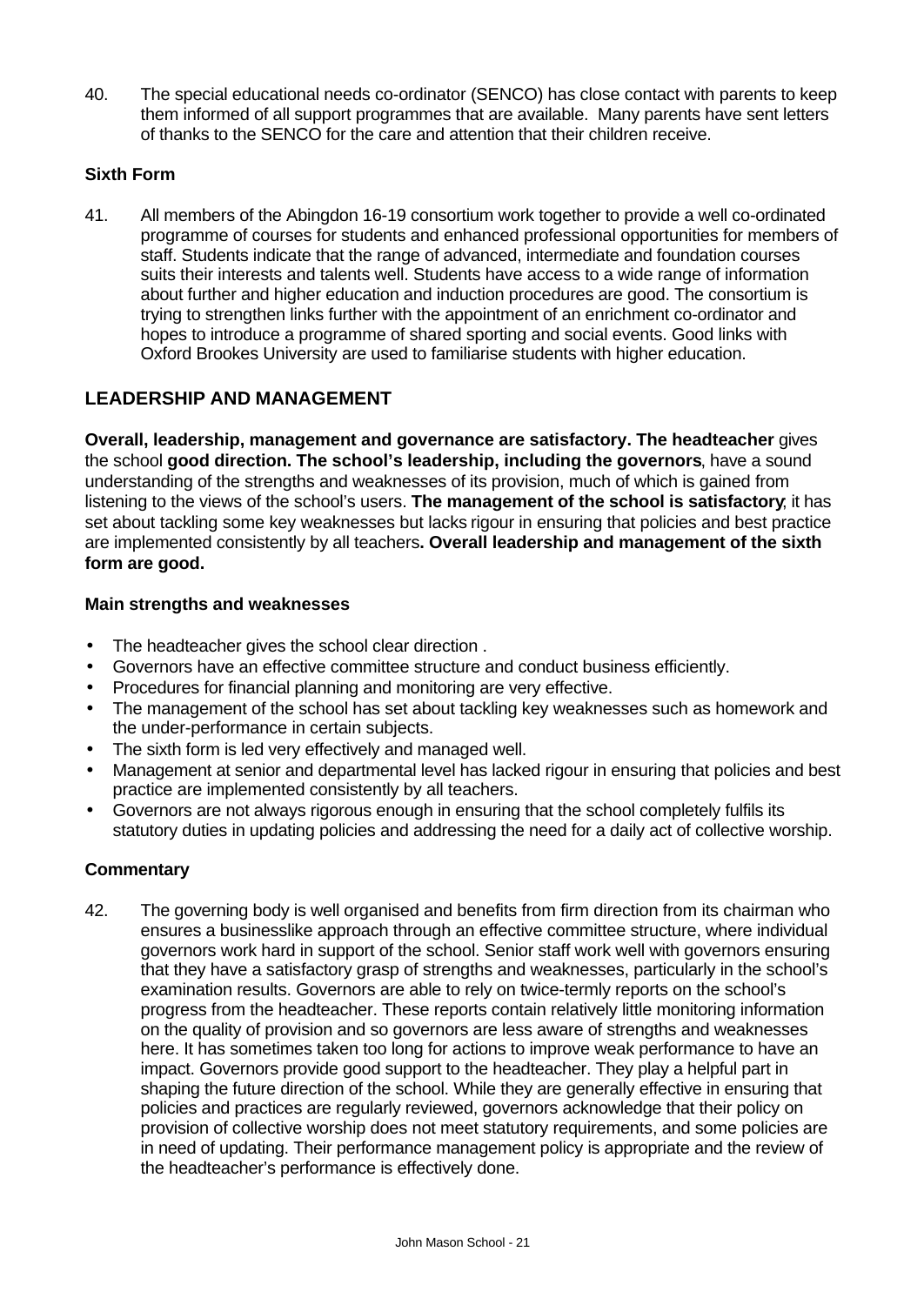- 43. The headteacher shows clear vision and sense of purpose based on strongly held and widely respected principles. He has high aspirations for the school and for the achievement of the full range of students who attend. He and his senior team work effectively to ensure that practice and policy relating to teaching and learning are systematically reviewed. The recommendations from these reviews are sometimes carried forward into school policy, for instance in relation to homework strategy. In the majority of cases however it is left to individual managers to decide on whether or how to implement recommended practice. This leads to some inconsistencies in the rate of improvement across the school.
- 44. The four-year development plan reflects well the school's ongoing priorities, with a clear focus on students' achievement, on teaching quality and on students' learning skills and motivation. While the plan is updated annually and is presented in an accessible single-sheet A3 format, it is not fully adequate as an operational plan and neither are the department plans. They lack the detail which allows improvements to be secured and monitored. Most departments have recently undertaken an audit of their current strengths and weaknesses but these analyses do not feed adequately into the development plans. Not all departments have completed these audits despite deadlines.
- 45. There has been a significant improvement recently in the availability and management, at senior level, of data on individual students' performance. Although these data are being well used in science, it has not yet been made clear how key staff should use them to identify targets for individual students or where improvements in teaching or the curriculum are needed.
- 46. Many heads of department display good or very good leadership and management. Particularly in ICT, history, geography, art and design and music, they have helped create very effective teams and provide very good role models for their colleagues. The performance management of heads of department has improved although not all reviews have been conducted within the required timescale. Performance review of teachers generally remains inadequately related to the school's priorities or to a programme of professional development. There has been an unpreparedness by managers, at all levels, to give judgements about unsatisfactory performance on the rare occasions when this has been the case. As a result, identified weaknesses have not been resolved swiftly enough. However, staff work well together and are generally well motivated in playing their part in the school's determination to raise students' standards across the curriculum.
- 47. Senior staff have given insufficient focus to the monitoring of quality of teaching over the past year due to the workload stemming from a range of other initiatives and to their commitment to management functions which are an inappropriate use of their time.
- 48. The SENCO has a clear vision of support for learning and the team of teachers and teaching assistants co-operate well and share good practice. A recently appointed governor is taking a keen interest in developing special needs provision. However, whilst the school is effective in its provision for students with special needs, the written policy document is long out of date: a new draft document in line with the new code is only just being presented to the governors for their consideration.
- 49. The school makes exceptionally good provision for experienced teachers new to the school and for newly qualified teachers. All recent appointees value the support and help they are given within departments and by other colleagues. Staff benefit significantly from established links with Oxford University in training potential teachers, because their professional development is especially widened from extensive mentor training. The effect of professional development across subjects, however, is inconsistent in improving the quality of teaching and learning, because subject-specific training is dependent upon a department budget and the skill of heads of subject in identifying training priorities.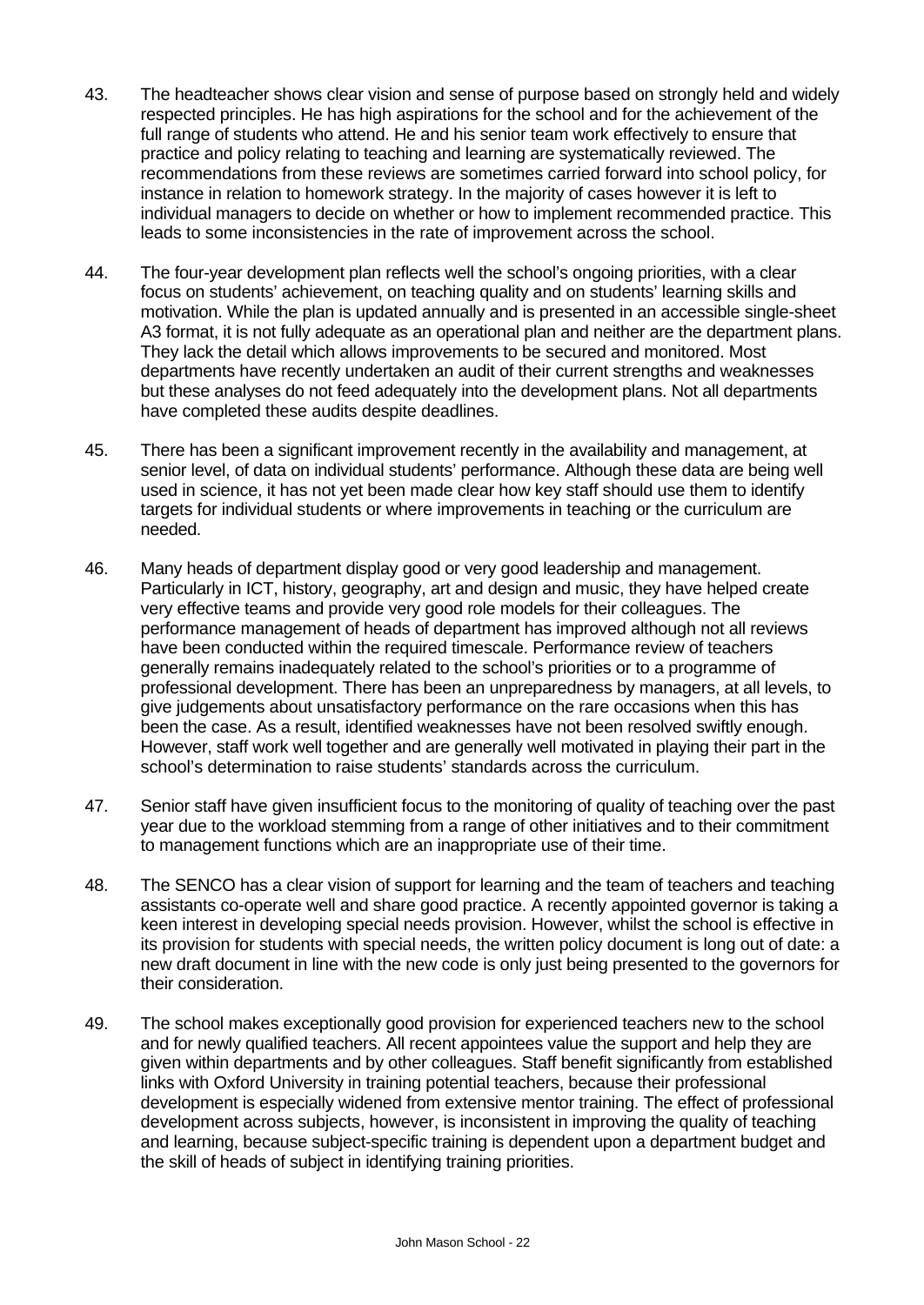- 50. The school has very effective procedures for planning and monitoring its income and expenditure. Recent changes in funding arrangements for schools have impacted adversely on the school's budget, but increases in recruitment of students into the sixth form and Year 7, along with careful planning, have offset income reductions and prevented the school from making large cuts in provision. The school's accounts and financial procedures have not, however, been formally audited since 1997. In its planning, the school actively seeks best value, especially by considering how its own education provision can complement that available in other schools locally. Measurement of the school's academic performance, however, needs to consider national as well as local comparisons.
- 51. The school's unit costs were around the average for schools in shire counties in 2002-3. Given the good achievement and good quality of education the school provides for students from broadly favourable social and economic circumstances, the school gives satisfactory value for money.

### **Financial information**

| Income and expenditure $(E)$ |         |  |  |  |  |
|------------------------------|---------|--|--|--|--|
| Total income                 | 3125747 |  |  |  |  |
| Total expenditure            | 3120359 |  |  |  |  |
| Expenditure per student      | 2949    |  |  |  |  |

*Financial information for the year April 2002 to March 2003*

| Income and expenditure $(E)$ | Balances (£) |
|------------------------------|--------------|

| Income and expenditure $(E)$ |         |  | Balances (£)                        |       |  |  |  |
|------------------------------|---------|--|-------------------------------------|-------|--|--|--|
| Total income                 | 3125747 |  | Balance from previous year          | 86825 |  |  |  |
| Total expenditure            | 3120359 |  | Balance carried forward to the next | 5388  |  |  |  |

# **Sixth Form**

52. The sixth form is led very effectively. Although the partnership arrangements with three other schools and a college are now well established, there is still a very clear vision about how provision can further improve, including a broadening of enrichment activities and the need for more support for key skills such as learning with ICT. Sixth-form provision is well managed, despite the challenges of co-ordinating provision across four institutions. The quality of courses in all schools is monitored by success rate indicators which incorporate exam results and rates of retention of students on courses, and this data helps subjects evaluate the quality of their work, though there is no system in place for closer monitoring of lessons. Financial arrangements for involvement in the partnership are clear and well understood; in terms of the very broad range of choices made available to them the sixthform students get very good value from the school's commitment to the partnership.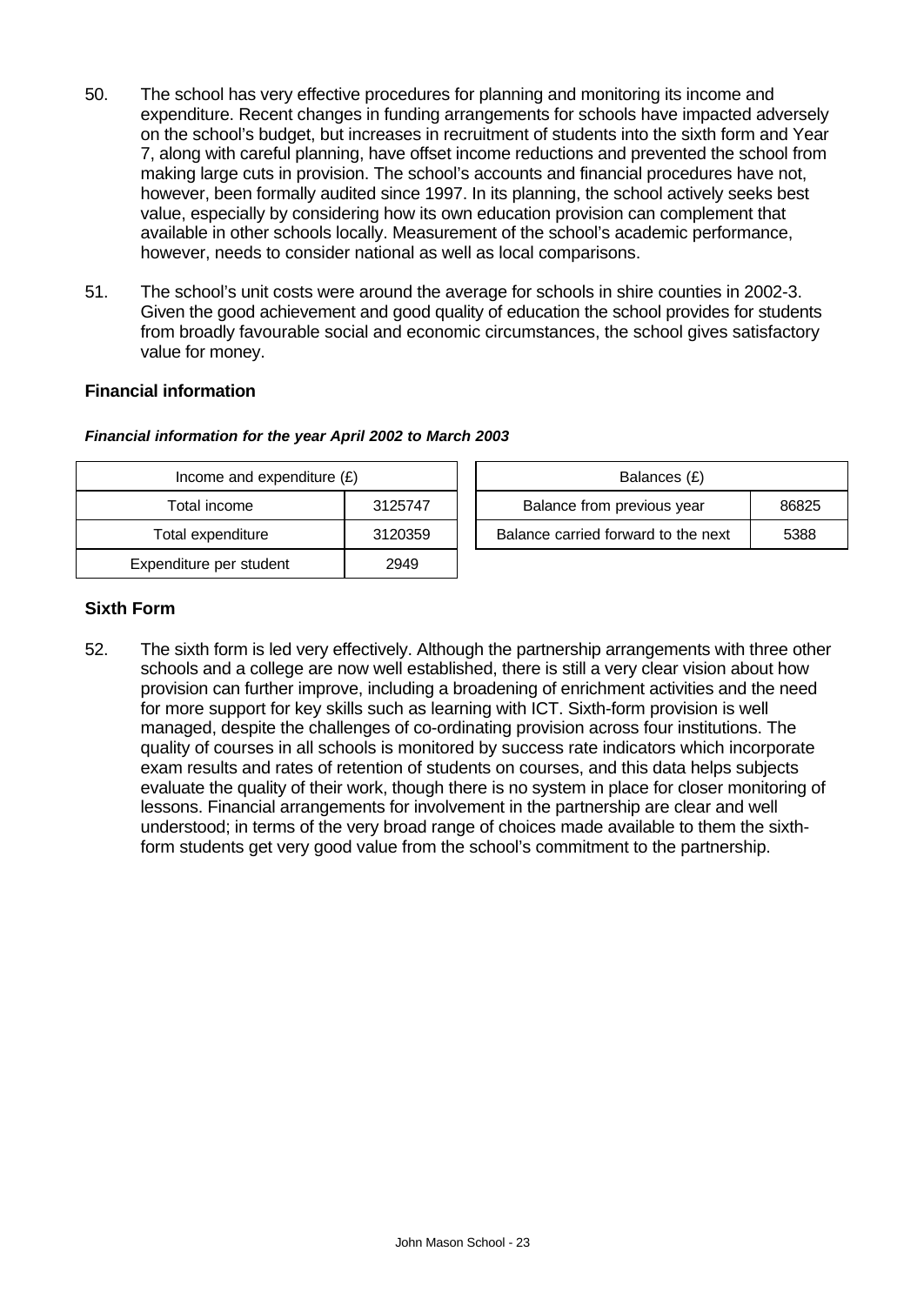# **PART C: THE QUALITY OF EDUCATION IN AREAS OF LEARNING, SUBJECTS AND COURSES**

# **SUBJECTS AND COURSES IN KEY STAGES 3 and 4**

# **ENGLISH AND MODERN FOREIGN LANGUAGES**

## **English**

Provision in English is **satisfactory.**

- Students' personal reading is well developed.
- Writing for a variety of purposes is good.
- There is good care for special needs students and low attainers.
- Extra-curricular activities involve a considerable number of students.
- Students' work is insufficiently closely assessed according to national criteria; students do not know the standard of their work well enough to be able to improve.
- Systems for monitoring and improving teaching and sharing good practice are not sufficiently well developed.
- 53. Overall standards in English are average in comparison with all schools. Attainment by the end of Year 9, as measured by students' average points scores in the 2003 national tests, was below average, although the proportion of students who scored Level 5 and above in those tests was broadly average. In the national tests, students have attained less well in English than in mathematics and science since the last inspection. They write well for different purposes under free conditions but do not analyse language closely enough or work sufficiently to time limits to succeed in the tests. At GCSE, the results are average overall; they were better than mathematics and similar to science in this respect in 2002. At the time of the last inspection, GCSE results were above average. Almost all students take English literature at GCSE, in which the results are only slightly below those in English. In Years 7 to 11 girls attain more highly than boys to the same extent as is found nationally. On entry to the school students are average, and they reach an average standard at GCSE, with the result that their overall achievement is satisfactory.
- 54. The standards seen during the inspection were average. Some students spoke confidently and listened attentively; others required prompting by their teachers to contribute in lessons. Variations in the progress made by students between teaching groups were not linked entirely to students' abilities. Lower ability students were seen making good progress in their study of poems from other cultures.
- 55. Students' progress is satisfactory in English. Virtually all the teaching seen was satisfactory or better, with a few very good lessons. Students learned well about the media of advertising and produced convincing and catchy slogans. Year 7 students concentrated very well in their induction lesson to the learning resource centre (LRC) and some commented intelligently on their reading. Students learn better in Years 10 and 11 than in Years 7 to 9. Until they reach the end of Year 9, students do not know how well they are doing in English, in comparison to what is expected nationally. With a few exceptions, teachers' lesson aims are generally not made clear to students; this inhibits learning. Teachers do not plan specifically to ensure progression. Very good teaching was seen with some low ability Year 11 students. Basic skills are taught well to the least able for the Entry Level Certificate; this course enables the lowest attaining students to gain an accredited qualification before leaving school.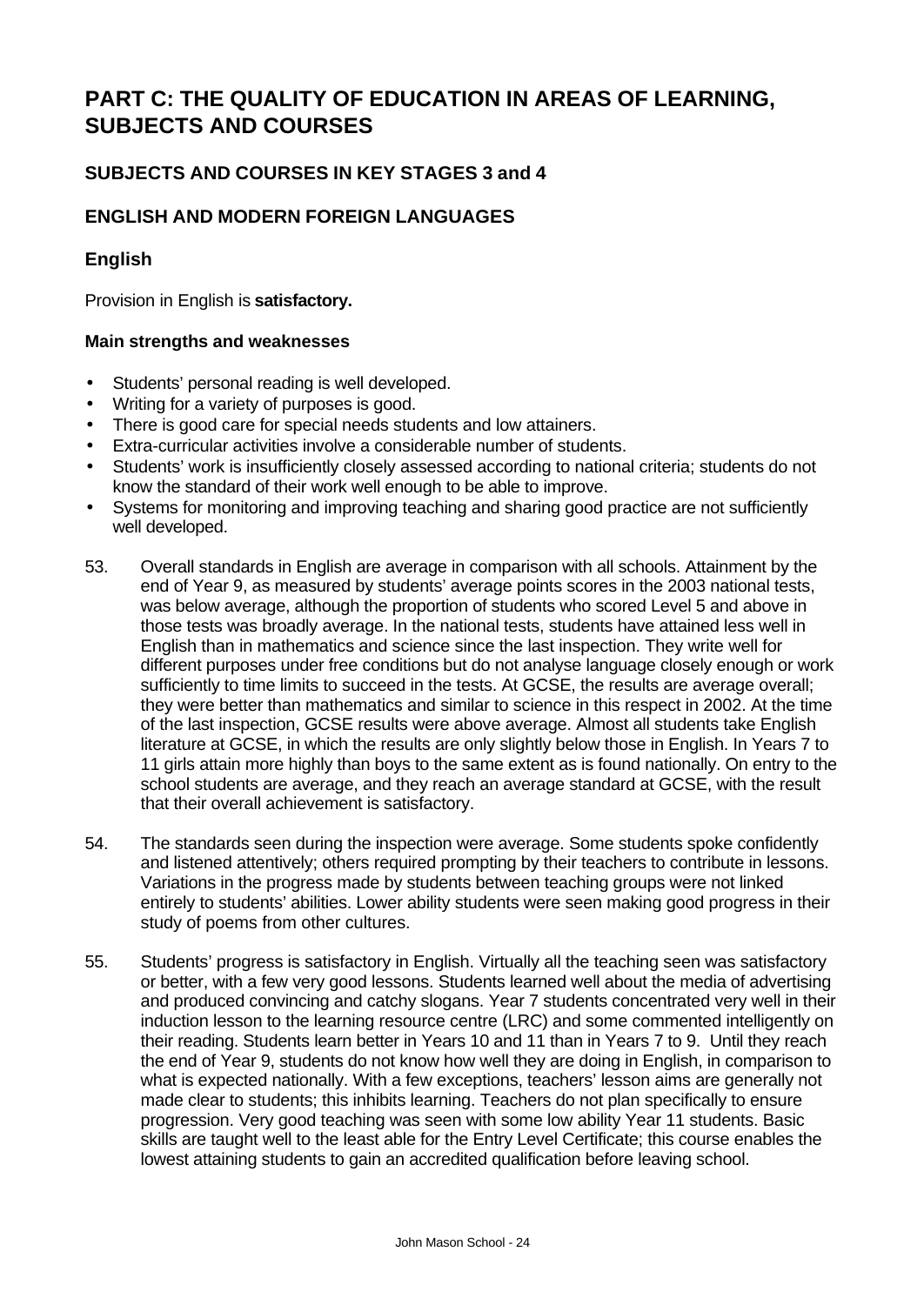- 56. Students develop their reading well through the schemes of work designed to be used in the LRC. Here there is very good team teaching. Reading is also well promoted through class libraries and silent reading at the start of lessons. While some opportunities for links with drama have been taken to improve students' speaking and listening, these are not developed far enough. Drama is well taught, but there are insufficient opportunities to explore and exchange ideas orally in English. Students write well for a range of purposes, particularly in Years 10 and 11. They use computers well for wordprocessing, presentations and literaturerelated software. The full curriculum is in place for English and the study of media within English is good.
- 57. Considerable care is taken for students with special needs, whose individual requirements are well recognised and catered for by teachers' planning.
- 58. The leadership and management of the department are satisfactory but uneven. A lack of rigorous monitoring of teaching and learning means that the quality and usefulness of assessment is inconsistent. Not all teachers make effective use of National Curriculum level information to show pupils what they need to do to improve, although the best practice in the department is very good. The recent introduction of the literacy strategy within English is a promising development which is very late in being implemented. The department is now well resourced and benefits from being close to the LRC. Accommodation is good, with attractive displays in rooms and corridors.
- 59. Overall, the subject has made satisfactory progress since the last inspection, but there has been insufficient progress on the issue of the quality and use of assessment in Years 7 to 9.
- 60. There are plentiful opportunities for enhancement of English available to students. These include poetry performances, playwriting and performing, theatre trips and visiting authors. Students have had national success in the schools' Carnegie competition.

#### **Language and literacy across the curriculum**

61. Literacy has been well developed across the curriculum. The summer school run for chosen Year 7 students contributes well to their literacy and to their self-esteem. Students listen and speak well in music and modern foreign languages, but not in mathematics; they write well in design and technology and history. Key words are taught in most subjects. Students annotate their work well in art and design and design and technology.

#### **French, German and Spanish**

Provision in French, German and Spanish is **satisfactory** overall with many good features.

- GCSE results are beginning to show a marked improvement.
- The school offers a choice of three languages and large numbers of students opt to study more than one language.
- Teachers have a good command of the languages they teach.
- Accommodation is good, and equipment, including ICT equipment, is very good.
- Some students have a low regard for language learning.
- Numbers opting to study languages in the sixth form are low.
- 62. Standards are satisfactory overall. Over Years 7 to 9 in French, German and Spanish achievement is satisfactory. Students are reaching standards in line with national expectations.
- 63. At GCSE, results in French and German have been well below national averages since the last inspection. However, in 2003 they showed a marked upturn: the percentage of students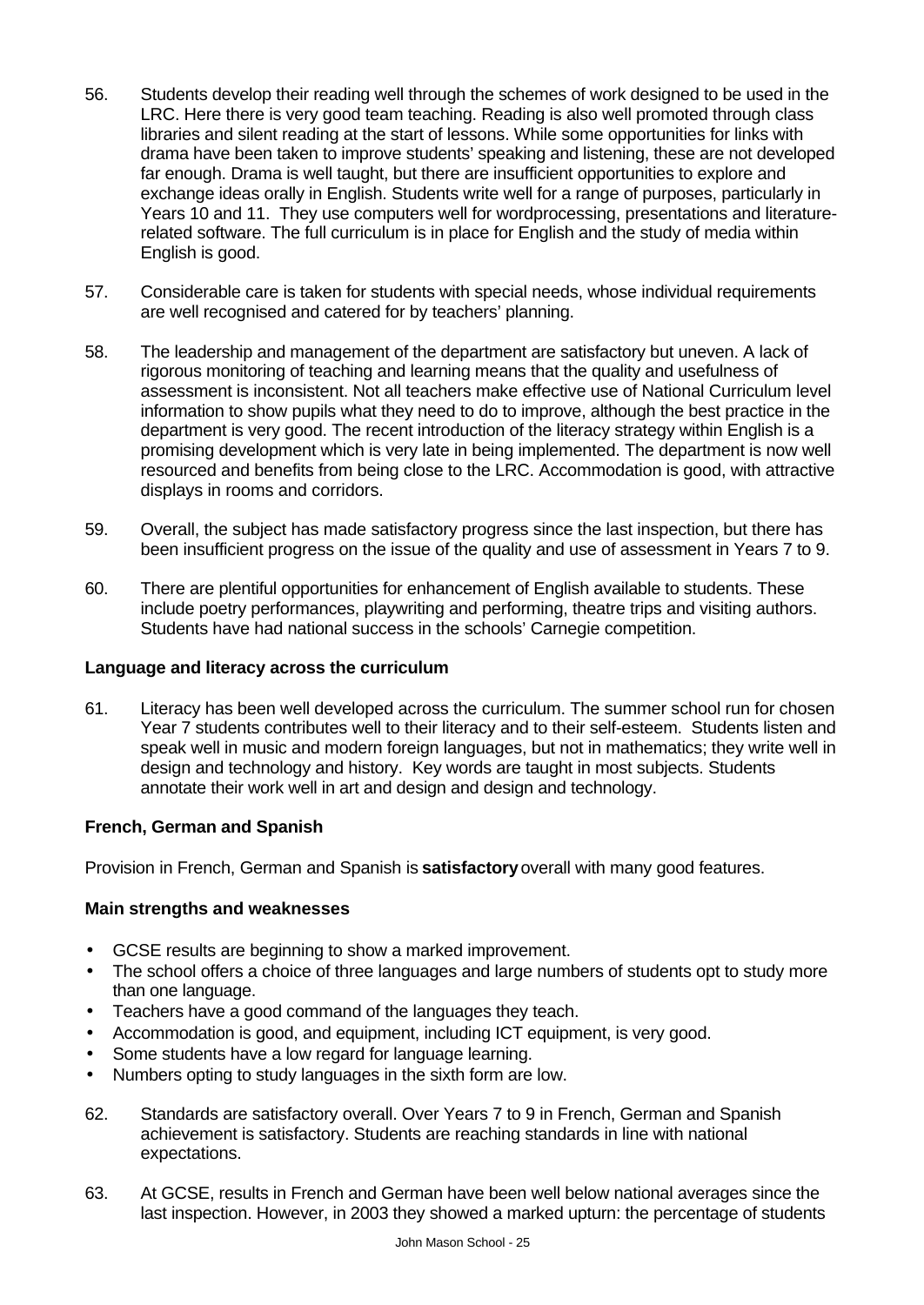reaching grades A\*-C more than doubled in German and almost doubled in French. The gap between boys' and girls' standards, noted at the last inspection, has narrowed and is smaller than that found nationally. Students with special educational needs have the opportunity to access languages but the standards they reach are variable. Some of the highest attaining students are not given sufficiently demanding work and some are not reaching as high grades as they should. In the sixth form, standards in German are very good and in French good. However, numbers are too small for valid comparisons.

- 64. In the lessons seen during the inspection, and on the evidence from students' books and from discussions with students, achievement overall is satisfactory although there is wide variation between different classes and different teachers. Overall achievement is better in German than in French based on students' capabilities.
- 65. Teaching and learning are satisfactory overall at both key stages. There is a small amount of unsatisfactory teaching in Years 7 to 9 in German; there is none in French or Spanish and none in Years 10 and 11 in German. However, the picture is variable and many lessons contain very good, as well as some unsatisfactory, features.
- 66. The best lessons have a range of activities and challenging pace. Teachers have a very good command of the languages they teach and use it to good effect to provide a model for students and to raise the status of the language as a natural, living means of communication. Appropriate work is provided for high attainers and for students with special educational needs. Good use is made of computers, tape recorders, overhead projectors, games, roleplay and competition, and physical actions reinforce learning and ensure the involvement of all students. Teachers make their objectives clear and enable students to feel a sense of progress as they move towards them. Students respond well to the warmth and encouragement of their teachers.
- 67. In other lessons objectives are not always clear, or are stated and then disregarded. There is a preponderance of English so that the use of a foreign language for genuine communication is lost; work is not marked in a way which enables students to improve, pace is sometimes leisurely and students with special educational needs are not adequately supported. Teachers work hard but their input is not matched by that of students who daydream, chat amongst themselves and 'switch off'.
- 68. Improvement since the last inspection has been very good. The gap between boys' and girls' performance has narrowed (although lower sets still sometimes contain more boys than girls). Assessment arrangements are better and assessment data is now used to help teachers plan. Action has been taken to improve teaching and learning: the high proportion of unsatisfactory teaching (one third) has been almost eliminated. Teamwork and co-operation between teachers are now stronger.
- 69. Leadership and management are good. The subject leader knows the department's strengths and weaknesses. She is an enthusiastic practitioner with a clear vision and an awareness of the issues facing modern foreign languages nationally. Monitoring of other staff takes place but is sometimes ad hoc and the sharing of good practice needs to be more formally embedded in day-to-day work. Accommodation is very good and there is a good supply of textbooks which students can take home for personal use. However there are only a few foreign language books in the LRC and there are no magazines, tapes or videos. This limits the students' opportunities for independent work and lowers the subject's profile in the school. The low numbers opting for language post-16 also reflect the low status of these subjects.

# **MATHEMATICS**

Provision in mathematics is **unsatisfactory** because of weaknesses in provision in Years 10 and 11.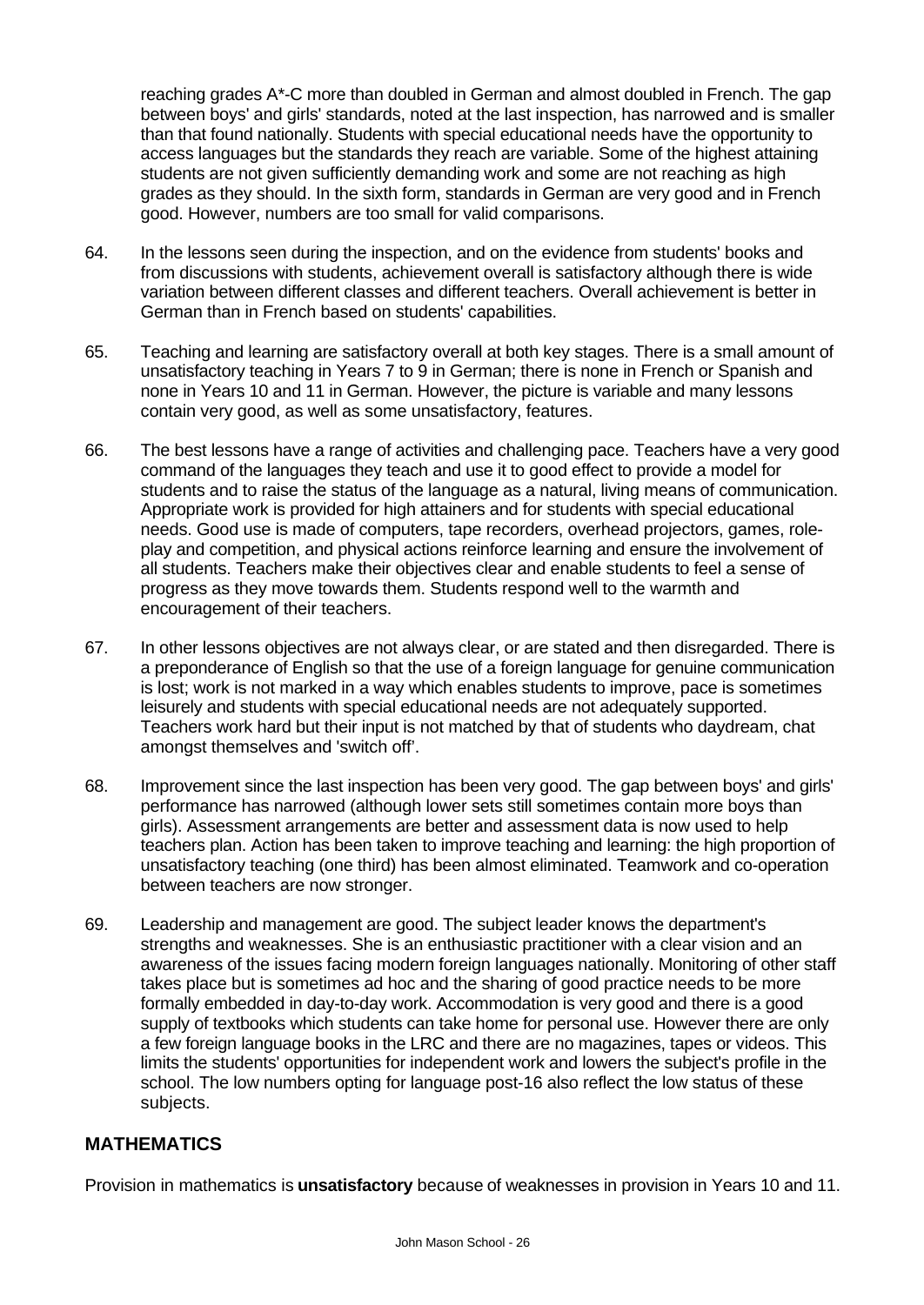#### **Main strengths and weaknesses**

- The quality of teaching and learning in Years 7 to 9 is good.
- Standards are improving and by the end of Year 9 increasing numbers of students attain the higher levels.
- The attentiveness of students is generally good.
- There is underachievement at GCSE for many students.
- Marking is inconsistent and is insufficiently rigorous.
- The departmental development plan lacks precision.

- 70. Standards achieved in national tests at the end of Year 9 are consistently above national averages. Results at Level 6 and above in 2002 were particularly good (58 per cent as against 45 per cent nationally); in 2003 test results were also above average and more Levels 7 and 8 were obtained. In comparison to similar schools achievement of higher attainers is good and is satisfactory for other students. Boys tend to perform better than girls.
- 71. GCSE results for 2003 show a small improvement over 2002, both for grades A\*-C and in average points scores. Higher-attaining students sustain good progress, many others underachieve, their performance in mathematics being lower than in their other subjects, though nearly all who enter the examination do reach at least grade G standard. Comparisons of performance from Year 7 to Year 11 show achievement to be unsatisfactory.
- 72. Teaching and learning up to the end of Year 9 are good. Apart from one poor lesson there was clear planning, accurate exposition, and the National Key Stage 3 Strategy is appropriately applied. Students are encouraged yet challenged and learning promoted, as in a very good Year 7 lesson on sequences that led naturally to basic algebraic notation. Suitable notes are usually given though some teachers do not ensure students write down clear exemplars. Marking of exercise books is, however, insufficiently rigorous, and policy inconsistently applied. Use of stars or smiley faces, which lead to commendations, is laudable but overdone, and should not be a substitute for clear grading of the quality of work. There is little evidence that students re-do incorrect work or finish previously incomplete tasks.
- 73. This lack of consolidation results in much unsatisfactory teaching and learning up to the end of Year 11. Whilst students in upper sets do progress satisfactorily and have sound understanding, for example of quadratics, circle properties and cumulative frequency, many students in other classes do not achieve the standards of which they are capable. Expectations are not high enough, work is pitched at unsuitable levels, and students lose motivation. Their weaknesses in prior knowledge markedly impair progress. Their recall of information is noticeably weak. Too much time is spent reviewing basic concepts, including numeracy, so other topics may receive superficial coverage only. There is limited in-depth marking of students' work.
- 74. Many students, particularly in the lower years, are attentive and responsive, work well in class and share good relationships with teachers. Suitable intervention strategies are needed to remotivate students who disengage. Some good quality Year 11 coursework involving ICT was seen during the inspection, as was some good support for a student with special educational needs. Homework has in the past been inconsistently done, but signs of improvement are evident. The repetitious use of key objective tests needs reviewing – all taking the same test is inappropriate to the needs of many.
- 75. Departmental leadership and management are satisfactory, though the development plan requires more precision. Staff undertake mutual lesson observations and participate in training programmes. Support for new colleagues is mostly good. Schemes of work are based upon commercial packages and need to be more directly linked to local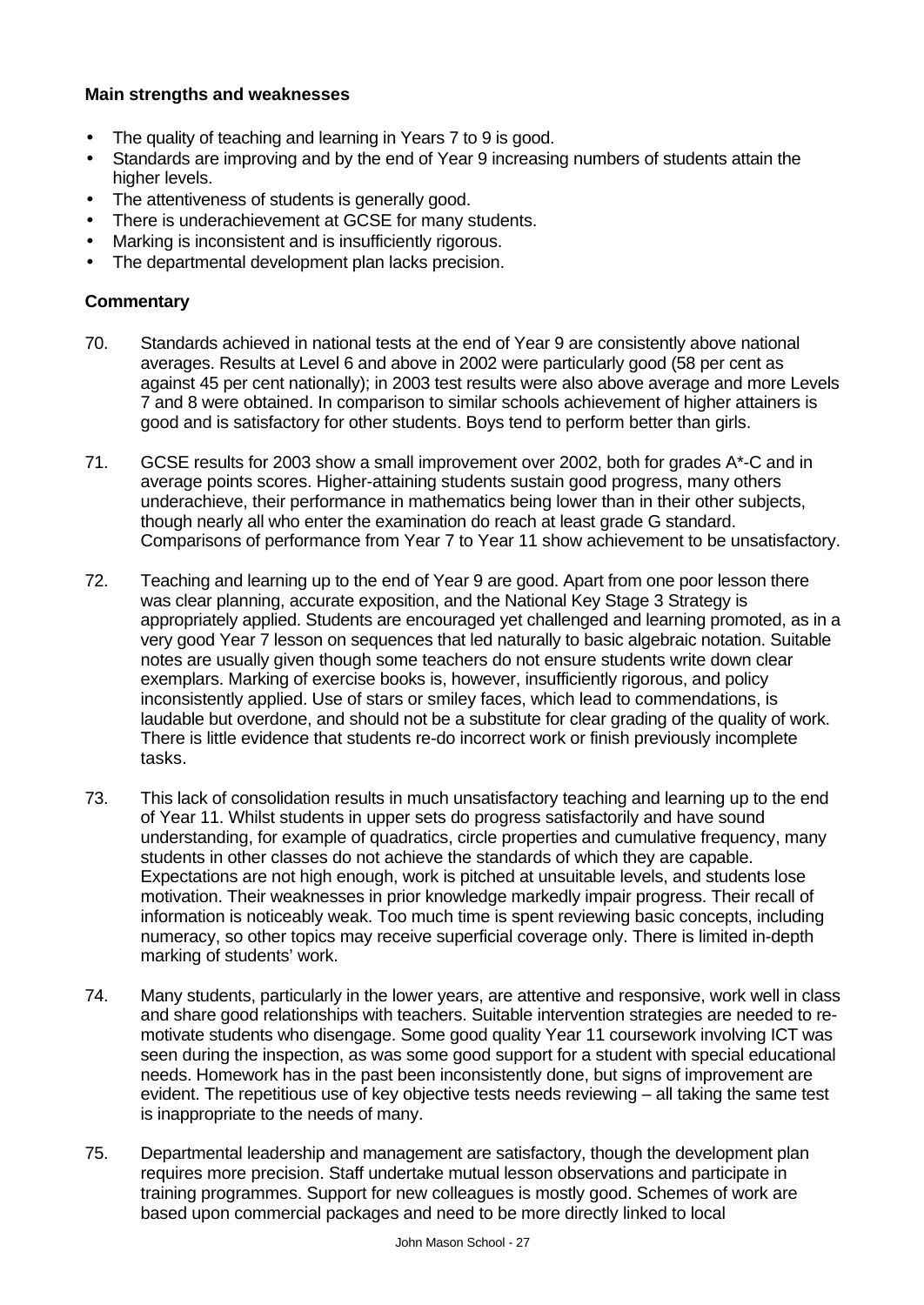circumstances. There are detailed records of student progression but the overall effectiveness of marking and assessment is unsatisfactory. Overall improvement since the last inspection has been satisfactory: standards have improved between Years 7 to 9, but other features have changed little. More rigour is needed.

#### **Mathematics across the curriculum**

- 76. There is a sharp contrast between numeric and mental skills of students in Years 7 to 9 and those in Years 10 and 11. Younger students benefit from the National Numeracy Strategy, and are confident in dealing with basic number operations, money, measurement and diagrammatic work. Many older students are slow to recall number facts and are unable to perform non-calculator tasks readily, such as simple long multiplications or multiplying and dividing by powers of ten.
- 77. There is no numeracy policy across subjects, though co-operation between departments takes place and some subjects have taken a lead role in promoting numeracy in the curriculum. Graphical use is generally satisfactory, as in science and geography. Measurement and geometric construction were of sound standard in design and technology. Spreadsheets and associated graphs are used in ICT, and some interesting work on time spans occurs in history.

# **SCIENCE**

Provision in science is **good.**

#### **Main strengths and weaknesses**

- Above average standards are achieved.
- Students' have high quality practical skills.
- Meticulous analyses of test and examination results help to judge the department's performance.
- Students' investigative skills are not developed fully during class experiments.
- Classroom observations need to sharply focus upon aspects of teaching that enrich learning.
- When teachers mark books they do not all highlight progress and what needs to be improved.
- Well-planned learning objectives are not always shared with students.

- 78. In recent years, Year 9 test results have usually been above average when compared with all schools. In 2003, results were even better at the expected Level 5 and above. They significantly increased at the higher Levels 6 and 7; twice as many students achieved Level 7 as in the previous year, when results were broadly in line with the, then, national average. Girls' and boys' performances at Level 6 and above were similar. In 2003, GCSE results at grades A\*-C in the double science award markedly improved on the previous year when they had been average. A good number studied biology, chemistry and physics separately and achieved very good results in all three subjects. Physics and chemistry had notable successes at grade A and almost all studying biology gained A\*-C grades. In single science, GCSE results in 2003 represented mostly good achievement for the small number of pupils entered.
- 79. Current standards in these early weeks of Year 9 are, overall, above average. This represents good achievement for many students in relation to when they started at the school, including those with special educational needs. The actual rate of progress is strongly linked to how deeply teachers expect students to understand ideas. They develop number skills as they learn science, although middle attainers need more practice. New practical skills are learnt quickly and well because of their teachers' expertise. Year 9 competently measured acidity in different solutions using computer probes and chemical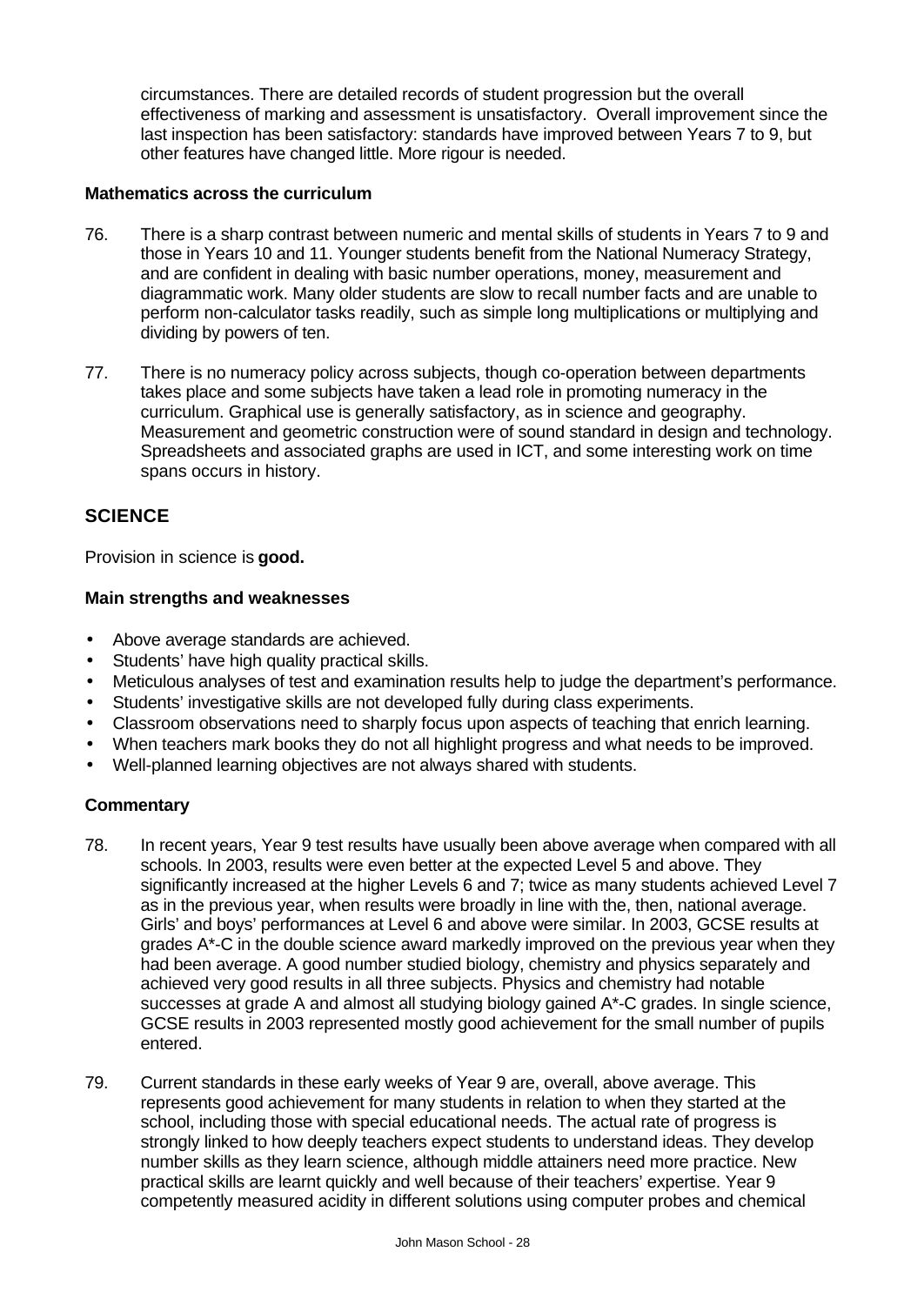indicators when learning more about neutralisation. However, class experiments are too structured and guided by teachers which limits students' understanding about experimental methods. There is scope for more independent investigative work in Years 7 to 9.

- 80. Standards in the current Year 11 are average and progress has been satisfactory. In Year 10, on the other hand, standards are above average with noticeable features that are well above, for example in technically explaining de-magnetism at an advanced level. Achievement overall is good. Low attainers are supported well in their learning about life processes because of their teachers' helpful comments on their work. They can plan a fair test for experiments because of thorough guidance. Year 11 coursework showed that all know the stages through an investigation, for instance about resistance in putty to electrical current. Several, however, have difficulty in technically explaining flaws and anomalies in results and evaluating conclusions. Analyses rarely refer to fundamental ideas about science. The very highest attaining students deftly interpret results and draw scientific conclusions, but the majority need to increase the sophistication of observations and raise the standard of evaluations in class work. Books show insufficient application of ideas by students.
- 81. The quality of teaching is good overall. It ranges from very good to satisfactory. This is reflected in the quality of students' learning. A well-planned practical session, finding out how food stains can be removed, led low attainers in Year 10 to make large leaps in their learning about enzymes. Adept questioning drew out their own suggestions about what might cause the disappearance, forcing them to think through and explain their ideas. Very good teaching encouraged high standards in a chemistry lesson by sharing learning objectives with students, so that they clearly understood the direction of the lesson. This led to very close rapport between them and a confidence in their capabilities to understand the chemistry of nutrients.
- 82. Some aspects of the teaching impoverish learning: dull planning, omission of imaginative, constructive beginning and ending of lesson and poor quality marking which is inconsistent, rarely focuses upon key learning points or makes comments which sharply raise standards. The best practice gives students 'cause for thought' in encouraging further progress. Teachers do not routinely check that such comments have been acted upon. Although students are placed in sets, teaching tends to be pitched at the same level for everyone in the set, although some students may need different pace or materials.
- 83. Leadership and management are good. Improvement since the last inspection has been good, most notably in improved standards, with higher levels achieved in national tests and examinations. Technical support is now very good and contributes a great deal to students' high quality practical skills. There is increasingly sophisticated use of information to track individual students' progress, although their targets do not sharply focus on learning particular aspects of science and teachers do not use this information enough when planning lessons. The monitoring of teaching and learning through classroom observations and analysis of class books needs to be improved.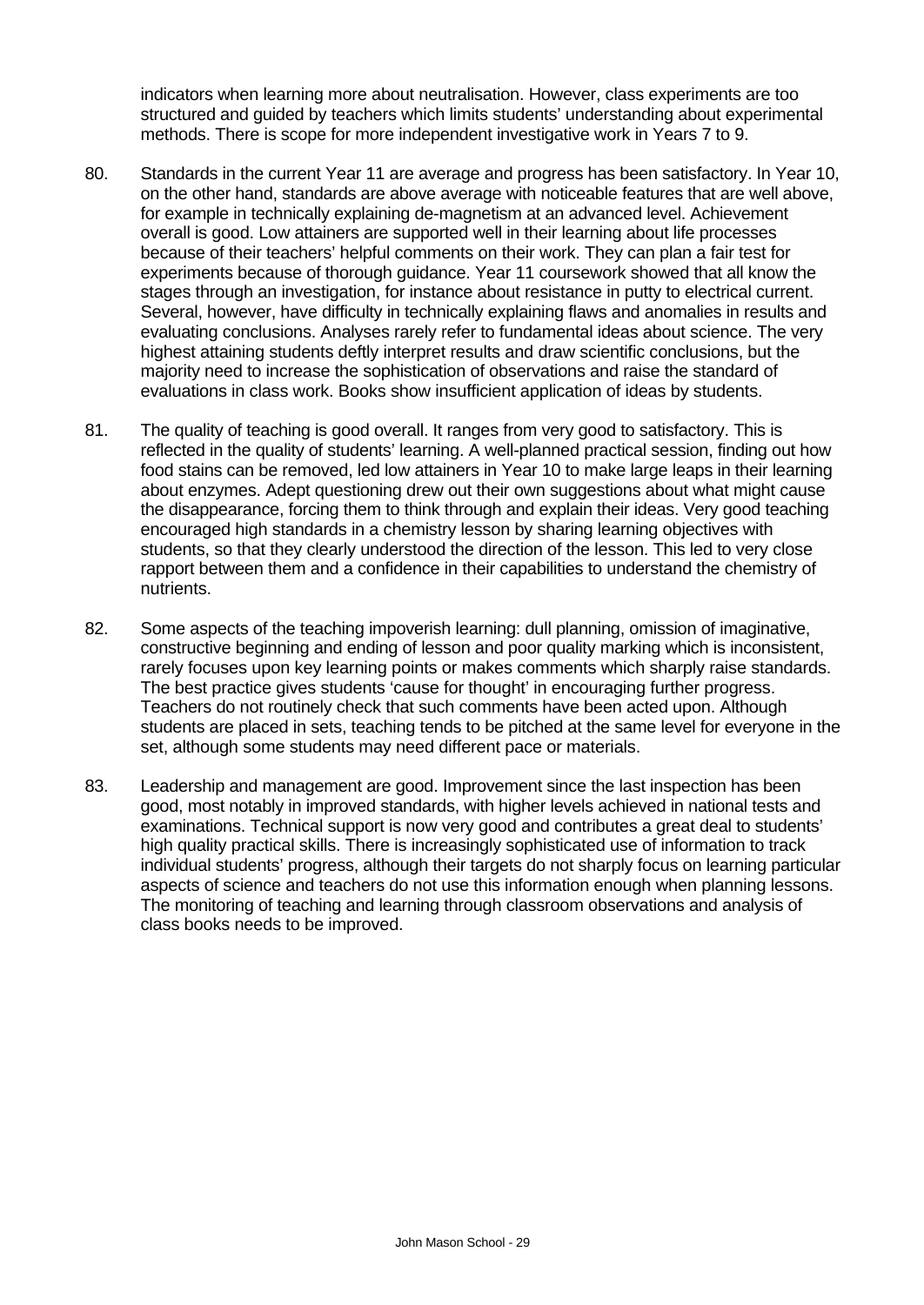### **INFORMATION AND COMMUNICATION TECHNOLOGY**

Provision in information and communication technology (ICT) is **good.**

#### **Main strengths and weaknesses**

- Students are able to use their ICT skills independently and have very positive attitudes for the subject.
- There are above average results at GCSE.
- There is a whole-school commitment to improving the use of ICT; resources are good and these resources are mostly used very effectively.
- The progress of those students in Years 10 and 11 who do not take GCSE in ICT is not tracked; there is insufficient assessment of ICT work undertaken in other subjects
- Assessment procedures need to be more effective in diagnosing students' strengths and helping them to recognise and overcome their weaknesses.

- 84. Overall standards of attainment by the end of Year 9 are in line with the national average. The curriculum is well planned and all students have good basic skills. They are competent in communicating information using wordprocessing and desktop publishing. Students enjoy personalising their work by using drawing and presentation programs to change and add to Clipart. Students are able to use spreadsheets and create graphs. They have designed databases, which involved entering field names with different lengths and data types. Teachers assessed that by the end of Year 9 in 2003, 56.2 per cent of students will achieve Level 5 and above which is below average and below the school's targets. There are clear indications that standards are improving; for example, the time allocation for students in Years 7 and 8 has doubled giving a wider curriculum and more opportunity for continuity.
- 85. Students achieve well in Years 10 and 11, where the majority follow a course in GCSE and results are above the national average. A significant number of students also follow a course in business studies, which has a strong ICT element. Students express their enjoyment of the GCSE course and in lessons show enthusiasm and the ability to work independently. They give constructive criticism to others and to evaluate their own work. Teachers encourage students to discuss the use of ICT in society and give them good opportunities to relate ICT applications to the real world. The progress of those students who do not follow ICT or business GCSE courses is not tracked, although sampling of their work by teachers shows the experiences they are given have suitable breadth.
- 86. Teaching in ICT lessons is good overall and ranges from satisfactory to very good. Lessons are well structured to move students independently through increasingly demanding tasks. Good use is made of interactive whiteboards and other visual material in lessons. Teachers have very good knowledge of their subject and the curriculum and this, together with the very good relationships with students, results in students making good progress and achieving well. Teachers ensure that they give one-to-one support to students with special educational needs. Students are interested in their work and concentrate well during lessons. They were able to explain confidently what they had learned and how this related to their previous work. Any problem with equipment which might affect the lesson is efficiently sorted out by the technicians. Assessment is satisfactory and is carried out consistently. Very good use is made of oral discussion in lessons to help students to improve their work.
- 87. Leadership is good and there are well-defined lines of responsibility. There is a drive for improvement and staff share a common purpose. The team understand their own and others' roles well, relationships are very good and there is a respect for each other's contributions. There is constant evaluation leading to improvement with frequent team meetings. Staff in the school have all received the necessary New Opportunities Fund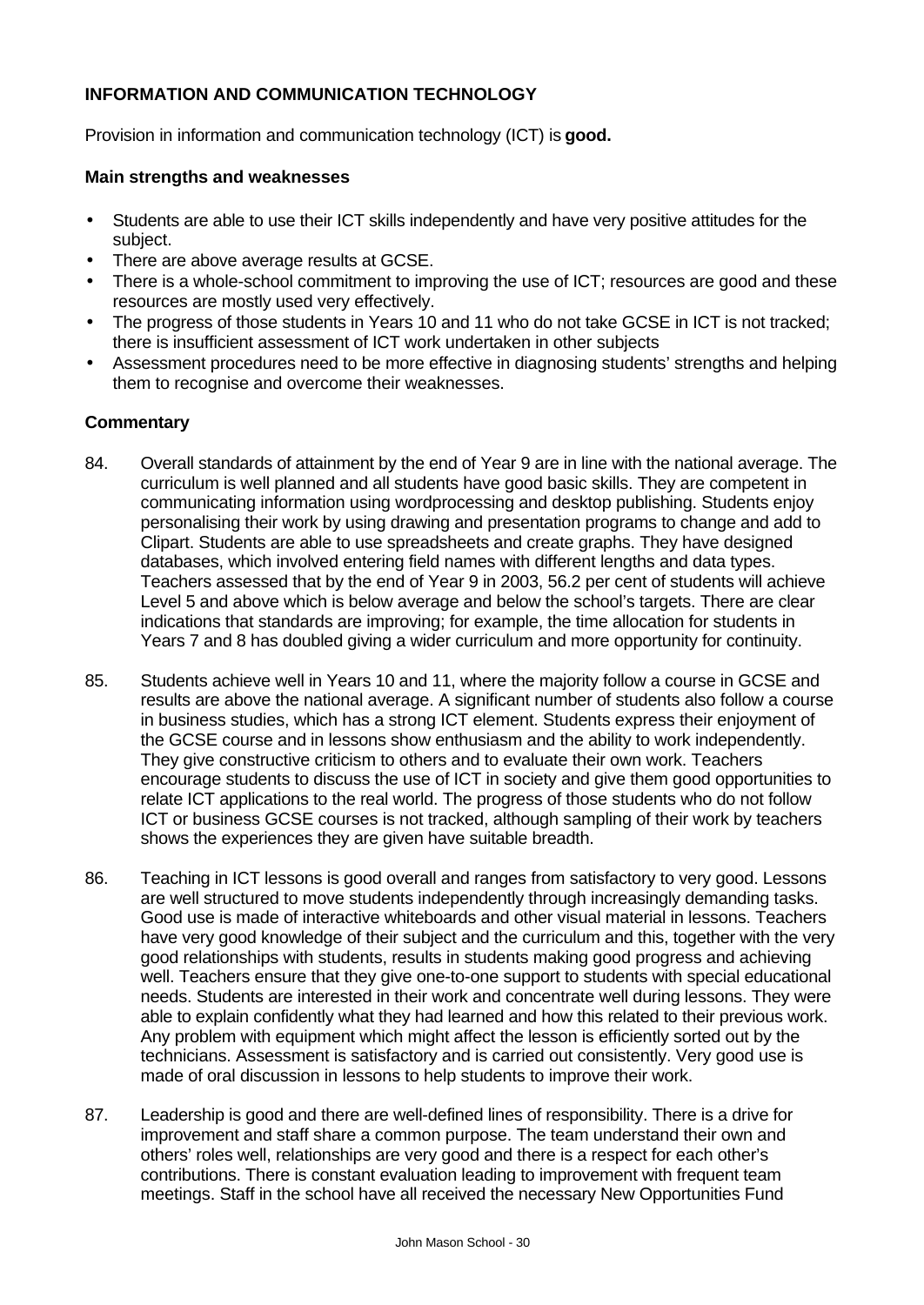training and there is training available to help them make full use of their laptops. All staff are given support and advice when it is needed.

- 88. Overall, the ICT provision supports learning well. There is ready access to computers throughout the school. The recent purchase of wireless laptop computers and the improved resources generally ensures that there is the opportunity for students in large groups to work individually.
- 89. There has been a good improvement since the last inspection and all those in the department are committed to ensuring that ICT is a vital learning tool in the school. Standards are satisfactory overall and students achieve well, especially those taking GCSE. The school has focused on the development of ICT to improve students' learning and has incorporated the local education authority's community network, provided laptops for teachers and built a wireless network to improve efficiency and reduce stress.

#### **ICT across the curriculum**

- 90. The use of ICT across the curriculum is satisfactory. The school has focused on the development of ICT to improve student achievement. However, while the use of ICT is evident in the work of some departments, such as design and technology and music, in others it is still in the process of being developed.
- 91. In French, students are able to work independently at a number of tasks to develop writing skills and enlarge vocabulary. The measurement and control elements of ICT take place in science and design and technology. For example, there is very effective use of ICT in science to clarify classification of materials using pH probes. The history department has an excellent website, but it is underused, although students know about it. Specific software is used in English, mathematics and business studies to raise standards.
- 92. There are good examples of the use of ICT, especially wordprocessing and presentation software, for GCSE coursework, where students are able to use their ICT independently. The Internet is used well for research and students are able to refine their searches to find the appropriate information. ICT has contributed to the improvement of GCSE results in German.

#### **HUMANITIES**

#### **Geography**

Provision in geography is **good.**

- Very good lesson planning is shared with students, giving them clear notions of what they will learn and how.
- There is a predominance of good quality teaching, particularly in Years 10 and 11.
- There is very good leadership and management of the highly committed subject team, which has produced very good improvement since the last inspection.
- There is an uneven and generally inadequate contribution of ICT to students' learning in Years 7 to 9.
- There is insufficient attention to the needs of the highest attaining students in some lessons in Years 7 and 8.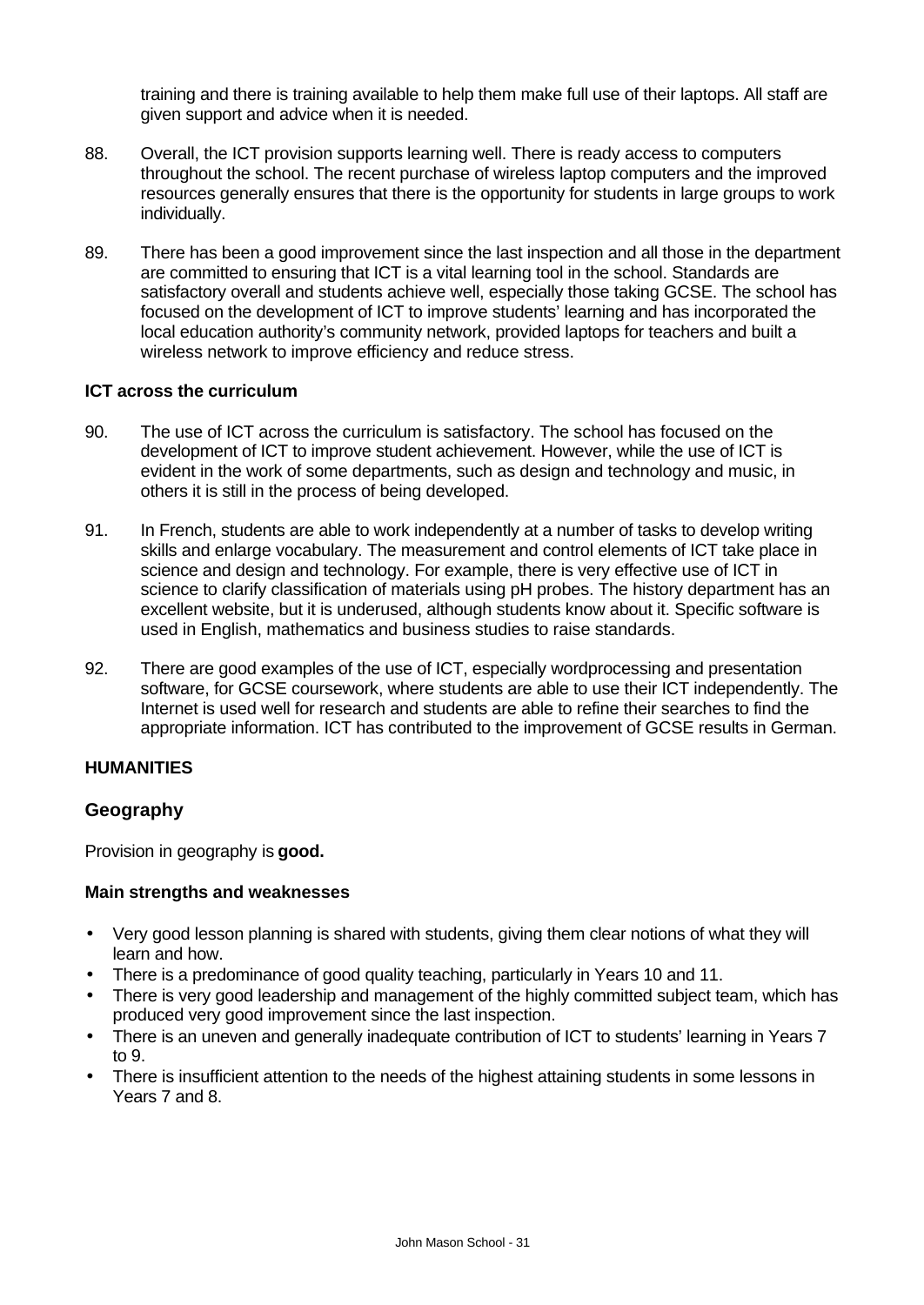- 93. Results in GCSE examinations in 2003 showed a very good improvement over recent years but were still below the national average. Teachers' assessment of students' performance at the end of Year 9 continues to be below the national expectation.
- 94. By the end of Year 9, students' knowledge about places, their ability to interpret maps and diagrams, their understanding of concepts and processes and their use of correct terminology to describe them are now average. Their literacy skills are at least adequate for them to make sense of the course. Their speaking and listening skills are good. They use mathematical skills to draw accurate and meaningful graphs. In Years 7 and 8, lower and average attainers make good progress while higher attainers do not always make the progress they might. By the end of Year 11, students' progress in further developing their skills, knowledge and understanding is satisfactory. They have more opportunities at this stage to use computers to support their learning and the standards they achieve, for instance in information retrieval, are satisfactory.
- 95. In all years, the good teaching is knowledgeable, confident, enthusiastic and well planned. In most lessons, there is real flair and inventiveness. Very good time management holds students' attention well. Pace is fast and the level of challenge and expectations high. There is good participation by students in response to teachers' skilful questioning and the opportunities they give students to make longer contributions. High standards of behaviour are achieved because teachers ensure that ground rules are understood and enforced. The use of seating plans makes an effective contribution. Homework is well designed. The needs of students with special educational needs are understood and well responded to. There has been too much variability in the approach to marking and assessment but the new assessment strategy is generating the required improvement. A small minority of lessons takes place away from the subject base and this can hamper the effectiveness of their resourcing.
- 96. Leadership and management of the subject are both very good. The head of department has vision, determination and energy and provides a very good role model. This ensures good teamwork and all teachers make a good contribution to the development of the subject. There is a clear understanding of what still needs improving although the subject development plan does not reflect this well.
- 97. Improvement since the last inspection has been very good. With the very good leadership and good teaching, the subject is attracting a more even spread of students to the GCSE course. These factors together are ensuring that the department has the capacity to improve results in future years.

#### **History**

Provision in history is **good.**

- GCSE results have improved significantly in recent years.
- The best teaching is of a very high quality and lesson planning is generally very good.
- The head of department provides clear and firm leadership.
- There is a need for sharper clarification of students' individual targets.
- Some teaching in Years 7 to 9 needs greater pace and challenge.
- Students should be encouraged to make more use of the department's excellent website.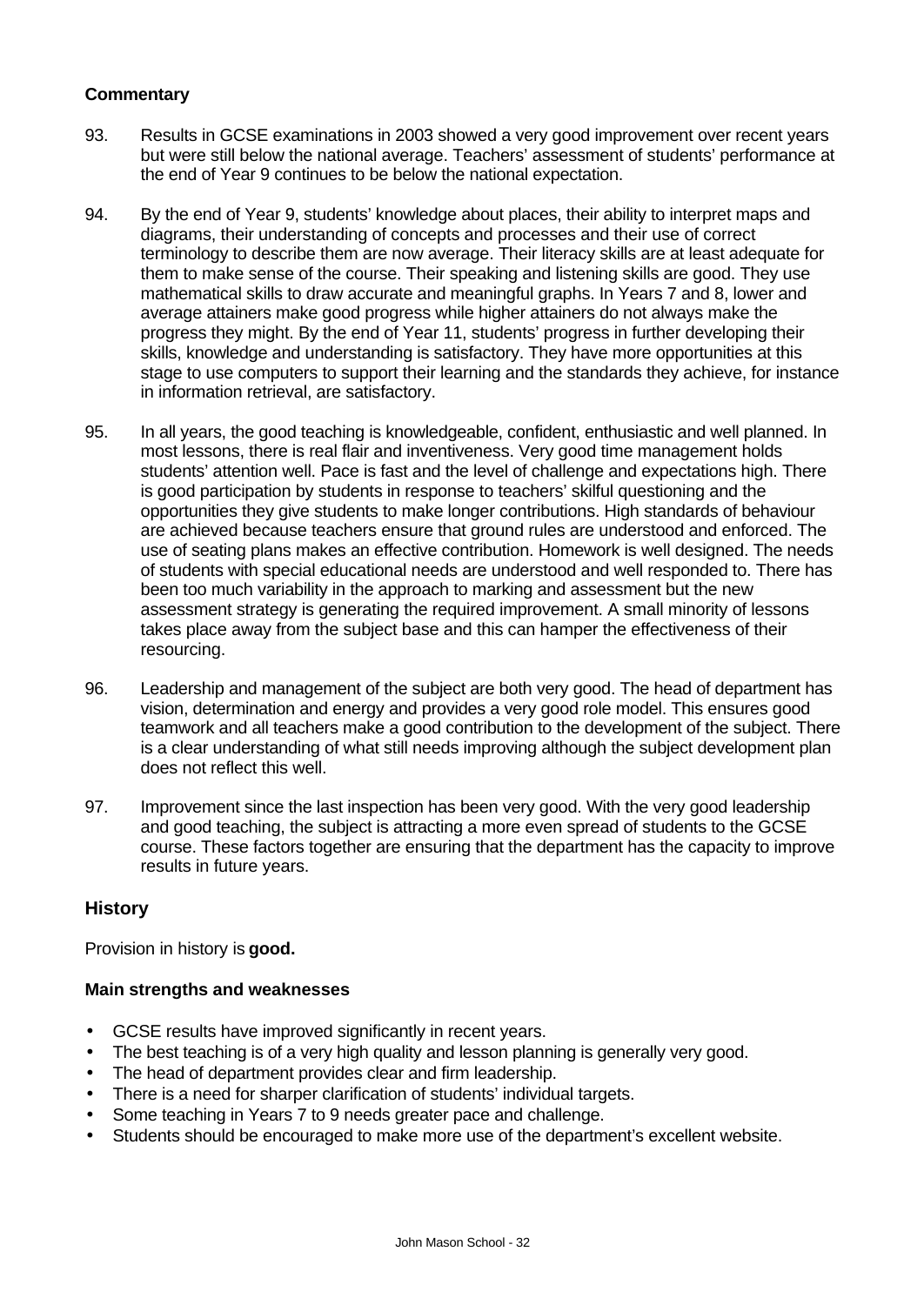- 98. Results at GCSE have improved significantly in recent years and students are now attaining results above the national average with nearly two-thirds achieving a C grade or better in 2003 and a creditable 30 per cent gaining an A\* or A. Standards are above average and students achieve well by Year 11. Teacher assessments, observation of lessons and the quality of students' work indicate that standards are in line with national averages by the end of Year 9 and students' achievement between Years 7 and 9 is satisfactory. By Year 9, students understand crucial historical concepts, like causation and bias and are developing the skill of interpreting evidence.
- 99. Teaching is satisfactory over Years 7 to 9 and good in Years 10 and 11. The best teaching is characterised by enthusiasm and authority supported by good planning and excellent subject knowledge. This led, for example, to a lively debate in a Year 11 class on the true role of Nelson Mandela in South Africa: meanwhile concepts such as bias and causation were effectively introduced in two Year 8 classes on the problems of Henry VII. Students are engaged in most lessons, particularly in Years 10 and 11, and find them stimulating and challenging. Teachers care about their students and their subject and are committed to improvement. Homework is normally relevant and reinforces class-work. Marking is generally purposeful with helpful, constructive comments. The department has a well-developed assessment system: in Years 7 to 9 students complete five major assignments, addressing different historical skills. Appropriate work was available for two statemented students working with an efficient classroom assistant.
- 100. Although no unsatisfactory teaching was observed, in some lessons in Years 7 to 9 there was room for greater pace and challenge. This could be achieved by more collaborative learning, greater thought about questioning and a readiness to confront immediately some occasional silly behaviour.
- 101. Teachers are clear about the individual targets of students and the standards reached previously; students themselves are much less certain about these. A more robust system of determining targets in consultation with students, as well as what needs to be done to achieve them, should be put in place. The department has developed an exciting website which deserves wider dissemination amongst students and parents.
- 102. Leadership and management of the subject is good. The head of department is an impressive role model for staff and students. A meticulous planner, he is committed to educational research and has encouraged an admirable use of both primary and secondary sources in the department. Resources are well used in the department and there is good deployment of staff who form an effective team. There is a strong programme of historical visits, from a Year 7 tour of Warwick Castle to annual visits abroad which have included Berlin, Prague, St Petersburg and Greece: a large number of students participate in and appreciate these opportunities. The subject has made good improvement since the last inspection. Teaching has improved, as have results. There is now no unsatisfactory teaching between Years 7 and 9. Greater use is being made of ICT and the department is in a good position to build further on this.

#### **Religious education**

Provision in religious education is satisfactory.

- The subject makes a good contribution to students' spiritual, moral, social and cultural development.
- The GCSE results are above the national average.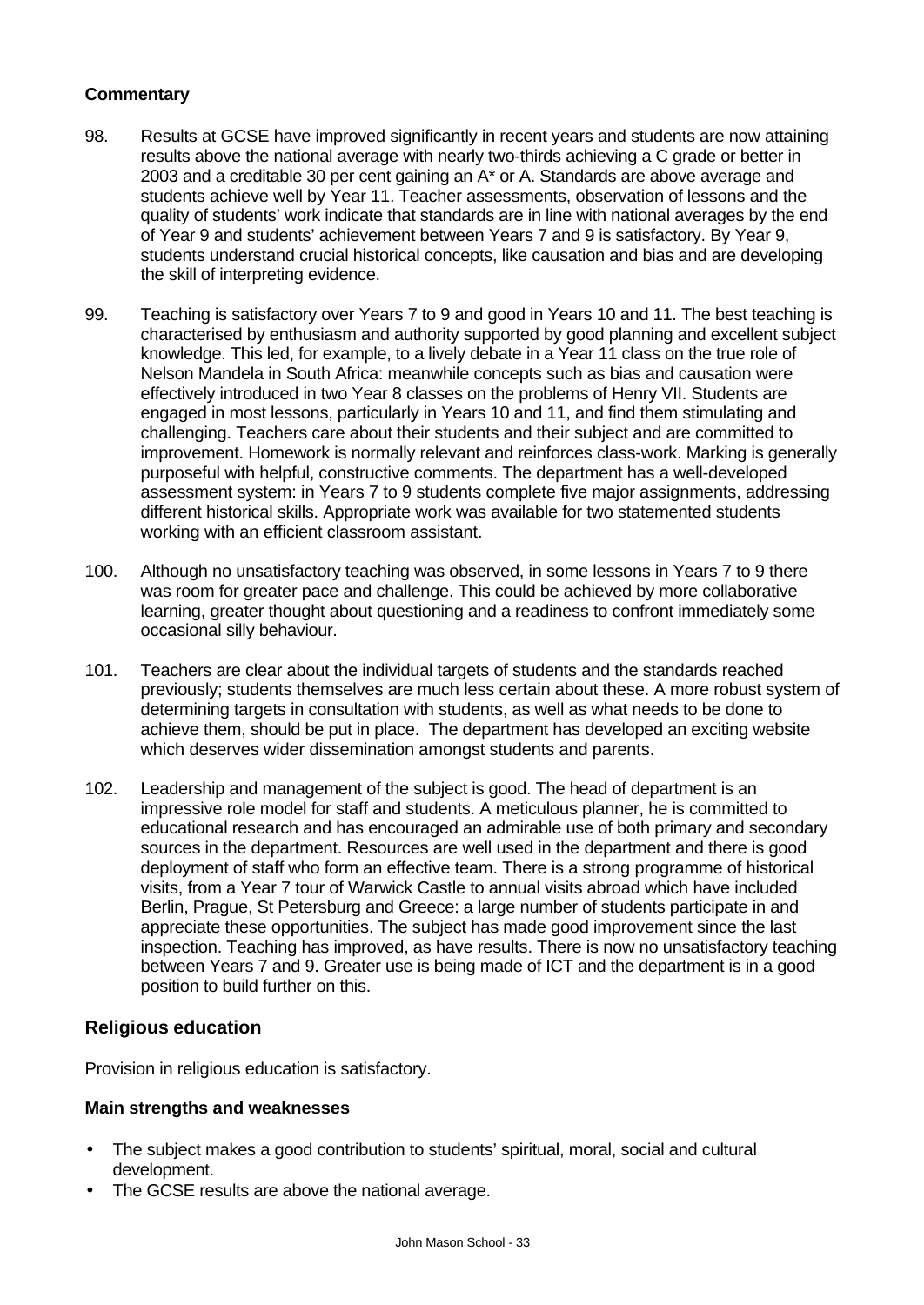- The time allocation for the sixth form is well below the recommendation of the Oxfordshire Agreed Syllabus.
- There is insufficient use of assessment to raise standards.
- The monitoring and evaluation of learning to raise achievement needs improvement

- 103. Approximately ten per cent of Year 11 students take the GCSE course and results are significantly above the national average.
- 104. Standards of knowledge and understanding at Year 9 and Year 11 are broadly in line with the expectations of the Oxfordshire Agreed Syllabus. The achievement of the majority of students is satisfactory. Boys and girls achieve broadly similar standards but generally girls take more care with the presentation of written work. It is not possible to comment on the standards in the sixth form as the syllabus is addressed by visiting speakers, but time allocation for this is very low. Most students respond positively to the well-prepared lessons. They sustain interest because of the variety of tasks and the good pace of lessons. The attention to oral and group work involves them as active learners when they use their thinking skills in a variety of ways. In class, support for students with special educational needs enables them to succeed. Personal study is regularly set and helps to consolidate and extend learning. Opportunities to wordprocess and use commercial software and the Internet for research, motivate students to work hard. Assessment is developing but there are not tasks for every unit to assess knowledge and understanding so students do not know precisely what it is that they need to do to improve their work.
- 105. The quality of teaching and learning is satisfactory. In the lessons observed it was always satisfactory and sometimes good. Teachers have very good subject knowledge and plan and prepare lessons well. However there is not a system to enable best practice to be shared. The same emphasis is not given to writing as to speaking and listening. There is a lack of emphasis on the basics such as capital letters, full stops, noun and verb match and common spellings and few opportunities for extended writing. Teachers take every opportunity to develop students' self-worth by valuing their efforts and respecting their views. The Quest course for Years 10 and 11 places significant emphasis on developing interpersonal skills. There are very good opportunities for reflection on the meaning and purpose of life. The study of aspects of different world religions increases students' cultural awareness and understanding of how belief influences lifestyles. The subject makes a very good contribution to the spiritual, moral, social and cultural development of students.
- 106. The department has maintained the satisfactory teaching and the standards seen at the last inspection.
- 107. Leadership and management are satisfactory and the department works well together. Monitoring and evaluation have focused on teaching but not yet sufficiently on how learning can be more effective.

# **TECHNOLOGY**

# **Design and technology**

Provision in design and technology is **good.**

- Examination performance is consistently above the national average.
- Good standards of work are seen in all aspects of the subject.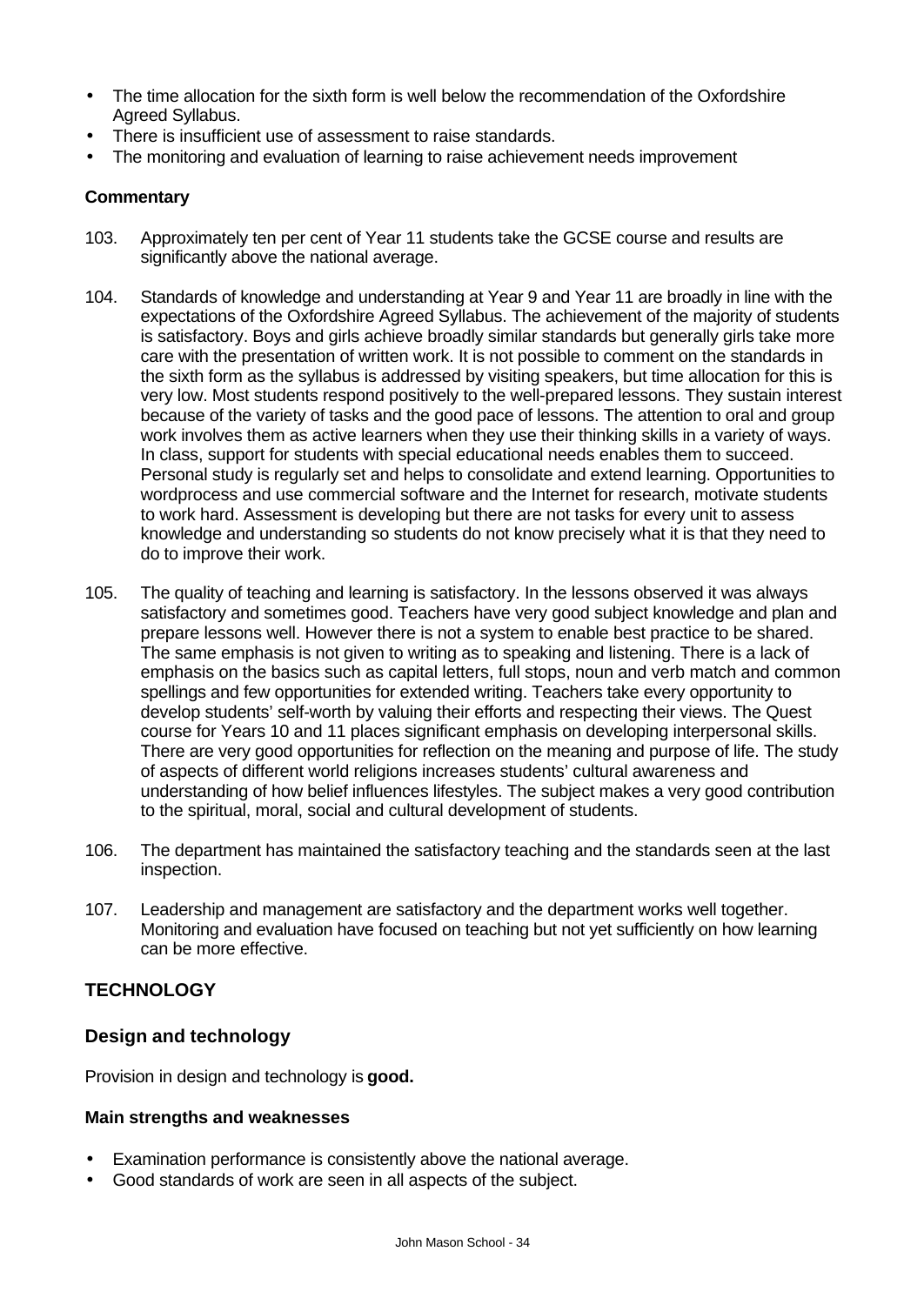- There is good teaching, and relationships are strong and a purposeful working atmosphere is maintained.
- There is not enough control technology in Year 7 to Year 9, and more use of computer-aided design packages could further improve graphical presentation.

- 108. Standards of work in Year 9 are above average. From average attainment on entry, students make good progress from Year 7 to 9, and achieve well over this period of time. Girls usually produce a better standard of work, particularly in their design folders. Projects have very good presentational skills, use colour appropriately and have good evaluations linked to original design briefs. Where the work does not meet high standards it is mainly due to poorer presentational skills, drawings out of proportion, work not completed and spelling errors. Achievement of special educational needs students is good. Practical work is of a good standard.
- 109. Standards of work in Year 11 are above average overall with boys performing particularly well in the 2002 GCSE examinations. In 2002 the different design and technology subjects experienced varied success with resistant materials well above the national average. The good performance continued in 2003 with textiles and food technology the better performers at A\*-C grades. All students achieve success at A\*-E grades including lower attaining students who achieve particularly well in this subject.
- 110. Students' literacy skills are well supported by word banks and technical vocabulary on display. Numeracy skills are satisfactory and ICT is appropriately used in students' work.
- 111. The quality of teaching and learning is good overall and never less than satisfactory. In the better lessons learning is accelerated and good progress made because lessons are well planned, have a clear focus, use a mix of activities and have good student management. Strategies, including short-term targets, marking linked to coursework criteria and insistence on good quality work have helped to raise standards in this department. Where lessons are satisfactory there is some lack of pace and weaker time management issues, with occasionally students off task.
- 112. The department is well led and managed. Documentation is thorough and stored electronically enabling teaching staff to access information both in school and at home. The curriculum meets statutory requirements but control technology needs a wider application in Years 7 to 9. The use of computer-aided design packages would improve graphical skills further throughout the curriculum. A very good feature of the management of the department is analysis of data and using this information to plan for further improvements. Assessment procedures are good and marking, including target setting, is helpful. Monitoring of teaching and learning is on an informal basis which could be more effective if conducted more formally.
- 113. Accommodation is good in food and textiles and satisfactory in resistant materials and graphics, where the workshops are outdated and the bench tops need refurbishment. Resources are good, including ICT facilities, in all areas. Display of work is very good in all areas and supports learning.
- 114. Improvement since the last inspection includes improved examination performance for lower attaining students, increased ICT resources contributing to higher standards, and a marking scheme linked to National Curriculum levels.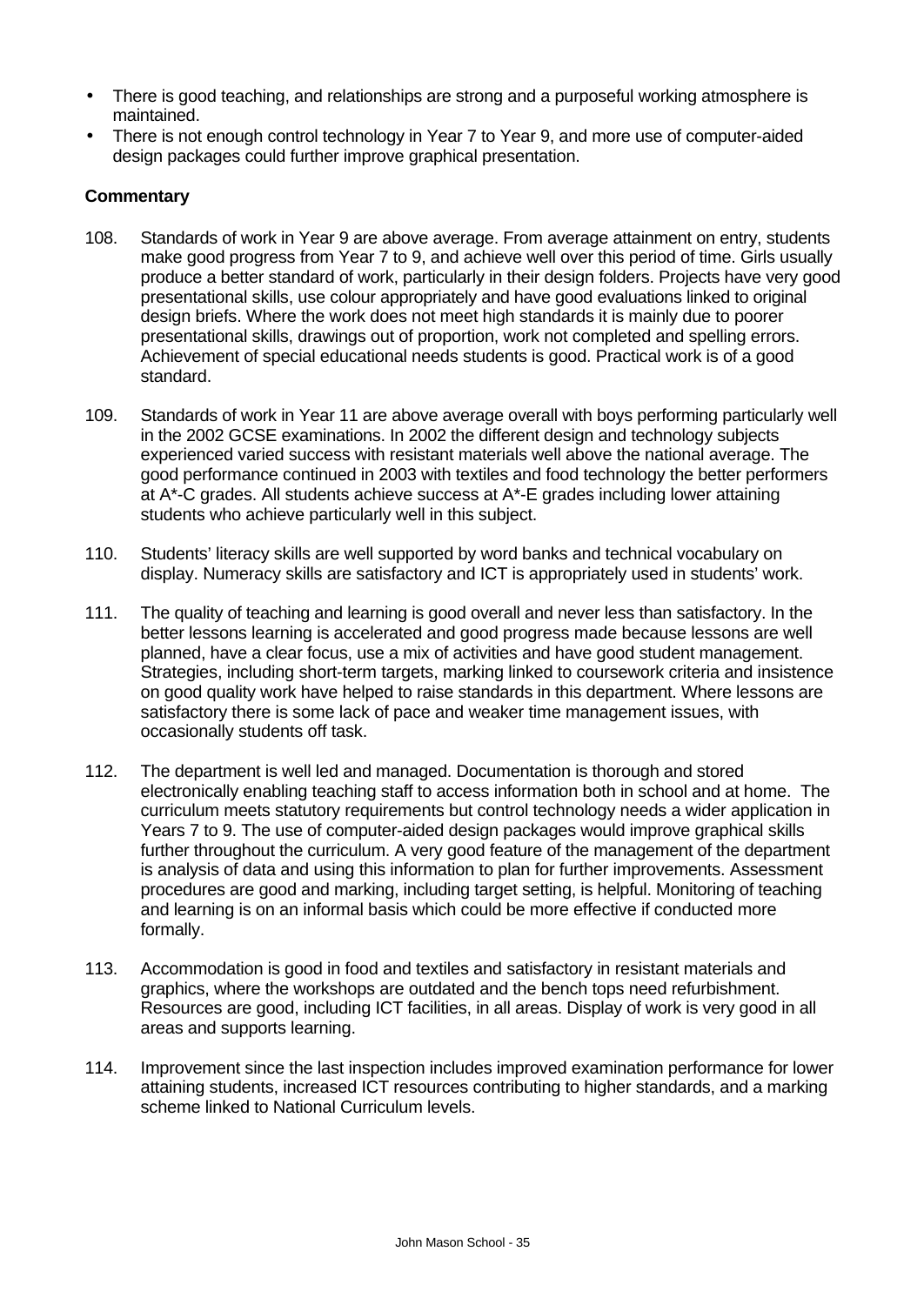# **VISUAL AND PERFORMING ARTS**

# **Art and design**

Provision in art and design is **very good.**

#### **Main strengths and weaknesses**

- The head of department has created a highly positive working environment.
- Teachers possess very good subject knowledge and are very well-informed.
- Teachers make very good use of a wide variety of teaching strategies.
- Students apply themselves readily to the set tasks and make very good progress.
- The narrowness of the current curriculum that places too much emphasis on drawing, painting and craft activities: there is not enough use of modern technology, photography and ICT.
- Some class sizes are too large for the available studio space.

- 115. Students' attainment on entry to the school in Year 7 is broadly in line with national expectations. At the end of Year 9 in 2002, attainment was well above the national average with girls' attainment being higher than boys'. In 2003 there was a significant improvement in these figures over those for the previous year. By the end of Year 9, attainment was well above the national average. Achievement, from entry at the start of Year 7 to the end of Year 9 therefore, is very good and students make very good progress. In the 2002 GCSE examination in art and design the proportion of students achieving the highest grades A\*-C was well above the national average. In 2003, however, there was a decline in the number of boys that attained the highest grades while the number of girls that attained grades A\*-C remained the same. All students entered for the GCSE examination were successful, which clearly shows that the lower attaining students are also achieving well. Attainment by these students was much better in art and design than in all school subjects that they took in the 2003 GCSE examinations. Students make very good progress from the end of Year 9 to the end of Year 11.
- 116. During the inspection, students in Years 7, 8 and 9 were seen to work in a very disciplined manner, in spite of overcrowding due to large numbers in the available studio space. Year 7 students obviously enjoy the subject and were working well to develop their basic skills in drawing and painting. Students in Year 8 applied themselves readily to the tasks that had been set by their teacher and produced very good drawn studies in two dimensions. By Year 9 students have developed appropriate skills in the use of a variety of different media and materials and are capable of working independently of their teachers. Students are making very good progress from entry in Year 7 to the end of Year 9. Attainment by girls remains slightly higher than that of boys and students with special educational needs are also making good progress. Achievement from entry in Year 7 through to the end of Year 9 is very good.
- 117. Students in Year 10 have acquired the capacity for carrying out independent research that takes the form of drawings, paintings and images collected from a variety of different sources and stored in their visual diaries. This visual information is subsequently developed into paintings or three-dimensional objects that are completed in school. Year 11 students are producing interesting art and design objects that show thorough understanding of the design process, from initial research studies through to the production of the finished object. Attainment at the end of Year 11 is well above national expectations, and achievement from the end of Year 9 through to the end of Year 11 is very good. Students with special educational needs are very well integrated into teaching groups and are expected to work to the best of their abilities. They are very well supported and make good progress.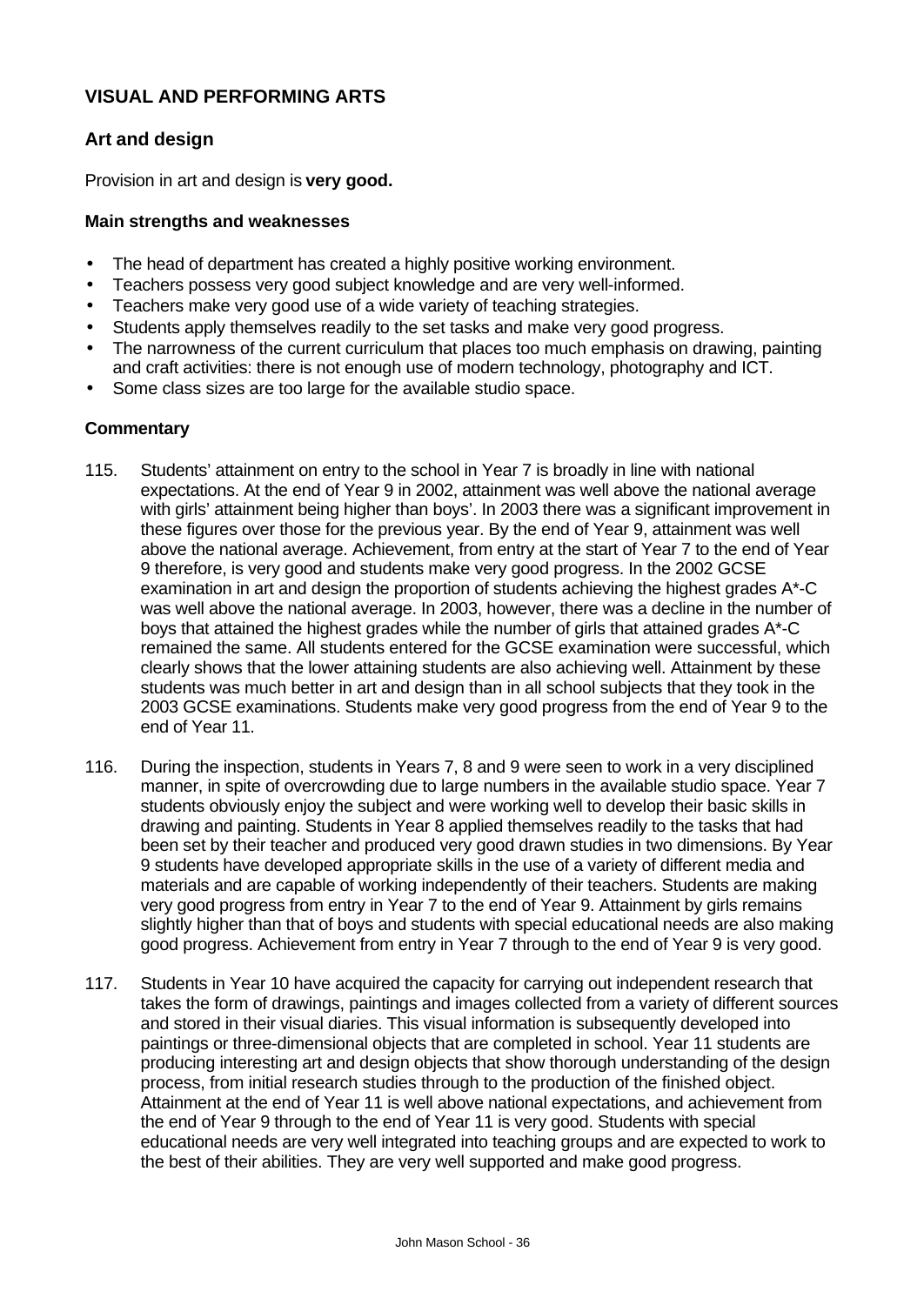- 118. Teaching ranges from good to very good and is very good overall. Teachers display great commitment to their students and are successful in communicating their own enthusiasm for art as an exciting means of conveying ideas and feelings to others. Teachers are very well informed, possess good subject knowledge and have very good relationships with their students. Planning and organisation are of a particularly high quality and, as a consequence, clear objectives are set for students at the start of each lesson. Teachers have very high expectations of students and relationships are very good. However, teachers could make much greater use of modern technology, such as slide projectors, videos, CDs and DVDs when introducing new themes at the start of lessons to gain students' interest and stimulate motivation.
- 119. Leadership and management are very good. The head of department has established very good working relationships with the other members of the department. She has clear vision for the department, displays a distinct sense of purpose and has high aspirations for the department. Assessing and recording systems are in place but are lacking in rigour at present. There is a need for greater input from individual teachers to provide detailed and accurate feedback to students.
- 120. Accommodation and resources are good, but many class sizes are too large for the art studios, particularly in Years 7 to 9, but also in Years 10 and 11. At present the curriculum is predominantly concerned with drawing, painting and craft skills but there are few opportunities for students to develop graphic design skills utilising modern technology in the form of photography, computers, scanners, digital cameras and printers. Displays of art and design work are good at present but much more could be done to ensure that work produced by students in the art studios can be seen and enjoyed by others in the school.
- 121. Improvement since the last inspection is very good. The quality of work seen in Years 9 and 11 is much higher than the national average and standards continue to improve.

# **Music**

Provision in music is **very good.**

#### **Main strengths and weaknesses**

- The teachers' very good subject knowledge and planning of lessons are strengths.
- High standards have been achieved in GCSE examinations over time.
- Increasing number of students are choosing music in Years 10 and 11.
- The enrichment of the curriculum through a wide variety of extra-curricular activities is very good.
- Assessment is not rigorous enough in Years 7 to 9 and because of this, students are not always clear about the levels of attainment that they reach.

- 122. In the GCSE examinations the results have been above average over the past four years. In the latest examination boys have done better than girls.
- 123. Standards overall are average for students aged 14. The teacher assessments for summer 2002 and 2003 are average for students aged 14 with girls and boys matching the national figures. This represents good achievement because, whilst some students join the school with good musical ability, the skills of many others are underdeveloped. The double lesson once a fortnight in Year 9 constrains efforts to raise standards further because it is difficult to maintain learning from one lesson to the next. For students aged 16 standards are above average with all students making good progress and achieving well compared with their prior attainment and ability. Good and often very good teaching is a key factor in improving the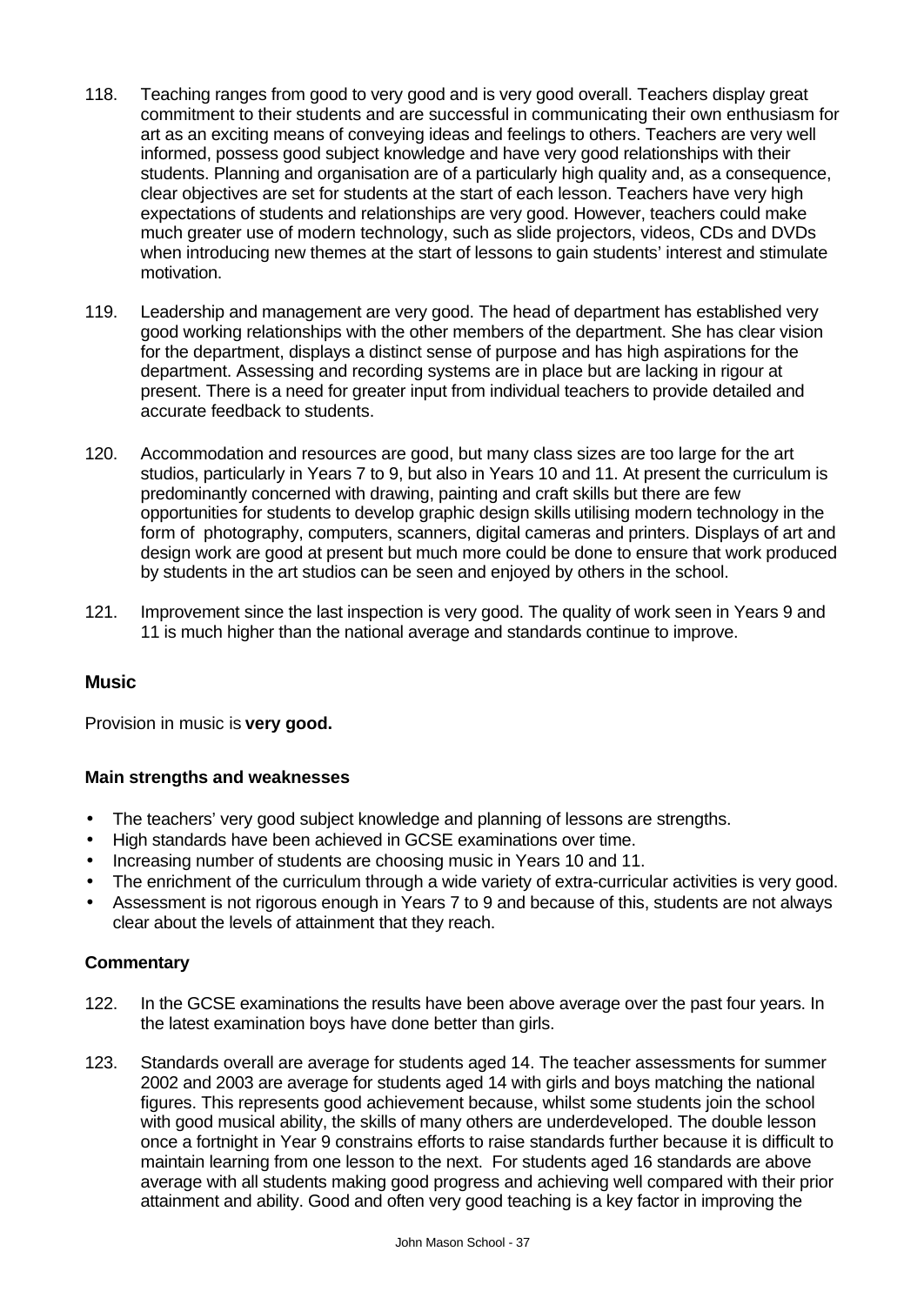quality of learning. Many students, including a number who are talented, play instruments and sing to a high standard in the many extra-curricular activities: this enriches their spiritual, moral, social and cultural development. Students with special educational needs participate fully in lessons. As a result, these students enjoy music and make good progress.

- 124. The overall quality of teaching in Years 7 to 9 is good with some very good features in teachers' subject knowledge and planning. Lessons are well planned to involve students of all levels of capability. Homework when set generally supports the work done in lessons. There are sufficient computers for one between two and many folders contain print-outs of improvisations. Assessment is not rigorously applied and, because of this, students are not always clear about the levels of attainment that they reach.
- 125. Good teaching in Year 10 leads to a positive commitment from students that enables good learning to take place. Because of well-planned lessons, all students experiment with contrast and repetition. An examination of their files illustrates a good knowledge of style being developed when composing variations on a ground bass. Since teachers plan lessons with skill, students in Years 10 and 11 are exposed to a rich diet of musical experiences that promotes a high standard of learning. Good teaching in Year 11 improves students' knowledge about musical conventions. The exciting idea of taking students around the school grounds to notate bird songs brings the ideas of the composer Messiaen to life. This acts as a stimulus for group improvisations that develop into a creditable orchestral arrangement. Students enjoy music: they talk with interest about their work and confidently use ICT for composing. Instrumental and singing lessons add value that contributes to students' good achievement. Assessment is good at this stage and helps students to improve, with all students aware of their predicted grades.
- 126. Very good leadership inspires students to do well and enriches their personal development. Management is effective as is seen from the good examination results, the wide range of interest in music across the school and the many high quality productions, concerts and foreign trips that take place. However, departmental meetings and monitoring of teaching are not formalised. Much verbal appraisal takes place in Years 7 to 9 but assessment would be more effective if students had a better understanding of the levels against which their work is marked. There is first-class accommodation and good access to computers and keyboards. However, many xylophones and glockenspiels need repair. There has been good improvement since the previous inspection.

# **PHYSICAL EDUCATION**

Provision in physical education is **very good.**

- Teaching is consistently good.
- Standards are continuing to improve.
- Extra curricular provision is very good.
- Information available from feeder schools is sparse.
- There is no permanent teaching base for theory work.
- 127. In 2002, 63 per cent of students entered for the GCSE examination gained the higher A\*-C grades. These figures are above the national average. Results in 2003 continued the recent upward trend with 76 per cent achieving the higher grades. In both years the proportion of students in the cohort who sat the examination was above average. The 2003 results are the highest recorded by the department to date.
- 128. On the basis of the assessments undertaken by teachers, standards at the end of Year 9 in 2003 are well above average. Standards seen in lessons in the present Year 9 are average overall at this early stage in the academic year. Standards are above average in extra-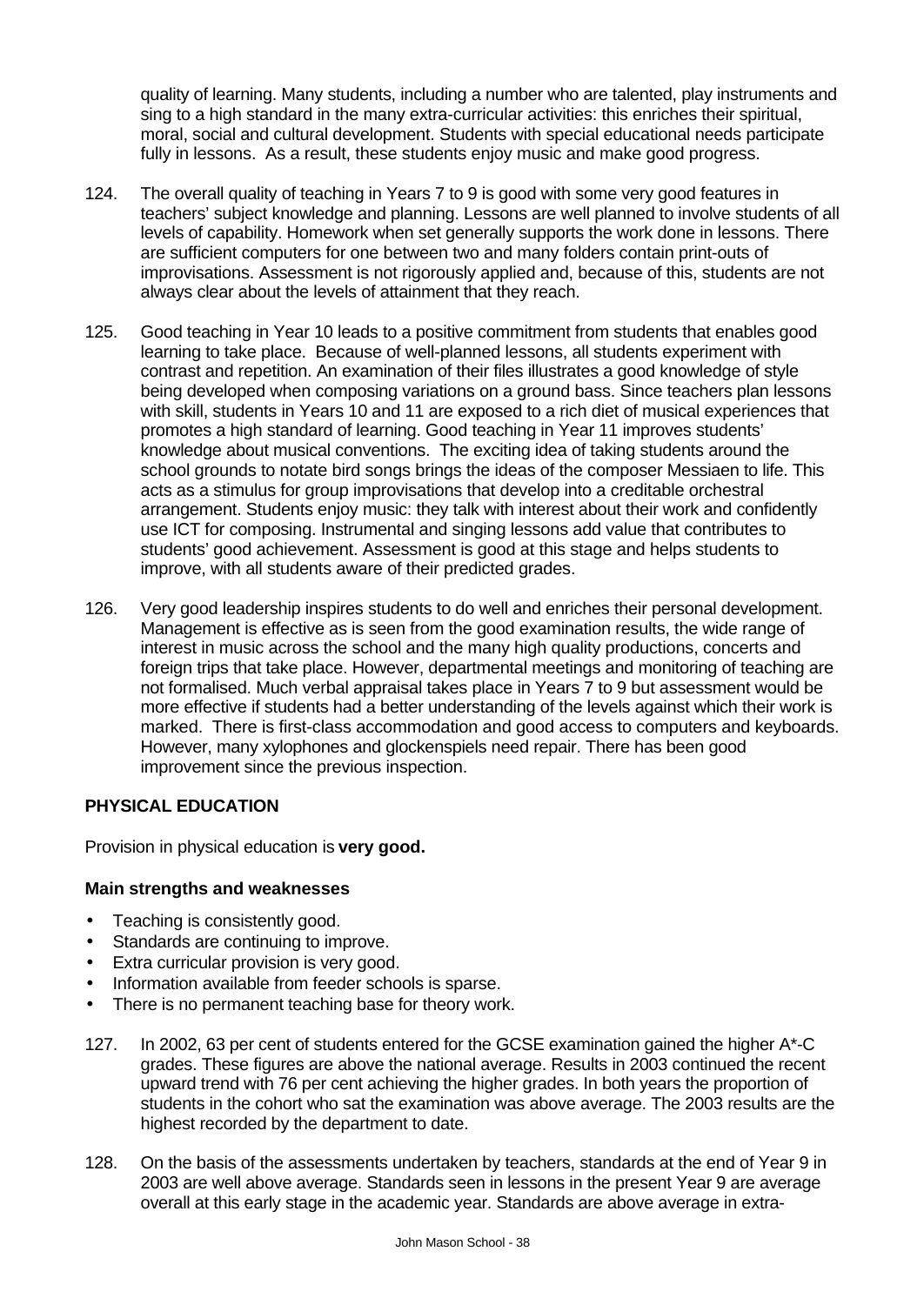curricular activities. Standards among most non-examination students in Years 10 and 11 are also average. A significant number of individual students attain above average standards in football, netball, rugby, basketball, athletics, cross-country and badminton. Although target grades for examination students in Year 11 are not as high as last year, about half the group are attaining average or above average standards at present.

- 129. The achievement of students in Years 7 to 9 is good. The school does not receive information about standards from feeder primary schools. It is clear that on entry, the ability level of the students varies considerably. Most are progressing well in the short time that they have been in school. In the extra-curricular activities observed, many students new to the school also achieved well in netball and hockey. Students with special educational needs progress as well as others.
- 130. The quality of teaching and learning is consistently good across the curriculum. Class management is very effective. Practices that are carefully planned, progressive and challenging result in the students making good progress. Opportunities are provided in some lessons for students to work independently. In the best lessons teachers set different challenges for students of different ability. Students are always correctly dressed for physical activity. Relationships between teachers and students are very positive and encourage learning at all levels. Participation rates are high in sport throughout the school.
- 131. Improvement since the last inspection is good. The curriculum issues identified in the previous report relating to gymnastics and dance have been rectified. Other developments include higher standards among examination students, increased peer evaluation and the introduction of the Junior Sports Leaders Award in Year 10. The department does not have a permanent base for teaching theory, making delivery of this part of the examination course more difficult.
- 132. Leadership and management are good. Teachers are a mutually supportive team, committed, hardworking and enthusiastic. They are functioning well as a team and are mutually supportive. The department successfully re-applied for the Sportsmark Award in 2002. Extra-curricular provision is very good. During the inspection a large number of students took part enthusiastically in a variety of purposeful and well-organised activities. The additional opportunities provided for students outside normal lessons make an important contribution to the overall standards achieved and to students' personal and physical development.

# **BUSINESS AND OTHER VOCATIONAL COURSES**

# **Leisure and Tourism (Years 10-11)**

Provision in leisure and tourism is **satisfactory.**

#### **Main strengths and weaknesses**

- Links with the community are very good. A range of visits to relevant places of interest and the involvement of visiting speakers contribute to students' learning.
- Teaching is good. Information is shared with students at a pace that helps them with their understanding.
- The understanding of students is factual rather that analytical.
- There is not enough provision for ICT in order to extend the research opportunities available to students.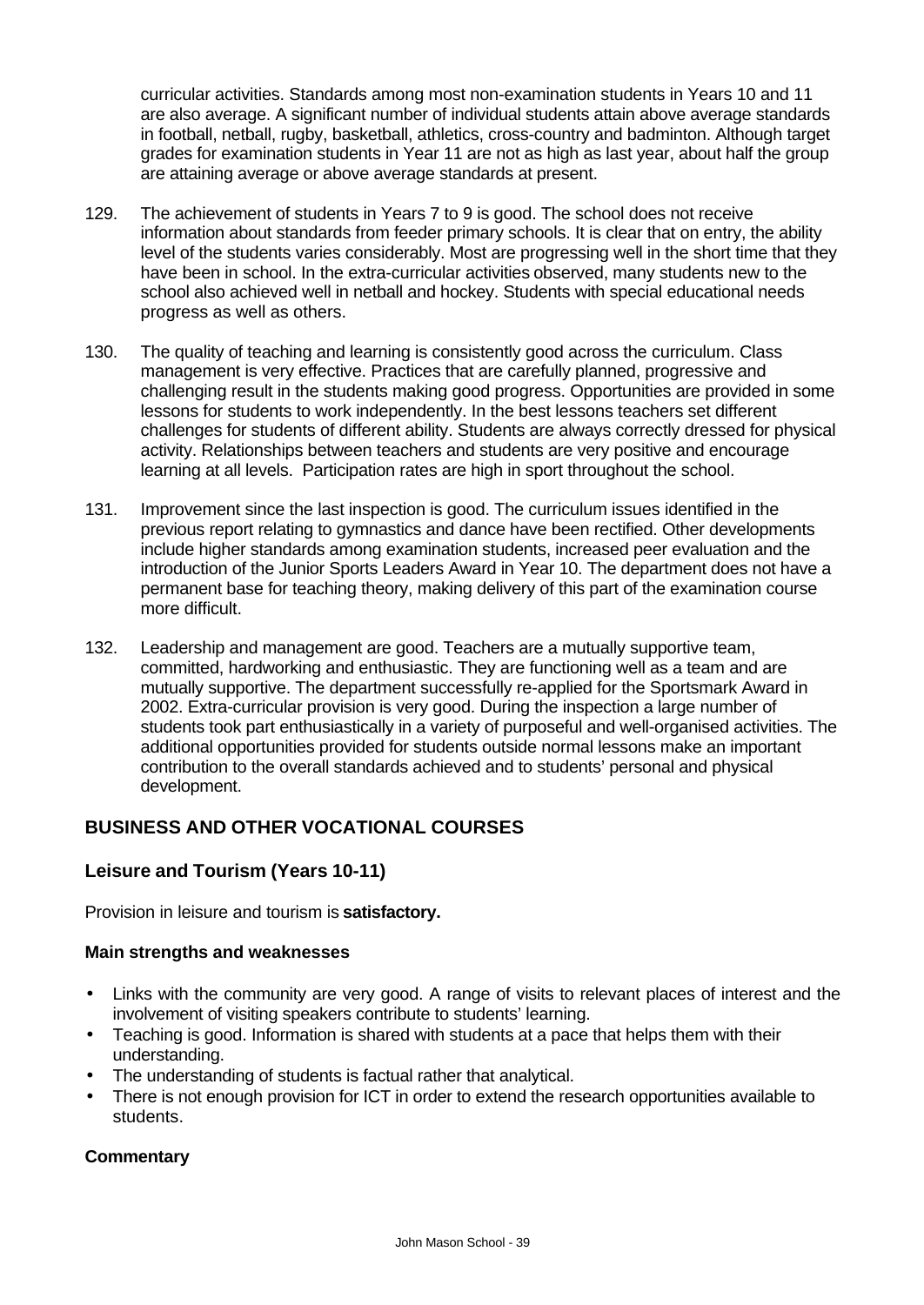- 133. The school currently offers leisure and tourism as a double GCSE in Years 10 and 11. The course was introduced only last September and so there are no previous results to report.
- 134. Although there are variations in the standards of students in both year groups, standards overall are well below average. This is because most students are of lower academic capability. Achievement overall is satisfactory. In Year 10, most students show interest, behave well and respond well to the teaching and guidance that they receive. The understanding of students in both groups is factual rather that analytical.
- 135. Teaching is good. Information is shared with students at a pace that helps them with their understanding. Questions are used effectively to encourage even the least confident students to contribute. The teacher works consistently hard to support individual students. Attendance is generally good.
- 136. Links with the community are very good. A range of visits to relevant places of interest and the involvement of visiting speakers contribute to students' learning. The department has identified the need to increase provision for ICT in order to extend the opportunities for research and communication available to students.

#### **PERSONAL, SOCIAL AND HEALTH EDUCATION AND CITIZENSHIP**

### **Citizenship**

Provision in citizenship is **good**.

#### **Main strengths and weaknesses**

- There is good leadership and management.
- Overall provision for the subject is very good, especially the opportunities for participation and responsible action.
- Assessment procedures are underdeveloped.
- There is insufficient monitoring of provision across subjects for Years 7, 8 and 9.

- 137. It is not possible to make a judgement on the standards being reached by students. Lessons observed did not consistently have citizenship objectives as the focus and students' work and records did not contain sufficient information about standards and progress. However, students' awareness of rights and responsibilities as citizens is good, and students play an active part in decision making in the school.
- 138. In Years 7, 8 and 9 the school is implementing citizenship education across the curriculum and through personal, social and health education lessons. In Years 10 and 11 it is delivered through Quest and personal, social and health education. 'Off timetable days' are used successfully to cover aspects of political literacy missing from the curriculum. Year 7 was taken to Birmingham for a multicultural day. Year 8 addressed capability and disability issues with a visiting drama group of able-bodied and disabled dancers. Year 9 considered European issues. Year 10 experienced a multicultural day in an area of deprivation in Oxford. The school has international links with a school in Ghana. It intends to build its international contacts just as it has developed local and community links within the United Kingdom. In addition there are excellent opportunities for students in all years to participate and take responsible leadership. Among the opportunities that are available are sports leadership, reading and writing buddies linking Year 10 with Year 7 students. Bus safety committees ensure the journey to school is both a safe and happy one. The numbers of students involved with these activities is very high. The year councils and student council that has links with the youth forum of the district council have built student representation into the life of the school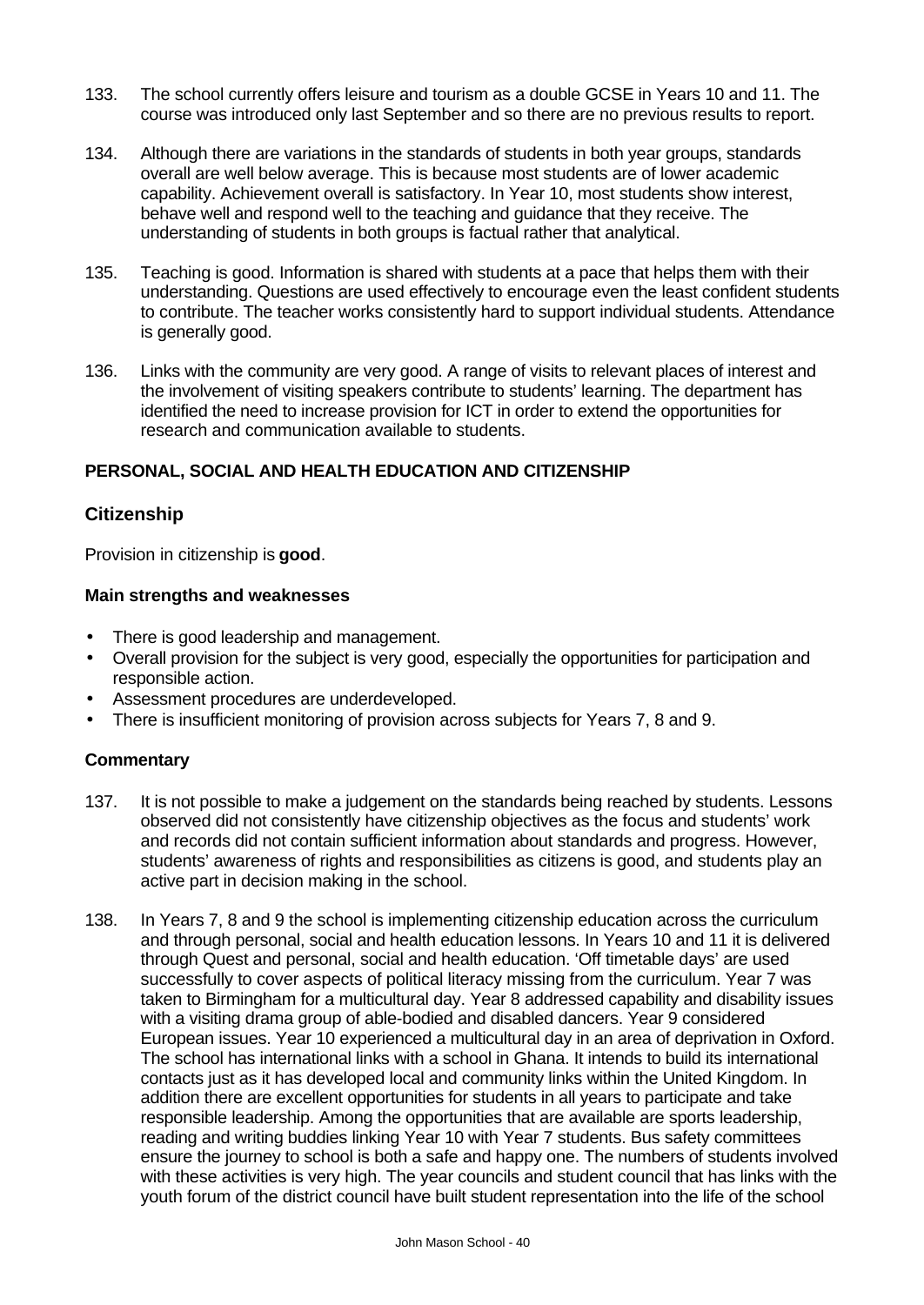and students' experience the democratic system at work. Through their campaigning efforts they have seen the improvement in the locker and toilet provision and been involved in the selection of catering contractors. To help students understand how behaviour can be modified the school has pioneered restorative justice to achieve a reduction in locker damage and litter dropping.

- 139. There was insufficient teaching during the inspection with a direct citizenship focus to be able to make a judgement about the quality of teaching. There are some good contributions to citizenship identified in some subject areas but at the moment these are not made sufficiently explicit to students.
- 140. Citizenship had not been introduced at the time of the last inspection.
- 141. Leadership and management of citizenship are the responsibility of joint co-ordinators and are good. They have mapped the provision offered within subjects, negotiated further coverage and organised 'off timetable days'. They now need to carefully monitor and evaluate the provision, especially the delivery through subjects in Years 7, 8 and 9. They have developed procedures for the assessment and recording and reporting of student achievements via the form tutor but it is too early to be able to indicate the level at which students are performing.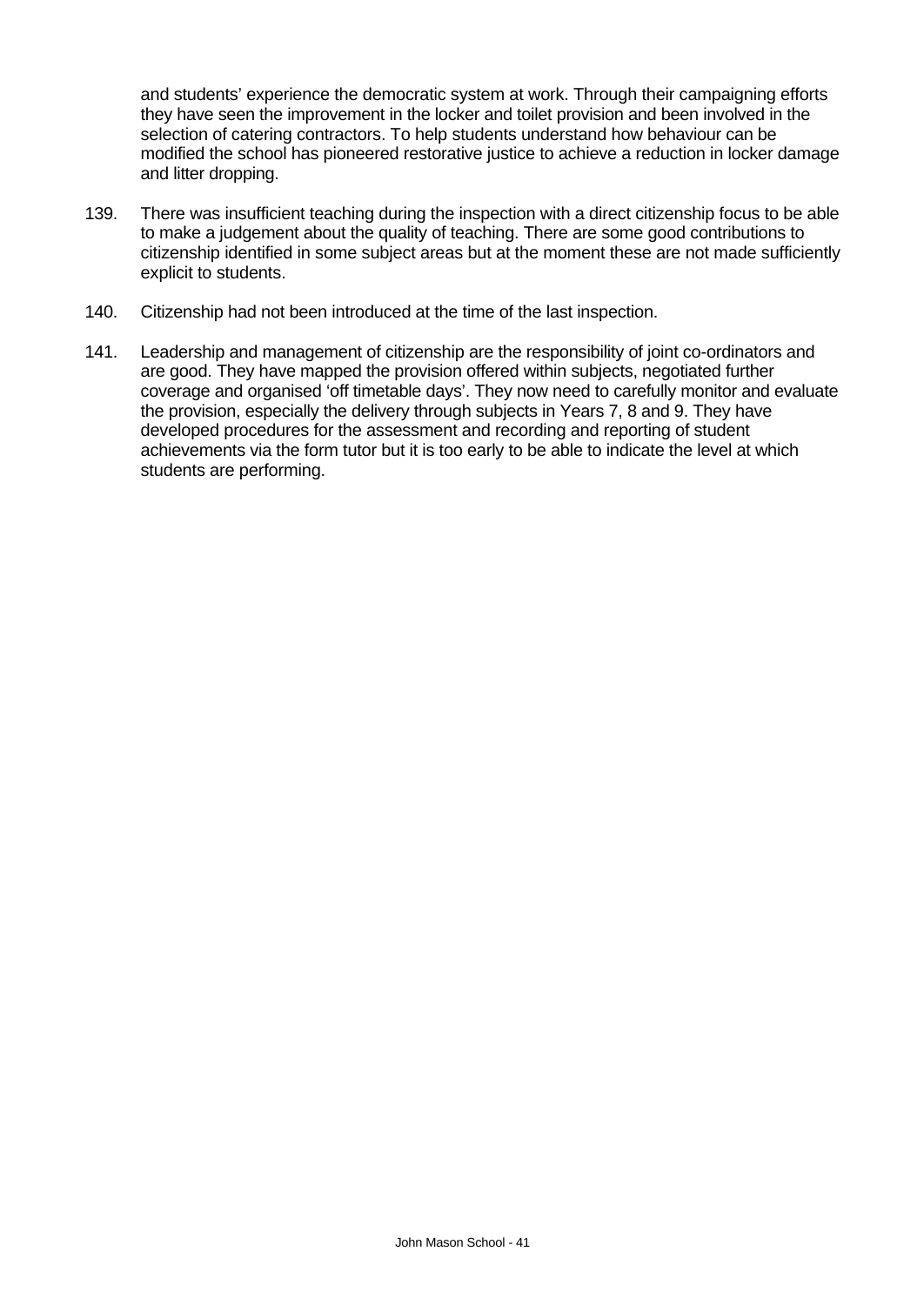# **SUBJECTS AND COURSES IN THE SIXTH FORM**

In the inspection, eight subjects and courses were inspected and are reported on in detail. Work in other subjects and courses was sampled and contributed to the overall picture of teaching and learning in the school.

The table below shows entry and performance information for courses completed in 2002. Some performance information is not available because the small numbers of students from the school taking the course do not permit valid statistical comparisons.

| <b>Subject</b>                              | <b>Number</b><br>entered | % gaining grades A-E |         | % gaining grades A-B |         | Average point score |         |
|---------------------------------------------|--------------------------|----------------------|---------|----------------------|---------|---------------------|---------|
|                                             |                          | School               | England | School               | England | School              | England |
| English                                     | 7                        | 71.4                 | 94.4    | 42.9                 | 37.9    | 34.3                | 38.9    |
| <b>Mathematics</b>                          | 16                       | 50.0                 | 74.2    | 18.8                 | 34.3    | 20.6                | 31.3    |
| Biology                                     | 7                        | 57.1                 | 81.6    | 28.6                 | 33.2    | 27.1                | 33.2    |
| Information and communication<br>technology | 6                        | 66.7                 | 78.2    | 16.7                 | 20.6    | 25.0                | 28.5    |

#### *Level 3 GCE AS level courses*

#### *Level 3 GCE A level and VCE courses*

| <b>Subject</b>        | <b>Number</b><br>entered | % gaining grades A-E |         | % gaining grades A-B |         | Average point score |         |
|-----------------------|--------------------------|----------------------|---------|----------------------|---------|---------------------|---------|
|                       |                          | School               | England | School               | England | School              | England |
| <b>Mathematics</b>    | 14                       | 100.0                | 93.3    | 71.4                 | 52.2    | 104.3               | 84.7    |
| English               | 18                       | 100.0                | 98.5    | 61.1                 | 43.7    | 93.3                | 84.3    |
| Biology               | 17                       | 94.1                 | 91.6    | 41.2                 | 36.3    | 78.8                | 74.1    |
| Art                   | 20                       | 100.0                | 96.1    | 80.0                 | 48.7    | 103.0               | 85.1    |
| Design and technology | 8                        | 100.0                | 95.3    | 87.5                 | 35.5    | 105.0               | 76.5    |
| History               | 10                       | 100.0                | 97.1    | 80.0                 | 41.0    | 98.0                | 81.2    |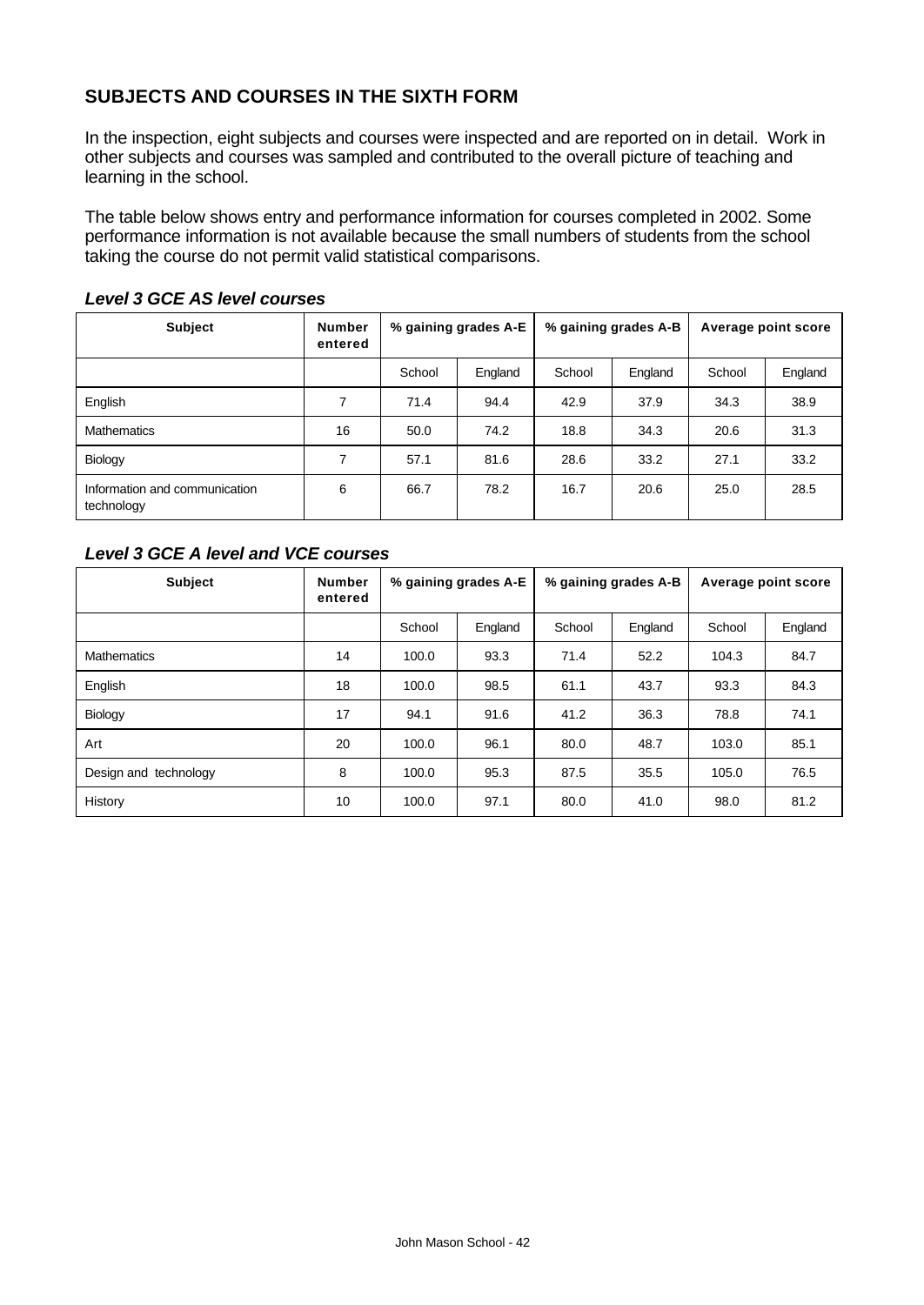# **ENGLISH, LANGUAGES AND COMMUNICATION**

# **English**

The inspection focus was on English language but literature, currently offered only in Year 12, was also sampled. Two lessons were seen. Teaching in literature is good. The students respond sensitively to texts and show good commitment, but as they have only just entered the sixth form, and some are new to the school, many lack confidence; however, the standard of the limited amount of written work they have completed is above average.

Provision in English language is **very good.**

- Standards are well above national expectations.
- Teachers have very good subject knowledge and high expectations of their students and ensure that learning is challenging and enjoyable.
- Students show a high commitment to the course and work very well, both collaboratively and independently, and their achievement is very good.
- Examination data is not sufficiently well used to set performance targets for teaching groups and individual students.
- 142. Although the picture is complicated because of syllabus and course changes over recent years, standards are well above those nationally. In the combined English language and literature course, formerly studied at A2, almost half of all students gained grades A or B between 1999 and 2001. When students were examined in A2 literature for the first time in 2002, more than 60 per cent were awarded A-B grades. In 2003, half of the students entered for literature also gained grades A-B, as did the first group to follow the new language only course. AS results in literature have been less consistent and have shown a declining trend since 2001 when they were above average. In AS language, half of all students gained grades A-B when it was introduced in 2002, as they also did in 2003. In all examinations over the past three years, the pass rate at grades A-E has been very high.
- 143. Standards of work seen during the inspection, particularly in Year 13 language, are well above average. The most able students write with controlled assurance. Their coursework commentaries are perceptive and show good analytical skills, their creative and personal writing is lively and original and their language investigations are thoroughly researched and make good use of a range of ICT resources. Satirical and pastiche writing, based on a Sherlock Holmes story, shows both a mature understanding of the genre and the students' enjoyment of the task; whilst individual studies, such as an investigation into the language used in MSN Messenger chat rooms, provides a stimulating and scholarly insight into contemporary linguistics. Middle ability students show a good understanding of key concepts and terms. The structure and planning of their work are good, but their language analysis sometimes lacks close textual scrutiny and clear explanations.
- 144. Examination results and lesson observations show that students' achievement is very good. Because of their enthusiasm and maturity and the very good teaching, their writing, research and oral skills improve rapidly in the sixth form. A good range of theatre visits, lectures and university links also enhances learning opportunities. Relationships are excellent, students work very well, both independently and collaboratively, and they enjoy their lessons, particularly when researching topics which they have chosen themselves.
- 145. Teaching and learning are very good. Teachers have very good subject knowledge, high expectations of their students and plan well to make lessons relevant, challenging and enjoyable. This was well illustrated in a Year 12 lesson on taboo language in which students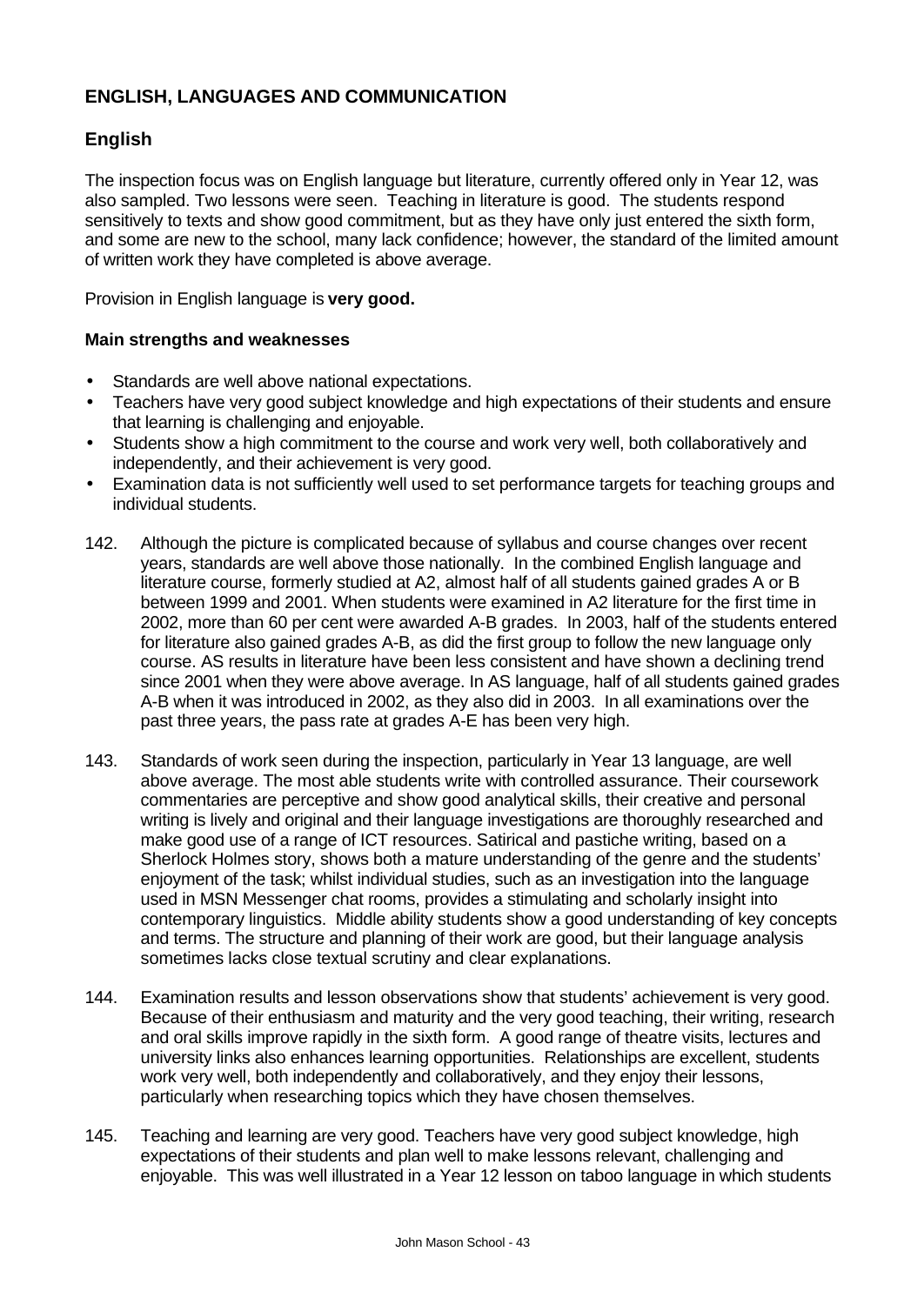enthusiastically contributed their own examples and experiences and thereby became thoroughly involved in their own learning.

- 146. The leadership of this small team of teachers is very good. The head of department encourages and supports staff well, particularly in their professional development, and sets a good example of commitment and dedication. Management is good. The subject is well resourced, apart from the library provision for the large numbers taking English language, and the implementation of the two new courses has been very effective. However, the department has not yet incorporated citizenship into its planning, nor does it have a robust system for the tracking of individual students' progress or using performance data to set improvement targets.
- 147. Improvement since the previous inspection is very good. Although different courses are now taught, achievement is very good, standards are well above average, there are ample opportunities in lessons for discussions and debates and most teaching is very good.

#### **Language and literacy across the curriculum**

148. Students have good language skills across the curriculum, but there is no specific provision to develop their skills in communication.

#### **MATHEMATICS**

Provision in mathematics is **good.**

- Standards are currently above average and most students make good progress.
- Most teachers have very good subject knowledge.
- Opportunities for students to hypothesise, predict and explain their reasoning are too limited.
- ICT is not used frequently enough in teaching and learning.
- Teaching does not present enough examples of applications of mathematics from a broad range of contexts, either in lessons or in displays or other supporting material.
- 149. A-level examination results in 2002 were well above the national average, maintaining a rising trend after the above average results of the previous year. The 2003 A-level results were at a similar level. Results at AS level in 2002 were in line with the national average and showed a dip from the well above average results in 2001. AS level results in 2003 were lower than those in 2002.
- 150. A few students also take further mathematics courses and achieve well. The small numbers of students taking this course make national comparisons impossible.
- 151. Achievement over the examination courses for most students has been good because they work hard and have been ably supported by teachers with very good subject knowledge. Students maintain an interest and determination in their mathematical studies and retention rates are high.
- 152. Students currently on the AS and A-level courses build well on their knowledge and skills from previous years and reach standards which are above average. They have a good grasp of algebra and co-ordinate geometry and, in most lessons, these skills are further developed with good pace. In Year 12, however, too much time is currently being spent in some lessons repeating GCSE material that is already reasonably well grasped by the majority of students.
- 153.Teaching and learning are good overall, never less than satisfactory and sometimes very good. In a Year 13 mechanics lesson on friction, for example, the teacher displayed high quality questioning skills that challenged students to think clearly and articulate their views on how to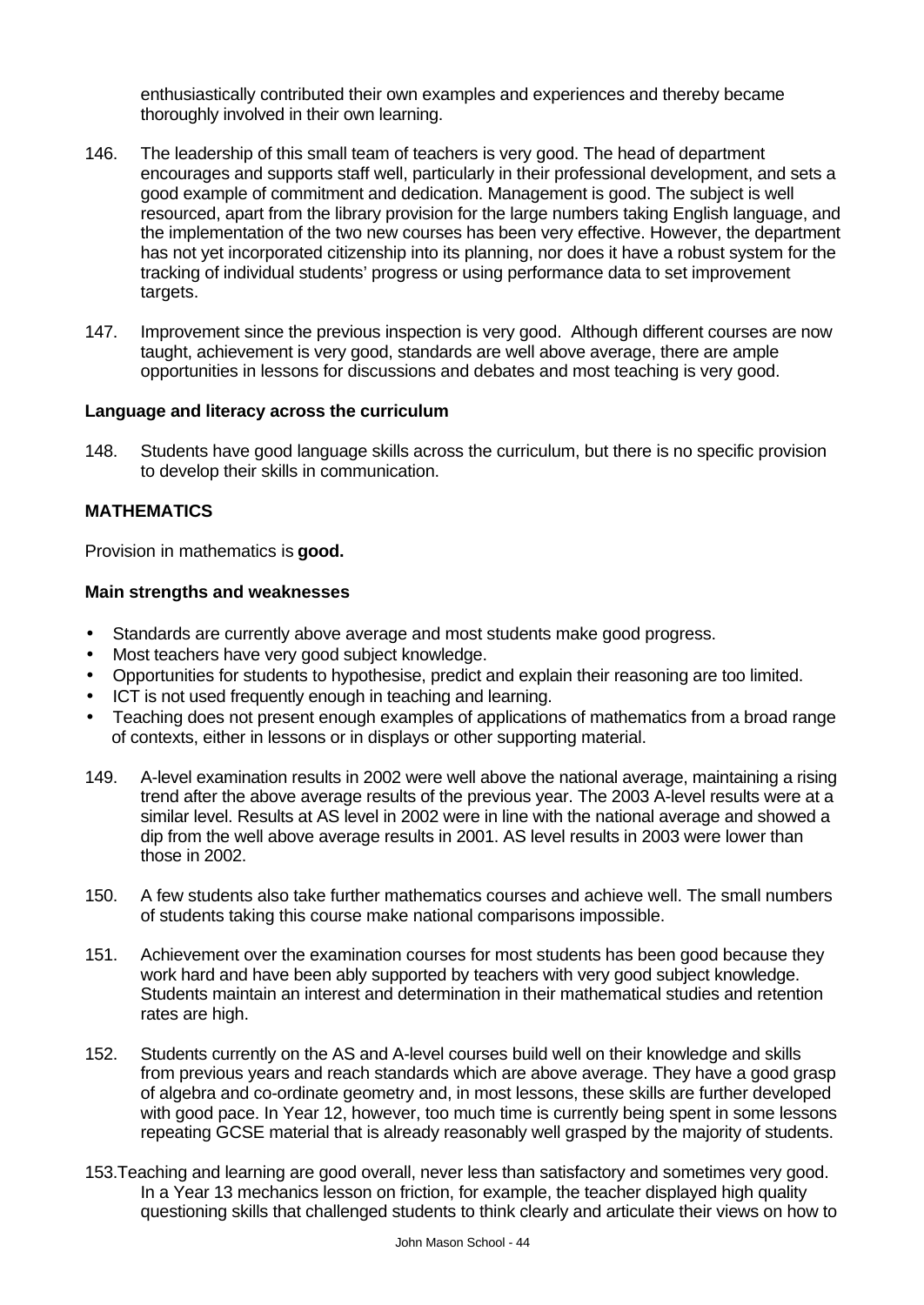solve the problems. In a Year 12 lesson on differentiation, the teacher concluded with an effective plenary, briskly leading the students to generalise results and streamline their methods. In some lessons, students are not encouraged enough to justify their methods, explain their reasoning, predict or hypothesise and their skills in these respects are limited. Teaching rarely includes real-life applications of the techniques or strategies learned although the text books used do provide some such tasks.

154.Leadership and management are satisfactory and a strong focus is placed on promoting good teaching and learning in lessons*.* Too little attention is being paid, however, to the careful analysis of students' progress across the department as a whole and what needs to be done to raise further standards and achievement*.* The written departmental development plan is weak. The learning environment lacks stimulating displays or items of interest to mathematicians or those who might use mathematics in their careers. Resources are barely adequate and some students share books in class and to take home. Some good use is made of computers but this is not routine or frequent. Other electronic aids, such as graphical calculators, exist but are not currently being used.

#### **Mathematics across the curriculum**

155. Students' competence in mathematics is sufficiently well developed for them to manage tasks in all A-level subjects that require skills such as computation, estimation, graphical interpretation, algebraic manipulation and logical reasoning. These skills were seen being applied well in science and in design and technology, for example.

# **SCIENCE**

Biology was the focus subject for the inspection, but physics and chemistry were also sampled. The attainment of students in physics varies from being well above the national average to below. Numbers have been low but there is a much larger Year 12 group currently. The subject is typically studied by boys but those girls following the course achieve well. Teachers' knowledge is good, but a lesson seen, while satisfactory, lacked some pace. In chemistry, all seven candidates passed Alevel in 2003 with very good grades; five achieved grade A. More than twice this number chose to study chemistry in 2002, and more than half achieved A/B grades, all passed, and hence results overall were above average. Teachers have an exceptional knowledge about chemistry and an acute perception about what students need to learn to achieve the highest standards. A good lesson about polymers was pitched at challenging standards for Year 13 students and they were involved effectively in explaining the atomic structure of hydrocarbon. An excellent lesson in Year 12 resulted from highly effective planning by the teacher.

#### **Biology**

The provision for biology is **good.** Teachers with good subject knowledge teach willing students in a good environment using satisfactory resources.

- Teachers have very good knowledge of the subject.
- Students have very positive attitudes to their work.
- New laboratories provide very good accommodation.
- Overall standards are typically above that seen nationally.
- Assessment data is not used well enough to track and monitor student achievement.
- There is not enough use of ICT for monitoring of experimental work.
- 156. From 1998 to 2001 the average A2 points score was above the national figure. Boys' attainment is usually below average, and girls always above. Attainment in biology is similar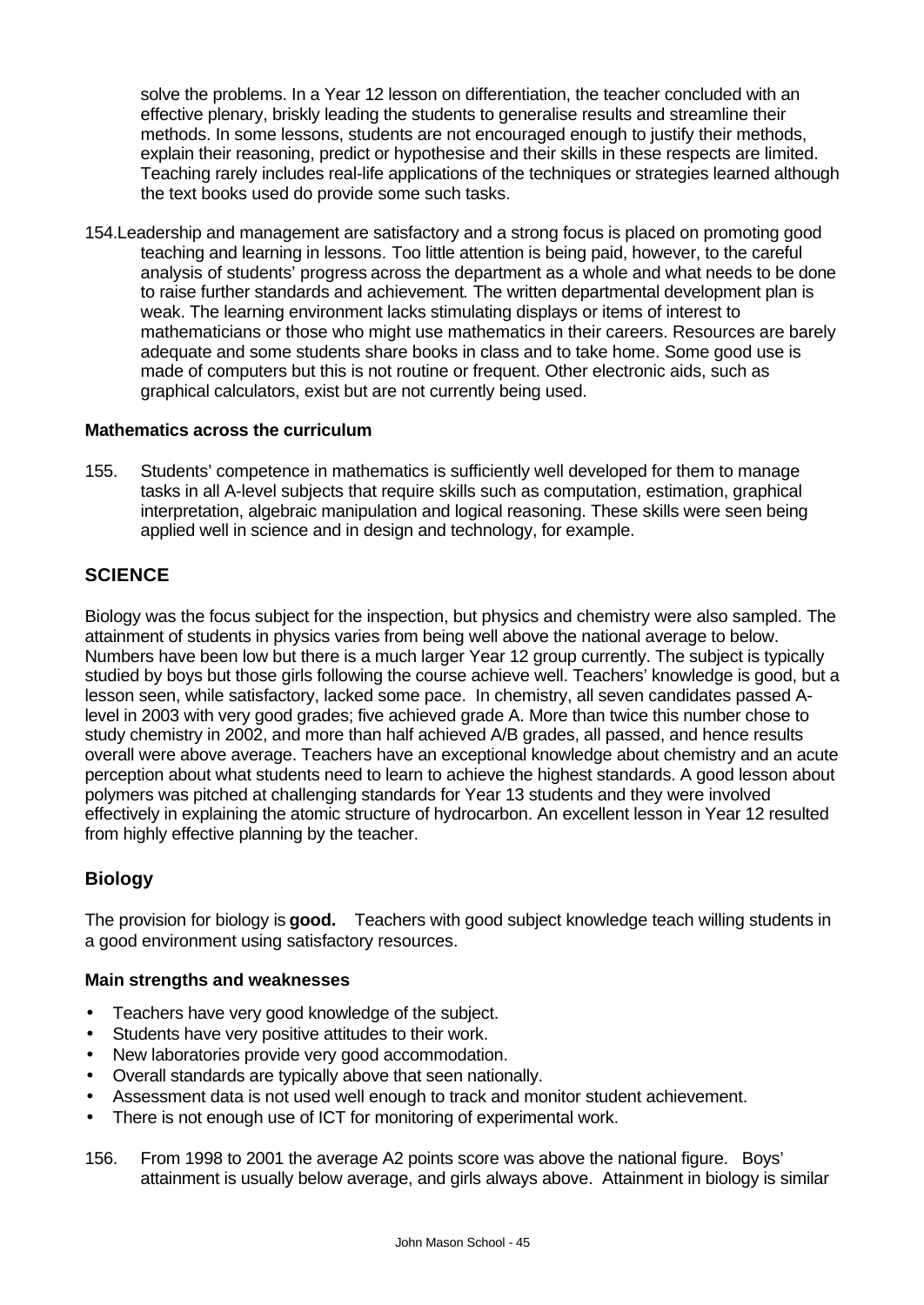to that in other subjects. The average point score has typically shown a rising trend over time. Students studying for AS biology have shown an increasing pass rate.

- 157. The coursework of students in Year 13 shows well planned investigations on the effect of carbohydrate substrate type on yeast cell respiration. Students apply statistical techniques to results; however, some show weakness in interpreting calculated values and relating these to experimental data. Students actively participate in lessons asking questions and responding well. They showed good understanding of population dynamics terminology. Students were typically of above average A2 standard and achieved well.
- 158. Year 12 student portfolios are well presented, progression is logical and content appropriately challenging. There is good use of support sheets and practical and theory work are integrated. Students make good use of ICT for text and display. Work on biochemicals was of above average quality. Coursework is well presented and covers all assessment areas. Able students show good planning, consistent results - as a result of good procedural skills - good analysis and the use of ICT for text and display. Weaker students would benefit from further re-drafting of work to get higher marks. Students' mathematical skills enable them to calculate averages, percentage change in mass, construct graphs with positive and negative values and correctly construct graph lines unaided. Attainment of students matches the GCSE range in the group so achievement is good - some showing more complete conceptual understanding than others.
- 159. Teaching is good. Teachers have secure knowledge and use question and answer techniques well. Folders indicate logical progression using appropriately challenging materials. There is a need to ensure students are fully aware of experimental procedures and scientific principles at the outset of work and some lessons could be managed with greater pace. The curriculum is enhanced by a field trip and visits. Marking is consistent with useful feedback to students. Teachers keep their own records electronically but there is no clear overview of departmental or students' progress. There is some weakness in dissemination of data from the post-16 consortium and this makes tracking of student performance and value added judgements more difficult. Systems for assessment and tracking are in place but the effective use of assessment data is an area for development.
- 160. Student attendance and attitudes are good. Their approach to practical work is good; they work co-operatively with each other, completing tasks without the need for prompting. Year 13 students listen attentively, respond well to questions, and readily raise questions themselves. They are happy to enthusiastically discuss ideas together. Year 12 students chose biology based on the good reputation of sixth-form biology in the school, the teachers running the course and their own career aspirations. At this early stage of the course they are pleased. Year 13 students are very happy with their course and feel there is a good balance between theoretical and practical study.
- 161. Resources are satisfactory; however lack of laboratory based computer hardware constrains the use of data-logging apparatus already in the department. Accommodation is mainly good and very good in the newly refurbished laboratories.
- 162. Departmental management is currently satisfactory and potentially good. Standards have risen almost consistently over the last few years – the fall in 2003 was due to weaker students whose predicted grades were low. There is a limited overview of whole departmental performance which is partially due to lack of prior data on student achievement, and there has been little formal monitoring of teaching.

# **INFORMATION AND COMMUNICATION TECHNOLOGY**

Provision in information and communication technology (ICT) at AS/A2 is **good.**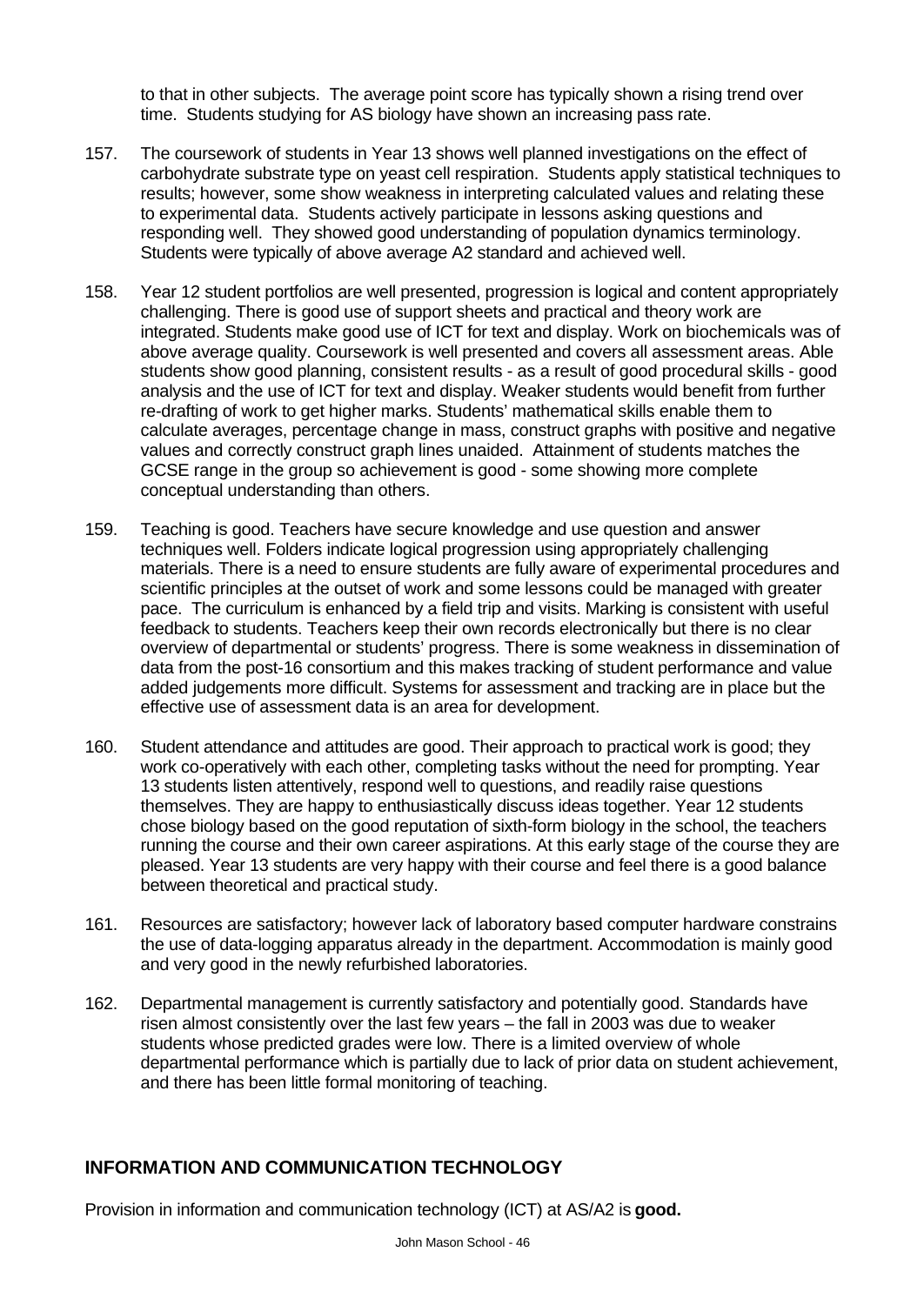#### **Main strengths and weaknesses**

- Good teaching results in students achieving well.
- Good relationships exist between students and teachers.
- Good resources support learning.
- More able students currently could be given more challenging work.
- The development of students' ICT skills through other subjects needs better support and monitoring in the sixth form.

- 163. At the time of the previous inspection, the school did not offer ICT in the sixth form. It now offers an AS/A2 level modular course within the structure of the local sixth-form partnership. Students enter the course with a diversity of prior experience in ICT, ranging from high level GCSE/GNVQ grades to no previous accreditation. Vocational accreditation courses such as GNVQ and AVCE are also available within the partnership, but no students enrolled at the school currently pursue these courses.
- 164. Of the first cohort of students examined at AS level in 2002, the overall result was slightly below the national average. In 2003, all students achieved a pass grade in the A2 examination although the proportion of higher grades was low. Ninety-two per cent of students achieved a pass grade at AS level, with the full range of grades. When related to their prior experience, the grades awarded reflect good achievement for individual students.
- 165. From their broad base of prior experience, students currently following the A2 course are making satisfactory progress. All demonstrate competence and confidence in the use of basic office applications, and can discuss the application of management information solutions in a variety of contexts. They are able to relate their learning to real contexts, and they work well collaboratively. Achievement in Year 13, observed during lessons and through scrutiny of student work samples, is satisfactory for the stage of the course, but the work of a small number of students suggests that they would benefit from greater challenge from teachers. In Year 12, students just starting the course show interest and enthusiasm in learning about the structure and design of databases.
- 166. The teaching observed in a small sample of three lessons was good because teachers have good knowledge of the subject and provide supportive guidance for individuals. Difficult concepts are clearly explained and a judicious mix of activity and questioning is used to secure and confirm students' understanding. Ongoing work is regularly marked and annotated with helpful comments, but specific targets for improvement are not used in this context. Students have confidence in their teachers and report high levels of satisfaction and enthusiasm for the subject. There is a need for more planned extension activity for the more able and experienced students, both in class and in independent study, to ensure that they reach their full potential.
- 167. Leadership and management of the subject in the sixth form are satisfactory but are fragmented and the future development of ICT within the sixth form is unclear. Whilst schemes of work exist to secure the good teaching of the AS/A2 course, currently there is no co-ordinated or accredited provision for ICT skills development of the wider body of students, a significant minority of whom have received no formal ICT teaching since the end of Year 9. A recently introduced initiative to provide Year 12 students with ICT-based study skills, through the social education curriculum, will help to bridge this gap, but a more coherent approach to securing appropriate skills for all students is needed. Technician support is excellent, resources good, and students appreciate the ready access to Internet resources via a broadband network.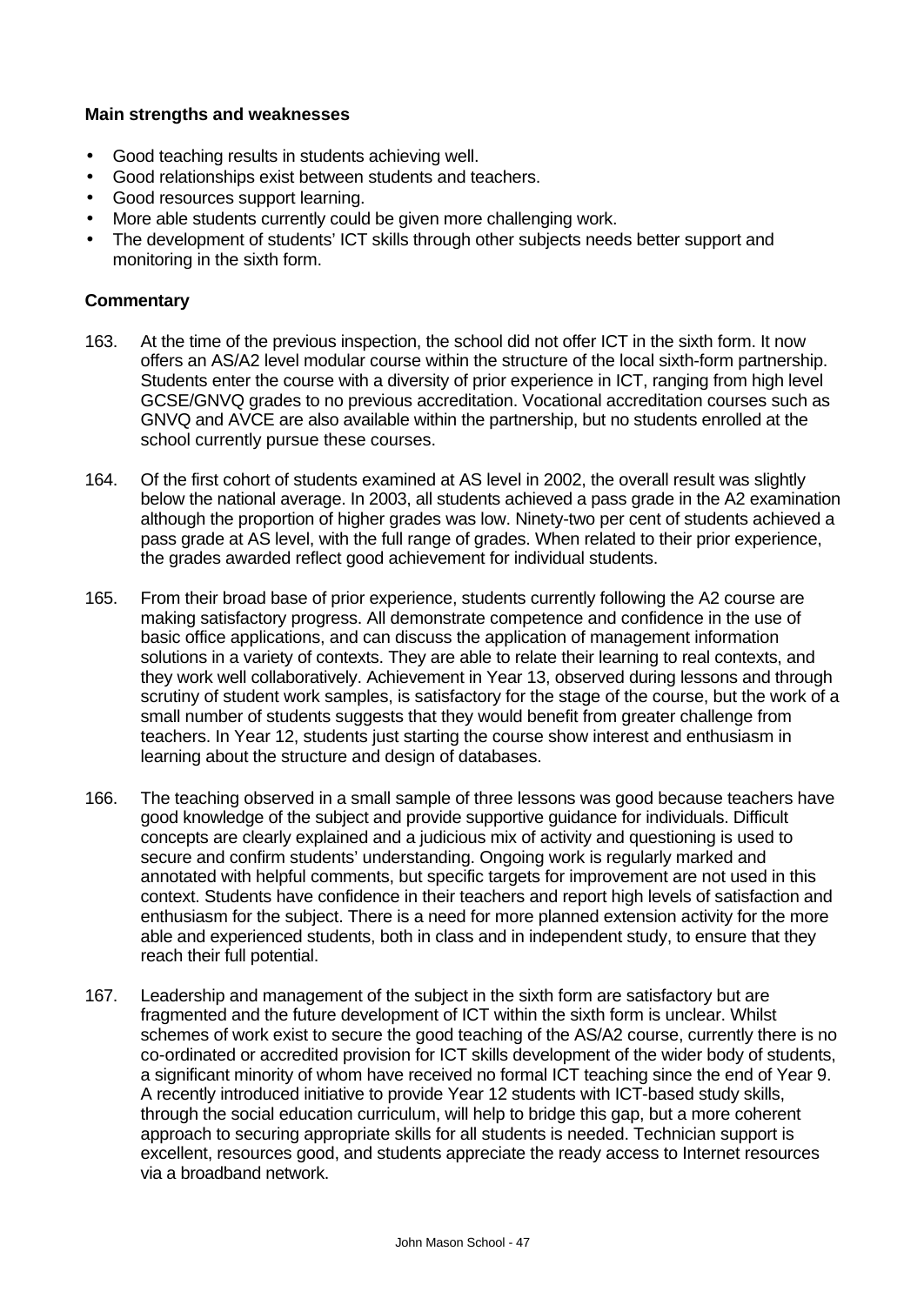168. At the time of the previous inspection, no accredited ICT courses were offered due to lack of infrastructure and resources. Substantial investment by governors and the school management team in hardware, software, and communications infrastructure has brought about a significant improvement in provision, and the AS/A2 courses are being implemented well. The impact on standards and provision has yet to be fully realised.

### **Information and communication technology across the curriculum**

169. All students have access to the school's network at all times, within ICT suites, in the learning resource centre and in subject areas, but the lack of co-ordinated or accredited provision for ICT skills development of sixth form students not following the AS/A2 course is a significant gap in meeting the needs of all students. Standards of competence in everyday use of ICT vary considerably and skills progression is not monitored. Students throughout the sixth form display responsible attitudes towards the use of the Internet as a resource and many are skilled in using this effectively and efficiently to support their research and studies. Many others have inadequate understanding of the structure of information online and how to mount an effective search for it. An initiative by the learning resource centre to address this particular issue has just been introduced for Year 12 students, but a more coherent approach to planning, monitoring and offering students appropriate skills accreditation is needed. The school's website is, as yet, insufficiently developed to offer a subject resource for sixth-form students; this would provide a good opportunity to involve interested and more able students of ICT to contribute to its design and maintenance.

### **HUMANITIES**

History was the focus subject for the inspection, but geography and sociology were also sampled. In geography, one Year 12 (AS) and one Year 13 (A2) lesson were seen. Teaching in both was very good, adopting many of the strategies used very effectively with students in Years 10 and 11 while responding well to the needs of these more advanced learners. The emphasis on collaborative learning helps ensure that students from different institutions work effectively together. Standards of work are generally high, particularly in Year 12. In sociology, one Year 12 (AS) and one Year 13 (A2) lesson were seen. Teaching benefits from very good subject knowledge and good resources, but the range of activities is too narrow and not sufficiently engaging, leaving students too passive. Complex concepts and terminology are not always well enough explained, particularly to students new to the subject. Weaker students also need more support with their study.

#### **History**

Provision in history is **very good**.

#### **Main strengths and weaknesses**

- The standard of student discussion and debate is very high.
- Students are encouraged to consult an impressively wide range of historical sources.
- Teaching is never less than good and normally very good.
- There are no significant weaknesses in the department at sixth-form level.

#### **Commentary**

170. Standards are high. In 2002 none of the seven candidates in A-level history achieved less than a C grade. Although the provisional statistics for 2003 would appear less impressive, observation of lessons and scrutiny of work, including essays, involving the present sixth form suggests that the improved standards of recent years are being maintained. Students are achieving very well. Work being done by AS students was of a higher standard than would be expected at such an early stage in the course, whilst the present Year 13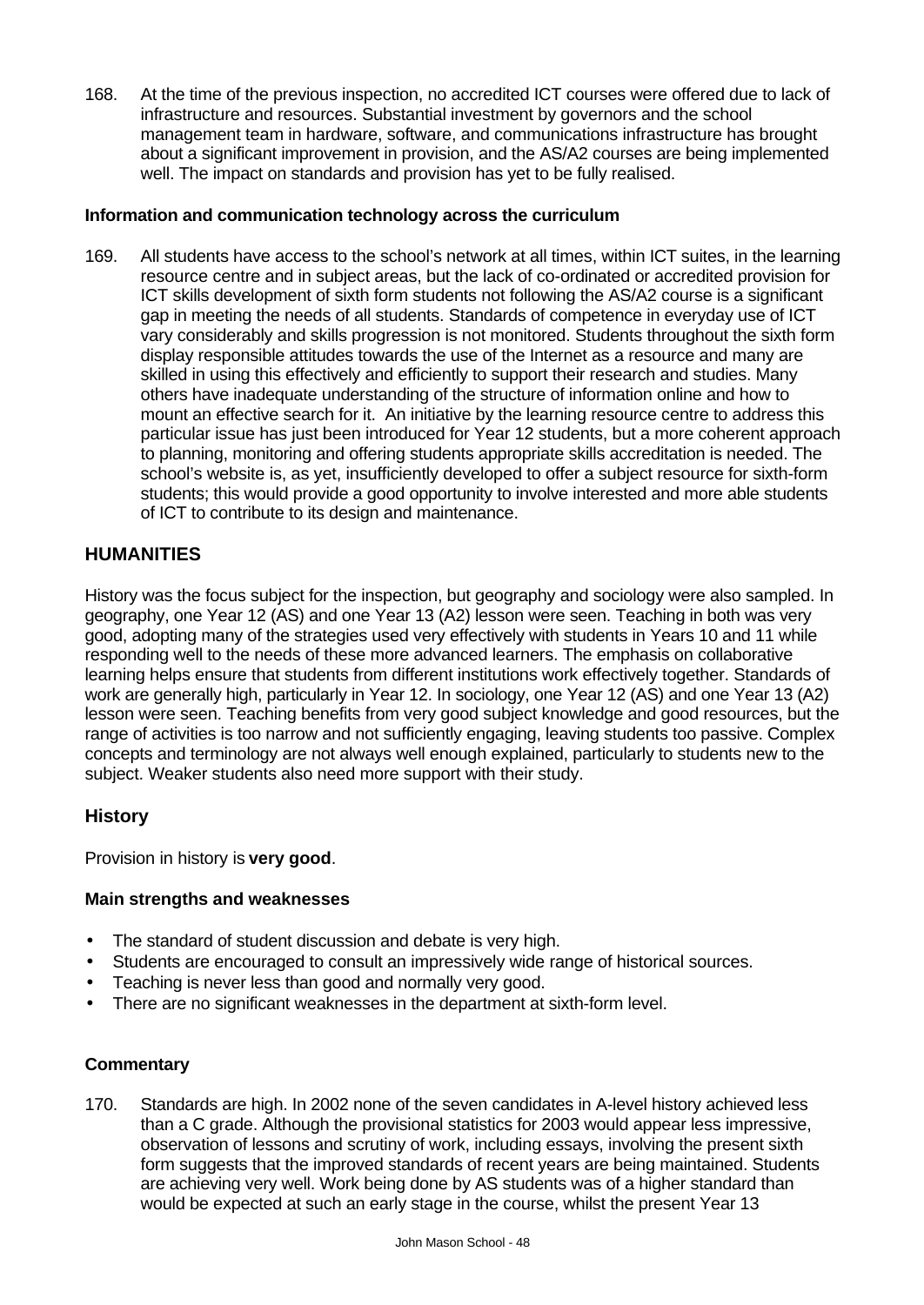demonstrated an impressive range of historical skills, an eagerness to participate in debate and an ability to make perceptive comparisons between the views of a good range of contemporary historians. Written work is of a generally high standard. Students are given regular assignments of an appropriate standard, are expected to consult a good range of sources and are given helpful and detailed advice on essay writing for A-level.

- 171. Teaching and learning are very effective. This is because teachers bring to the lessons excellent subject knowledge, which has clearly been kept up to date, and the skills to encourage and direct debate in a manner which challenges the most able whilst encouraging weaker students. As in the lower school, the lessons are mostly very well planned with a clear structure and explicit learning objectives. A feature of the good teaching is the encouragement of students to learn collaboratively through, for instance, group presentations to the class on alternative views on historical controversies. A very good example of this was in a Year 13 class where groups of students offered alternative views on why Gladstone became a Liberal: a similar discussion in Year 12 on the 1906 Liberal landslide led to interesting comparisons with recent New Labour election victories. An interesting discussion on the reforms of Alexander II in another Year 13 class led to a very lively debate about the attitude of the church in nineteenth century Russia to reform; however, this lesson would have been improved by greater challenge to one or two participants.
- 172. Students are appreciative of the teaching that makes history come alive. Dropout rates between Years 12 and 13 have been very low.
- 173. The leadership and management of history post-16 are very good, characterised as in the main school by very good planning and organisation. The head of department encourages high expectations and a spirit of enquiry in the department. Clearly, the departmental website, which he developed, is being fully used by sixth-formers who expressed appreciation of its value.

# **ENGINEERING, TECHNOLOGY AND MANUFACTURING**

#### **Product design**

Provision in product design is **very good**.

Currently there are five students at A2 level and 13 students at AS level. Retention rates at AS level are usually good.

#### **Main strengths and weaknesses**

- Examination performance was well above the national average in 2001 and 2002.
- Teaching is very good.
- Presentational skills are of a high standard.
- The wider use of ICT drawing packages could further improve students' work.

#### **Commentary**

174. The 2001 A2 results were well above the national average for students achieving A-B grades and similar results were achieved in 2002 where students gained 87 per cent A-B grades. AS results over recent years have also been above or well above the national average. In 2003, the A2 results were not as good at A-B grades but all students gained success at A-E grades. This represented good achievement as all students exceeded the predictions that were based on prior attainment.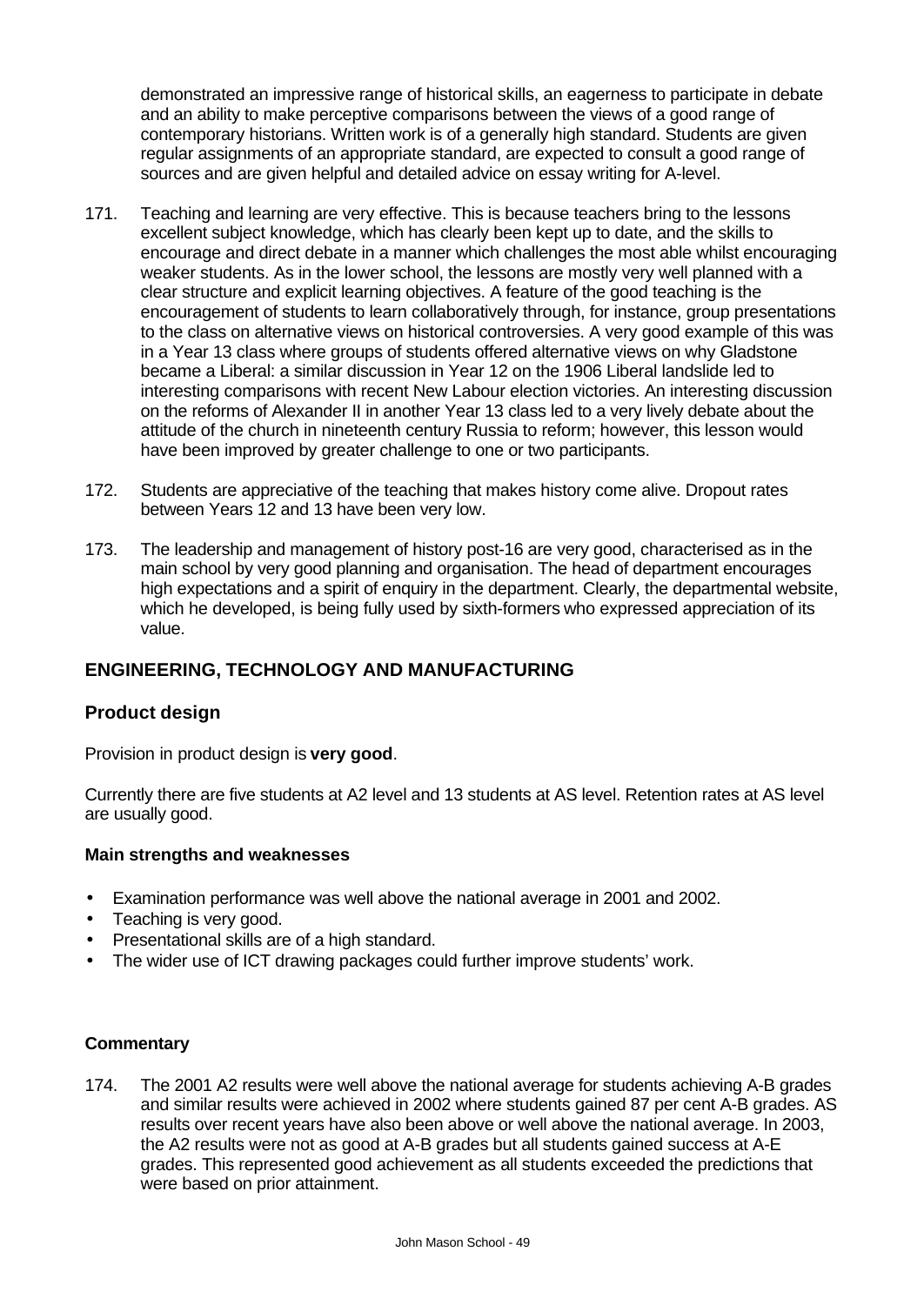- 175. Standards of work in lessons and work seen are well above average in Years 12 and 13. Predicted grades and current standards of coursework support this judgement.
- 176. In Year 13, a good range of work is being investigated in design folders. The work is of a high standard with very good freehand sketching, development of initial ideas, use of colour, and appropriate use of ICT. Modelling of ideas shows awareness of strengths and weaknesses in design. Work in the computer mouse project in particular had excellent presentational skills and meaningful evaluation against original specification. The mobile phone project showed very good awareness of environmental issues including social and moral and the impact of materials used in manufacture of a product. These and other projects demonstrate that students combine very good presentational with imaginative and creative thinking necessary at this level. Some work is less well developed, drawings not annotated and evaluations not complete. The use of ICT is not as evident in some folders as others.
- 177. The quality of teaching and learning is very good. Lessons are well planned to include whole class, group work and individual tasks. Very good subject expertise is used to extend and develop students' knowledge and skills. In a Year 12 lesson students were well focused on research techniques, including using the Internet, in their investigation of asthma canisters. The teacher promoted discussion around the topic, including environmental and production issues, which increased student learning and understanding. The group work which followed developed students' skills in communication. In Year 13, a smaller group of students were learning how to produce a time plan to meet coursework deadlines. Very mature relationships meant that students were very confident to ask questions around the topic and use teacher knowledge to develop their own learning. The teaching sets high expectations and students respond positively to the challenge. The teacher knows the students well and sets appropriate targets for individuals.
- 178. Leadership and management of the subject are very good. There is a strong focus on high standards, and examination results have been very good up to 2003 with predictions showing a return to previous high performance. Improvement since the last inspection has been good. External visits and visiting speakers are used to support the learning, and the excellent display of students' work is used to promote and stimulate challenge for current students. There is now an inclusive entry policy which allows students with lower GCSE grades to follow the course.

#### **VISUAL AND PERFORMING ARTS AND MEDIA**

Art and design was the focus subject, but two sixth-form music lessons were sampled. The Year 12 students are competent sight-readers and they performed a Pavane and Galliard which they then analysed. Because the teacher has a very good understanding of the music of John Cage, Year 13 students improved their knowledge of 20<sup>th</sup> century music. All students gained high grades at GCSE: the Year 13 students also gained grades A and B in the AS level examination. There has been good retention of students. They enjoy the course and would recommend it to others. The majority are considering a career in music or arts-related employment. Drama was also sampled. The standards reached in drama at advanced level were average in 2002 and likely to be above average at AS level in 2003. There were small numbers in both these years, but there has been a large increase in the number of students taking drama this year. The standards of improvisation seen were good; students were convincing in their movement and mime.

# **Art and design**

Provision in art and design is **very good.**

#### **Strengths and weaknesses**

• Students make very good use of traditional media and materials to create interesting images.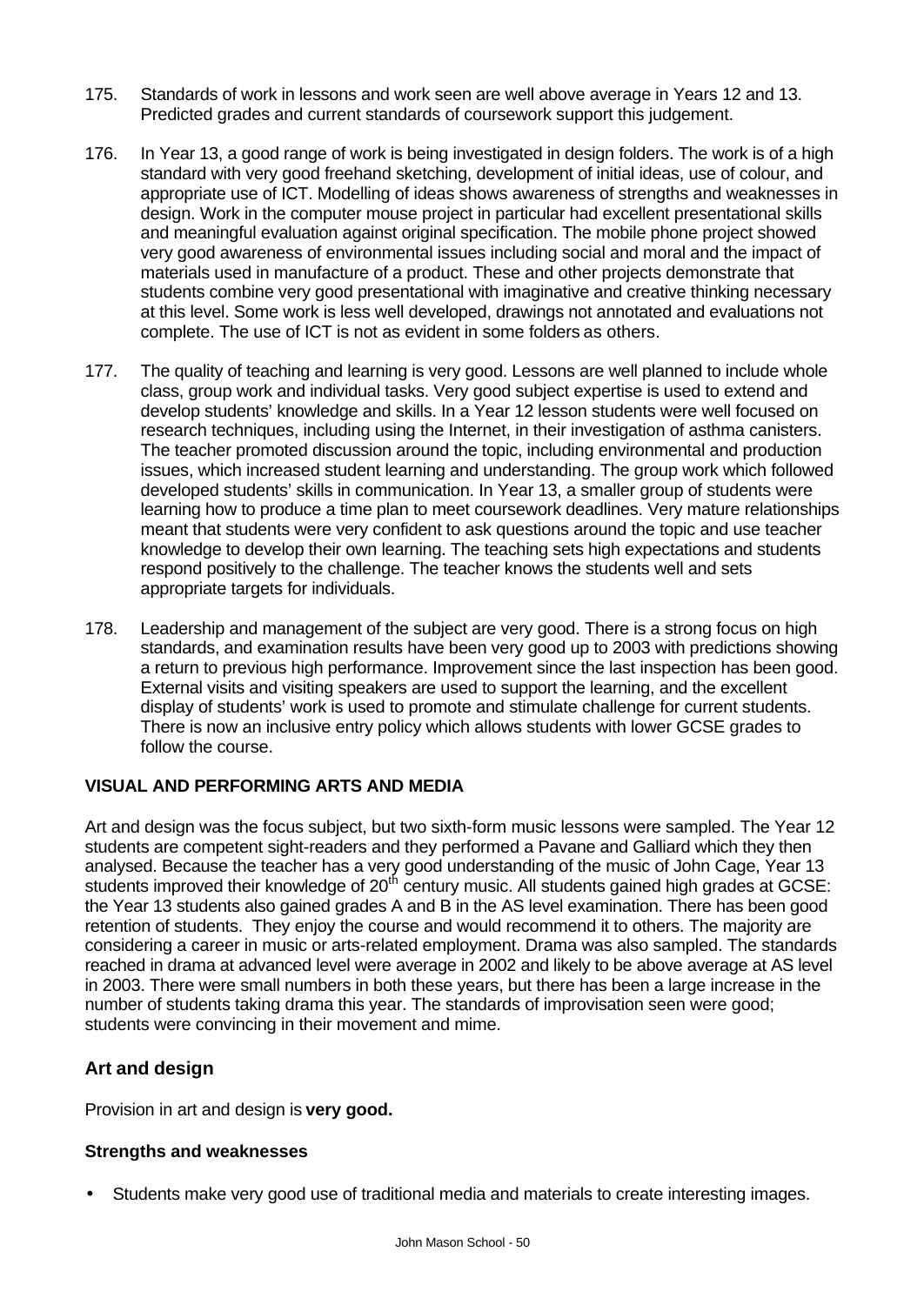- Teachers are very well informed and possess very good subject knowledge; their lesson planning is very good.
- Very good use is made of questioning to draw responses from students.
- The current curriculum places undue emphasis on art and craft activities.
- There is limited access to modern technology such as ICT and photography in the art studios.
- 179. In the 2001 A-level examination the number of students achieving the highest grades of A to B was well above the national average. Girls' attainment was much higher than boys' that year. In 2002 there was significant improvement in boys' attainment but it remained below that of girls'. However, 80 per cent of students achieved grades A to B which was much higher once again than the national average, and an improvement over the previous year. Retention rates from GCSE into the sixth form are good, and this year approximately 30 percent of students have stayed on to pursue their interest in art and design in Year 12.
- 180. The standard of work that Year 13 students are producing is well above national expectations, and students achieve very well. By this stage students have greatly improved their capacity for thinking and acting independently and for resolving problems. They have developed a much deeper understanding of the design process and are capable of carrying out research away from the influence of their teachers in school. Their visual diaries show that most have become very skilled at collecting visual information from a wide range of different sources. The majority have acquired the capacity for carrying out thorough and detailed analysis of the work of other artists, for critical thinking and for communicating their own ideas, concepts, attitudes, values and beliefs to others.
- 181. Although Year 12 students have only just started on their AS level course, already they are working with great concentration to deepen their knowledge and understanding of art and design processes. A very significant minority is beginning to display confidence in the manner in which they record ideas through the use of different media and materials. They make very good use of their visual diaries to carry out critical analysis of paintings and artefacts.
- 182. Teaching is very good. Teachers possess very good subject knowledge and are very well informed about the requirements of the examination specifications. Organisation and planning are very good and questioning is used very effectively to open up discussion and debate about the nature of art and design and its importance to society. Students are required to show their depth of knowledge and understanding of the manner in which artists and designers throughout the ages have made use of many forms of visual imagery to communicate their ideas, concepts, values, attitudes and beliefs to a wider audience. Teachers have very high expectations of students and relationships are excellent. Due to very good teaching, which has some excellent qualities, learning is also very good.
- 183. Leadership and management are very good and good systems are in place to monitor students' progress. These can be improved however, and more effective use made of objective data to give feedback to individual students. The current curriculum is rather narrow and undue emphasis is placed on traditional activities such as drawing, painting and craft work to the detriment of design work incorporating modern technology, photography, computers, scanners, digital cameras and printers, within a work-related context.
- 184. Accommodation is good. There are three large art studios, one of which is used almost exclusively by Year 13 as a base room. Resources are good, but students have very limited access to photography or ICT equipment in the art studios themselves.
- 185. Improvement since the last inspection is very good and GCE A-level results in 2002 showed significant improvement over those for 2001. The range and depth of work seen during the inspection reinforces the judgement that the standard of students' work continues to improve.

# **HOSPITALITY, SPORTS, LEISURE AND TRAVEL**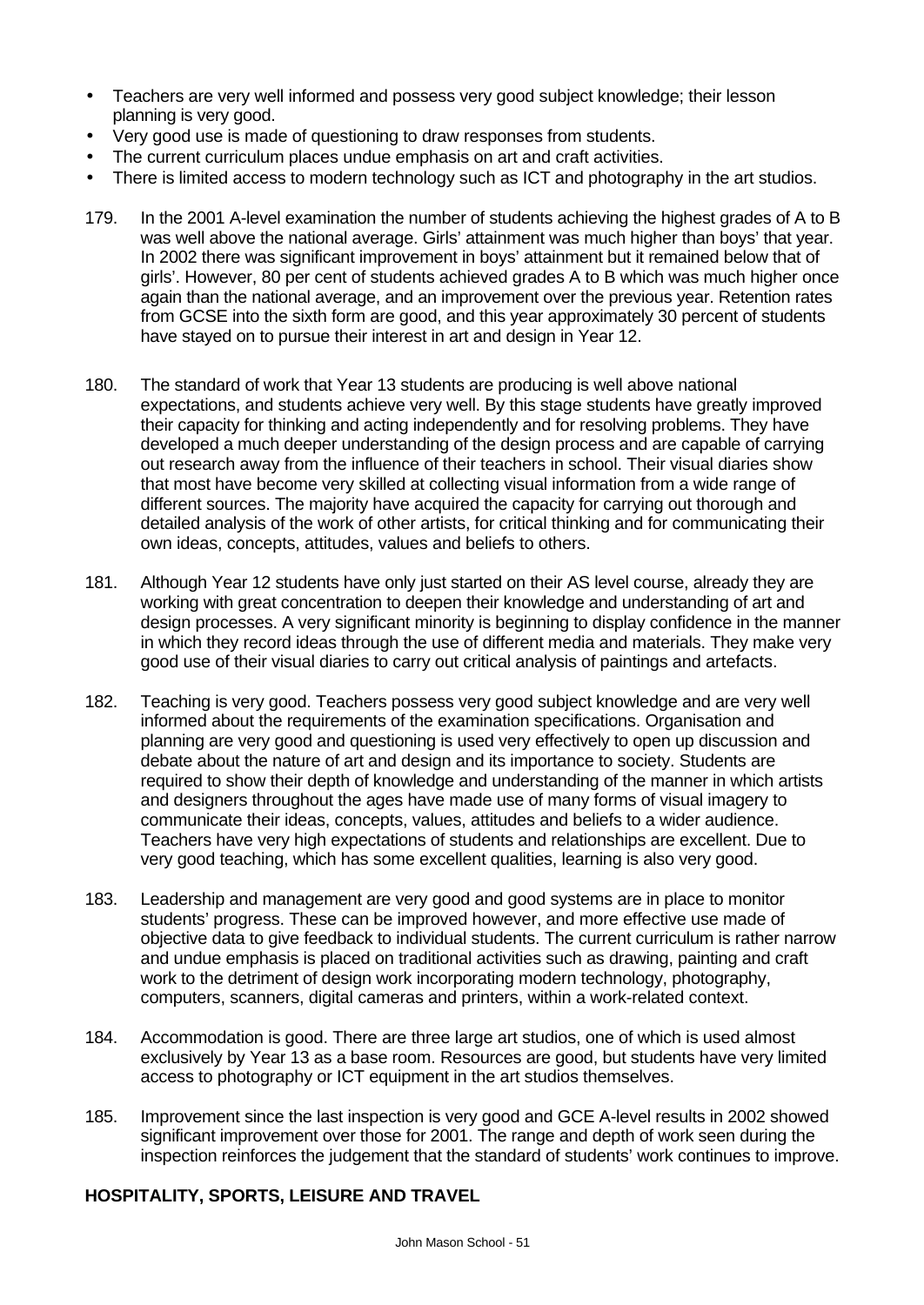# **Physical education**

Provision in physical education is **very good.**

#### **Main strengths and weaknesses**

- Standards are consistently good.
- Teaching and learning are very good.
- Students are committed and hardworking.
- There is no permanent base for theory work.

- 186. In 2002, four of the seven students who sat A-level obtained A-B grades and all seven students achieved pass grades. At AS level, all 13 students entered obtained pass grades, but only two achieved A-B grades. In 2003 all nine students gained A-level passes with three achieving the higher grades. A total of 17 students followed the AS course in 2003. All but one achieved pass grades. Pass rates have therefore mostly been above average, with higher grade performance sometimes above and sometimes below average. Small numbers, however, make comparisons difficult.
- 187. Based on the analysis undertaken, these results represent good achievement. Standards reached by students in the current Year 13 are average, with all on course to gain pass grades. The quality of several personal exercise programmes is good. The programmes demonstrate that students have a thorough understanding of various aspects of health related fitness. They are comfortable using the correct terminology and most take a pride in the presentation of their work. Individual students achieve good standards in their practical options, particularly in football, netball and badminton.
- 188. Students have a responsible and committed attitude to their studies. This is also the case in Year 12 where 16 students have just begun the AS course. Most have a background of good grades at GCSE level and consequently they have the potential to do well, and their standards are above average. Students in both Years 12 and 13 are enthusiastic about physical education. In the practical lesson observed in Year 12, students applied themselves conscientiously to the tasks set and they worked well together. In Year 13 students are developing a sound understanding of biomechanics and they are able to apply what they are learning to practical situations.
- 189. The teaching of AS and A-level is very good and has a significant impact on students' progress. Expectations are high. Lessons are structured effectively resulting in good learning. Teachers ensure that students clearly understand the aims of each lesson so that they know what they are to learn. The consistency of approach that is apparent in the teaching and organisation has clearly contributed to the good results that have been achieved so far.
- 190. The examination courses have been successfully introduced since the last inspection and this represents a significant improvement. Attendance and retention are good.
- 191. The partnership arrangement, currently involving one partner school, is managed well. The partnership works very effectively to the mutual advantage of students from both schools*.* As a significant proportion of the course involves theoretical work, the teachers would benefit from the provision of a permanent base where visual displays, books, videos and other items of ICT equipment could be housed and could be readily accessible to both staff and students.
- 192. All sixth-form students have the opportunity to take part in recreational physical education for two periods each week. During the inspection more than 60 students took part in football,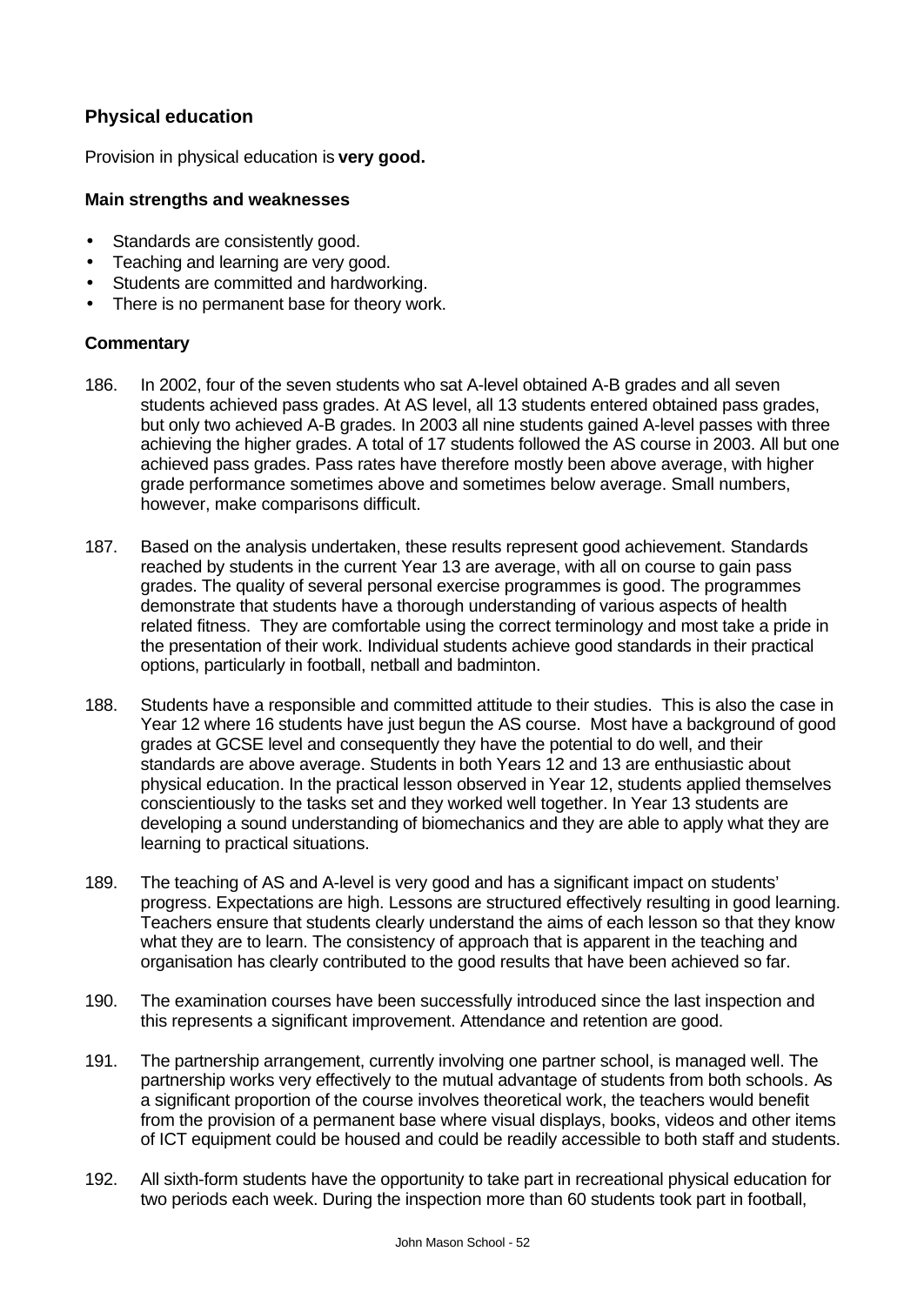basketball, badminton and trampolining on site, whilst several others trained at the local leisure centre. As only two members of staff are timetabled for each session, students take responsibility for organising some of their own activities and they do so sensibly and with maturity.

### **BUSINESS**

No subjects were inspected in detail in this area, but in a very good Year 12 lesson students had quickly developed a good understanding of business constraints, and used computers well to gain and present information.